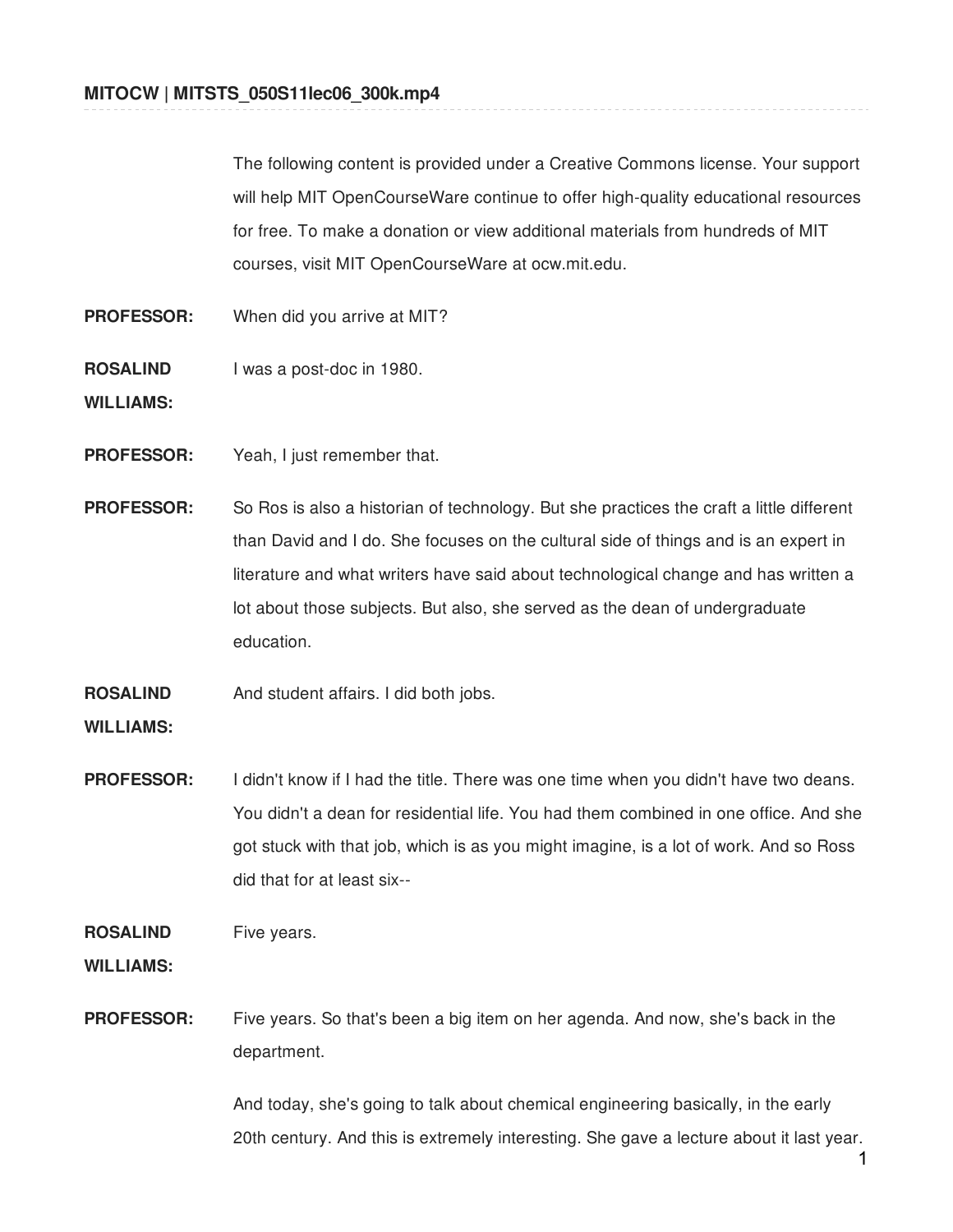Because her grandfather was Warren K. Lewis. If any of are familiar with the "Lewis Report" of the late 1940s, that's the report that in effect that established the School of Humanities and Social Sciences.

But here's a chemical engineer who is a very much involved and looking at all aspects of life at MIT and coming up with this report. And as they say, the rest is history. So Ros has a long lineage here, that your grandfather goes back to the early 1900s, I would say. Didn't he get here--

**ROSALIND** He was class of '05.

**WILLIAMS:**

- **PROFESSOR:** Yeah. So she's going to talk about this area. And she's brought some very interesting materials I'm anxious to look at.
- **ROSALIND WILLIAMS:** So I wanted to do something new this time. And that's why in the last hour, I went though my Lewis box. Archives are just boxes of stuff. This is from my attic. And the library's is just not that different.

And I pulled out some little treasures, at least I think they're treasures, that will give you a flavor of what archives are like and when you're doing history, what you learn from archives that you don't learn online, can't learn online. I may overstate that. I may take that back. But I'll stand by it for a talking point.

So I'm going to start with giving you an overview of intertwined biography of Warren K. Lewis and of the world here in the Boston area, Cambridge, and MIT specifically, as they intertwined. And in discussing afterwards, we can talk about him, we can talk about chemical engineering. We can also talk about deanly things.

If you're interested in student life history, I've done a little boning up on that for a documentary that was being shot last week about the evolution of student life at MIT. So I sort of refreshed my memory about some points on that topic. So we talk about anything you want to talk about.

But first of all, let me give you some what my grandfather used to say, you want to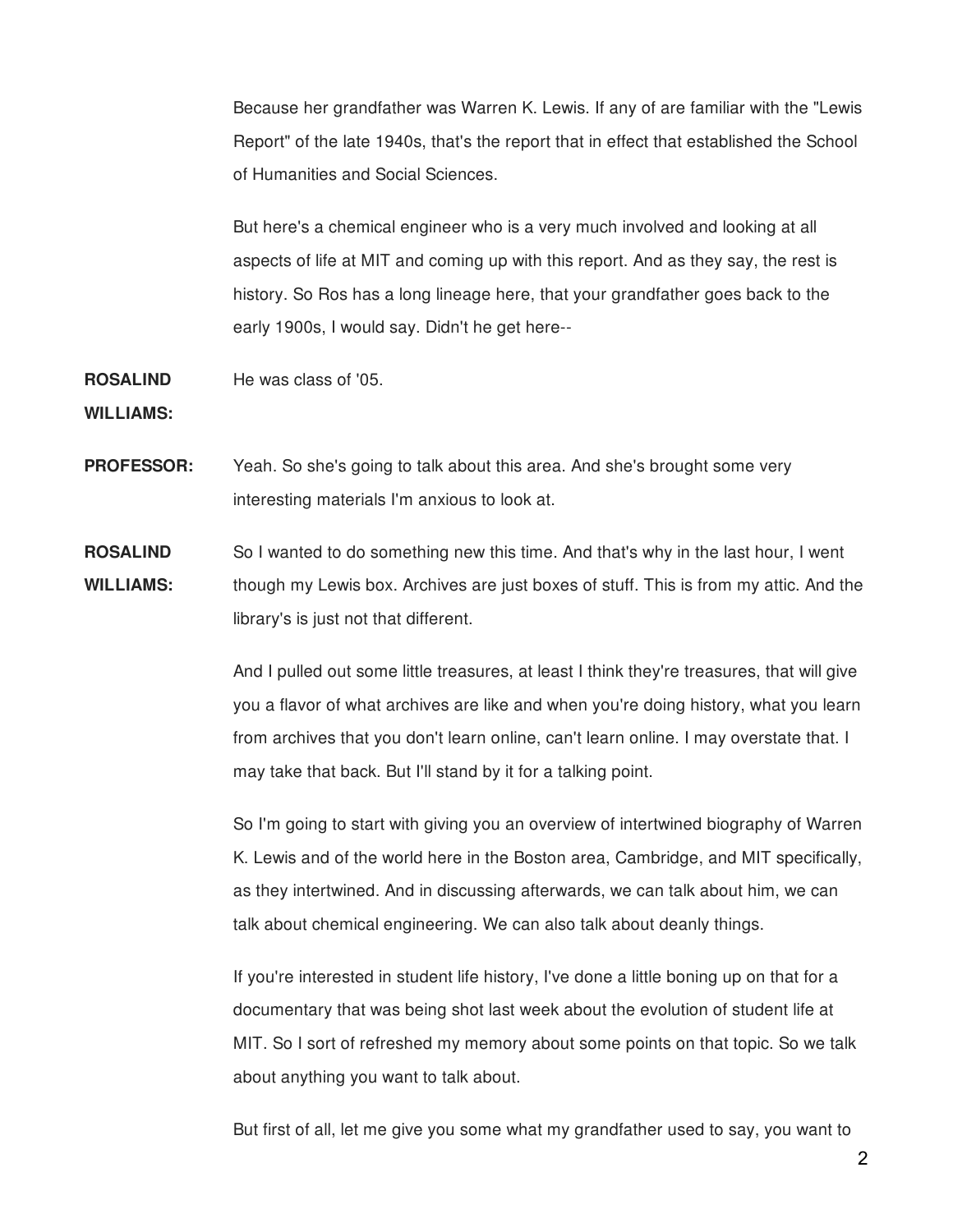put the fodder down where the calves can get at it. So I'm going to put out some fodder. Fodder is food, so cow food. They say you've got to put it down. So I'm putting it down. And we'll chew on this together and then see where it takes us.

So this is this kind of biographical history of chemical engineering at MIT. I remember my grandfather sitting in the living room holding forth, as he was wont to do, in Newton, Massachusetts. This is where he lived with my grandmother and mother and three other siblings. He was a boarder in the household and married the daughter.

And this is a little part history right there. Most MIT students, there weren't residences. So you boarded with families or you were in a fraternity. So boarding was very common.

Let me just me just mention something about his family. You see his dates. His father was born in 1845, in Laurel, Delaware. And his father, my grandfather's grandfather, had been born in the kind of, well, mid to late 1700s. He had three wives. My grandfather's father was the last child of the third wife.

So there's a huge gap in the half-brothers, between Henry Clay Lewis, Henry Clay Lewis, that's the name of my grandfather's father, and the first wife's, first child. Many of these children died.

But this is just a part of history, the fact that if I go from my grandfather, to his father, to his father, I'm back to the Revolutionary War. Because his grandfather had a brother who died in a prison ship, moored in the Hudson River during the Revolutionary War. So it's just amazing to me that you just take a few steps and you're back in time, like that.

This is Delaware. Delaware was a slave state. It was a slave-owning family. Also an abolitionist family, which is a strange combination. But it's one of those, it's a nice idea, but not until I die will I free my slaves, family. And that's what happened.

But his father was one of the two votes for Abraham Lincoln in his county in Delaware in 1860. And his father-- God, these dates don't seem right. Because if his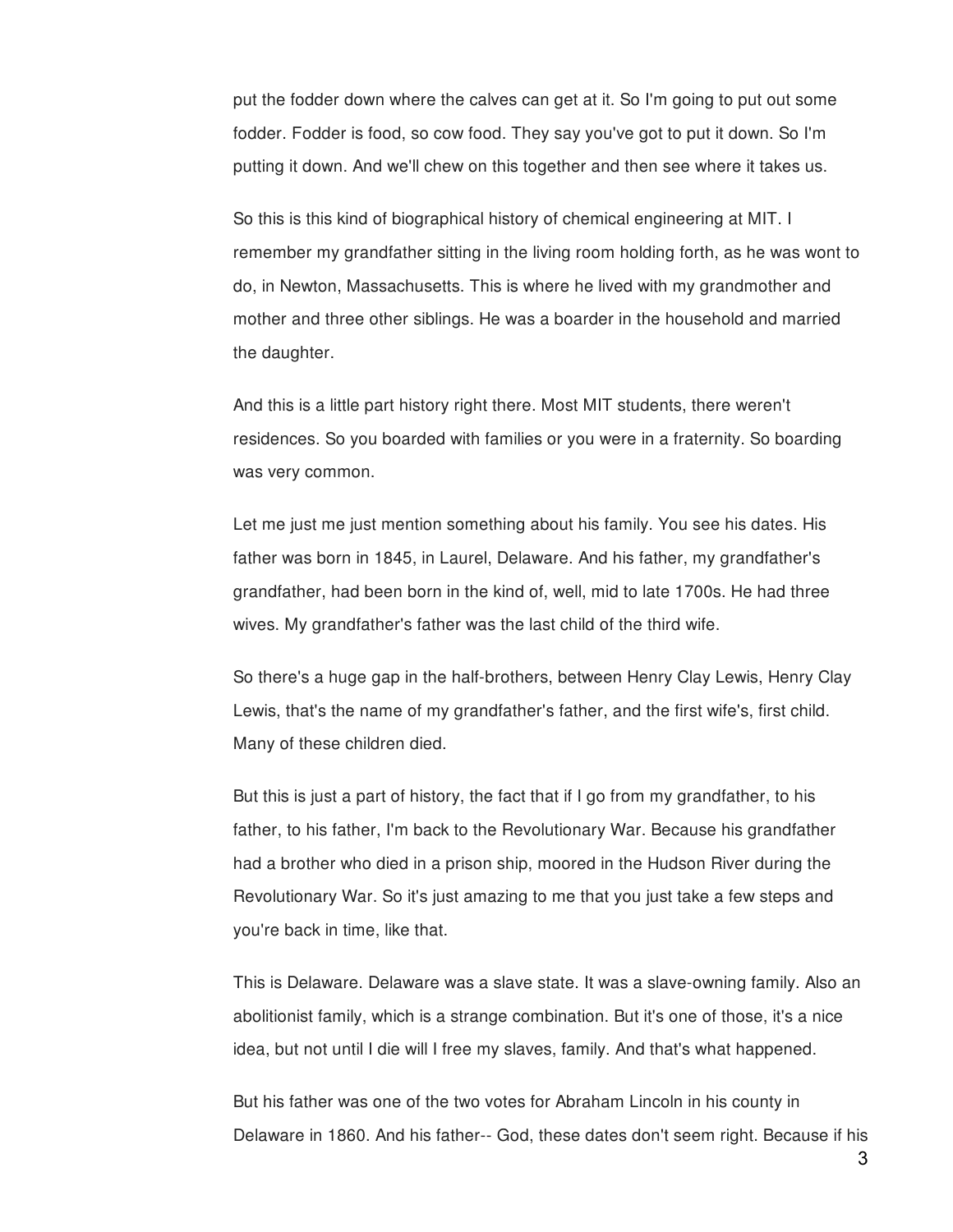father is born in 18-- OK. It was his grandfather, his last vote was for Abe Lincoln, that's it, in Laurel, Delaware.

If you look at the history of slavery in Laurel, what's fascinating is that next door was Maryland, where slaves could be traded, but not in Delaware, after a certain date. You may know that.

But in Delaware, you could hold slaves, but you couldn't sell them. So there's a huge kidnapping ring, where people from Maryland would go just over the border to Laurel, kidnap either free blacks or slaves, take them back to Maryland, where they could be sold for a huge profit. Because at that time, they could still be sold to other parts of the United States.

So Delaware, Laurel was the site of the Patty Cannon kidnapping ring, which is a fascinating story. But it's not the story I'm here to tell. But it does give context.

This is a farm boy. Kenny was raised on the farm in Laurel, Delaware. Expecting to say on the farm, and his life, he got hijacked by the 20th century. These are just some more pictures holding forth. That's a very familiar pose, very familiar.

**PROFESSOR:** You know it well.

**ROSALIND WILLIAMS:** Yeah. I mean as a granddaughter, you knew this guy. Students were terrified of him because he'd get you up here. And you'd start doing something on the board. And you wouldn't know what you were doing and he would pounce.

> But as a granddaughter, it was just a very affectionate relationship. I was aware how much he terrified other people. But that was not my relationship with him.

That's the farmhouse, still in a Laurel, Delaware. It used to be a bed and breakfast not that long ago. I don't think it's in business anymore. That's my brother. That's more Warren K. Lewis, Jr., my uncle, and my grandfather.

This is in 1952. He has just sold the farm. Heart breaking, because it had been in the family back to the late 1700s.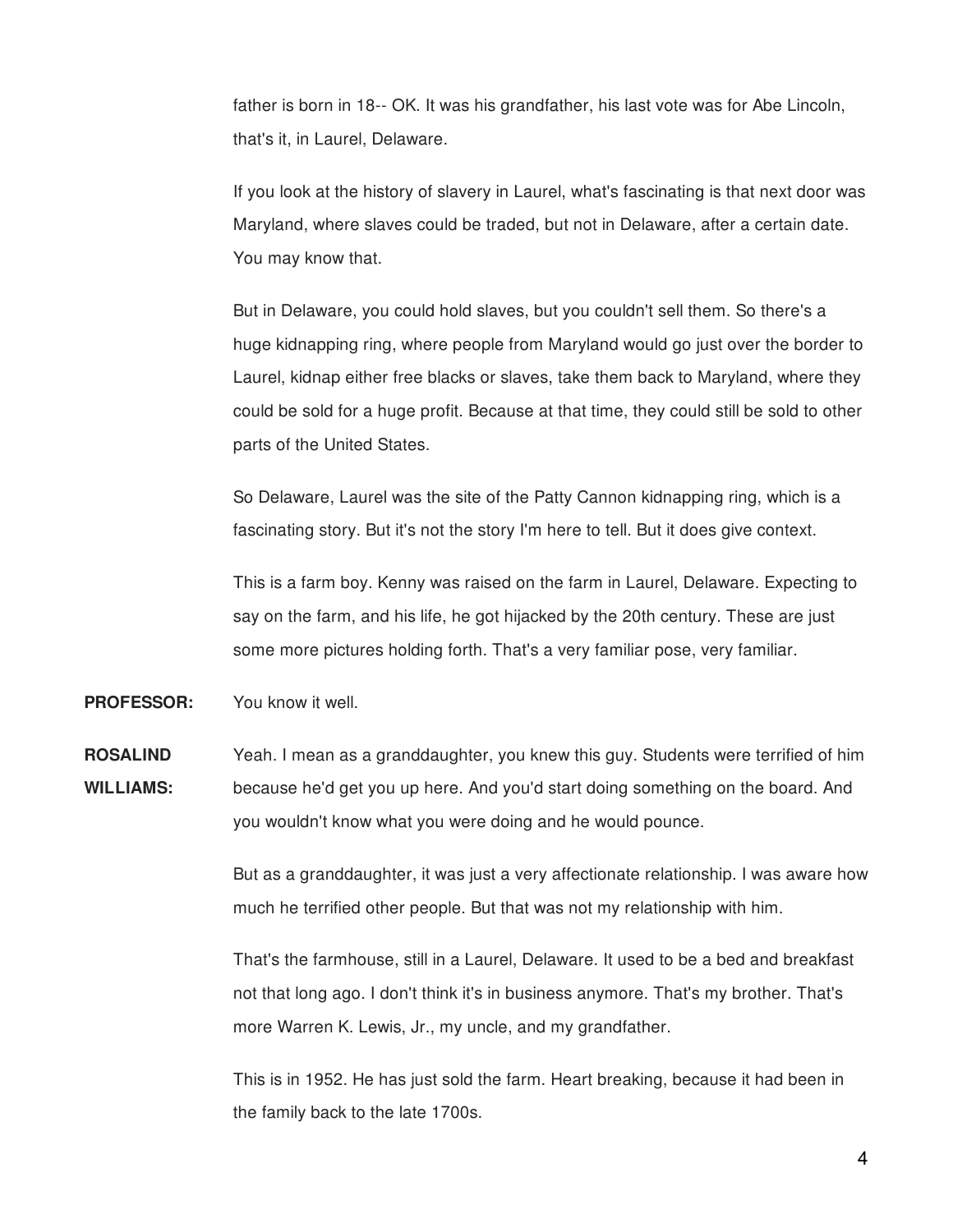But a part of the farm was cut through by a road, the dual, they call it there, a dual highway. Route 14 cut through a corner of the farm and he realized it was never going to be a working farm again. And the irony is of course that part of the reason for putting in that highway is that DuPont had established big factories in northern Delaware. And there's more commuter traffic from south to north.

So chemical engineering, in a sense, destroyed the family farm. And I say there's a sort of irony. There's quite a bit of irony there. Not to mention the fact that the whole automobile age was in part made possible through new methods of refining petroleum, using catalytic cracking, that my grandfather directly worked on.

This is not the best-- but this is the Eastern Shore, this peninsula. The Chesapeake Bay is here. So Baltimore is up around here. Washington is kind of off the map, over here. And Philadelphia is to the north.

But this is the Eastern Shore. And it's Virginia down here. You can't see the map- the split division. So last time I went, I go to the airport in Baltimore, I drive over the Chesapeake Bay Bridge, I go down to roads, about right in the middle. And that takes me two hours.

So you go from one end to the other in a couple hours. With the dual, you go fast, yeah.

So there is a Maryland over here. Oh, you can see the dotted line, OK. So this is Maryland over here. This is where like Dick Cheney lives now, in Easton. It's very high, upper crust.

And this is Delaware, which is much more farming, much more rural. And then Virginia down here. It's pretty rustic. The Chincoteague ponies, Chincoteague is one of these islands off of here.

So this is a garden spot in the 18th and 19th centuries. It is the truck garden area for the Philadelphia and Baltimore markets, raising mainly corn, fruits, vegetables, peaches, tomatoes, live stock. It's mixed farming. And I'll tell you some more about that as we go on.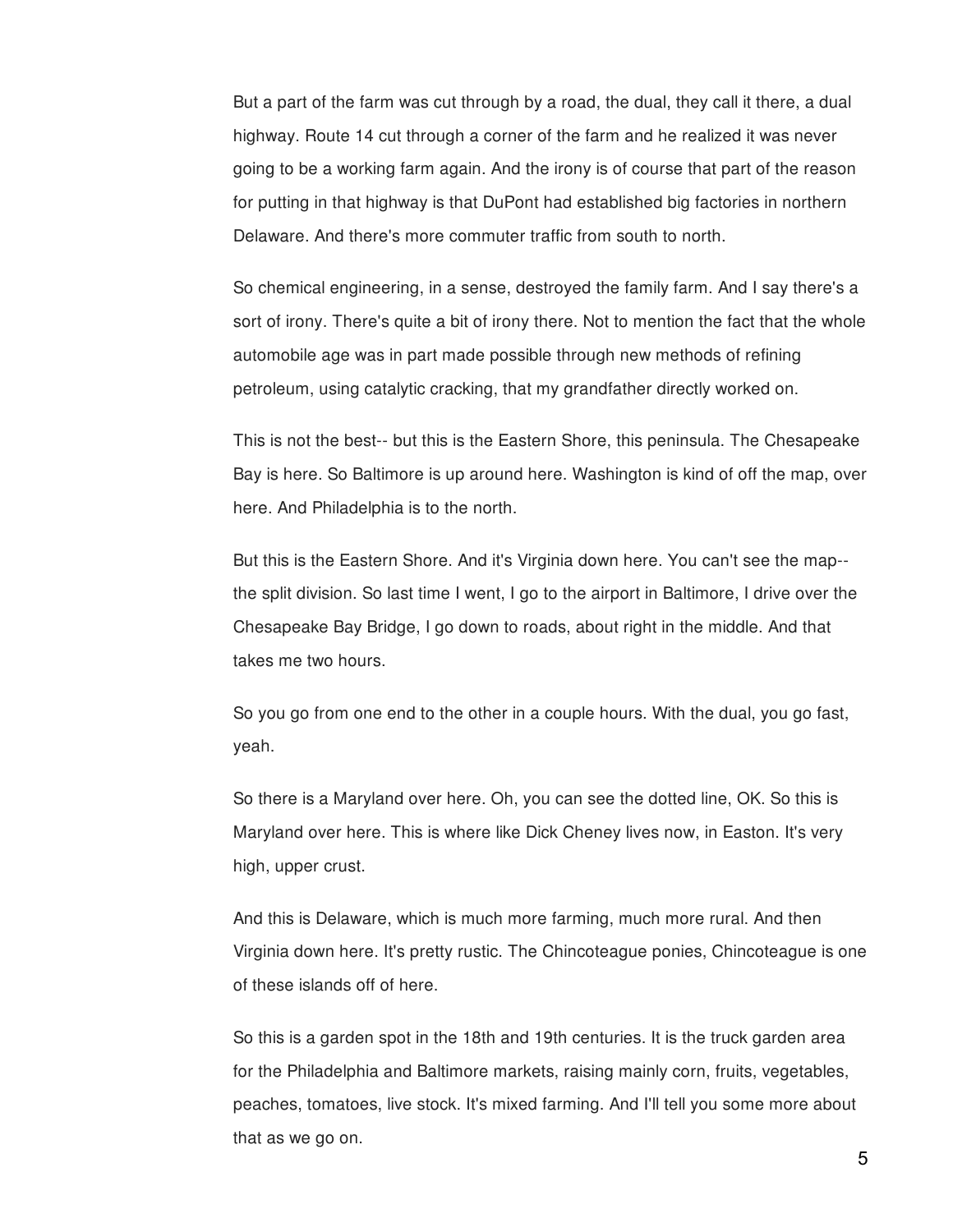But the reason I have this map-- this is from Bob Post-- the railroad comes to Laurel in 1859. And that opens up the whole area to commercial farming much more. I mean it had always been such, but even more.

Now, my grandfather's grandfather was a sea captain. Farming was his-- that's where the wife and kids stayed. But he made his money in the trade, starting from the Chesapeake, doing a lot of trade of the Caribbean. So that's where his money came from.

I mean he was a large, established farmer and the state legislator. So he was a politician. But he was a well-off person for Delaware, but still basically a sea captain and a farmer.

So the railroad comes. And this is sort of getting ahead of the story. But my grandfather born in 1882, he goes through the three-year high school in Laurel, Delaware. And learns everything you learn there, because there's one teacher for all grades, in one classroom.

And his parents want him to get a better education. He's an only child. He's obviously going to inherit the farm. So they want him to go to a better high school than the Laurel one.

So his cousin, she's actually a cousin I guess. He had an older female cousin named Mary Witherby, who had left Laurel to teach school, like her father, and she was teaching school at the Lasell Female seminary, which still exists around here. Do any of you-- you know what I'm talking about.

**PROFESSOR:** Oh, sure.

**ROSALIND WILLIAMS:** It's now Lasell College. It used to be junior college, now college. Yeah, and it's in West Newton, just a stone's throw from your place.

> So my grandfather was sent up by his parents to live in Newton, go to high school. Newton High was famous even then as a good school. He would board with the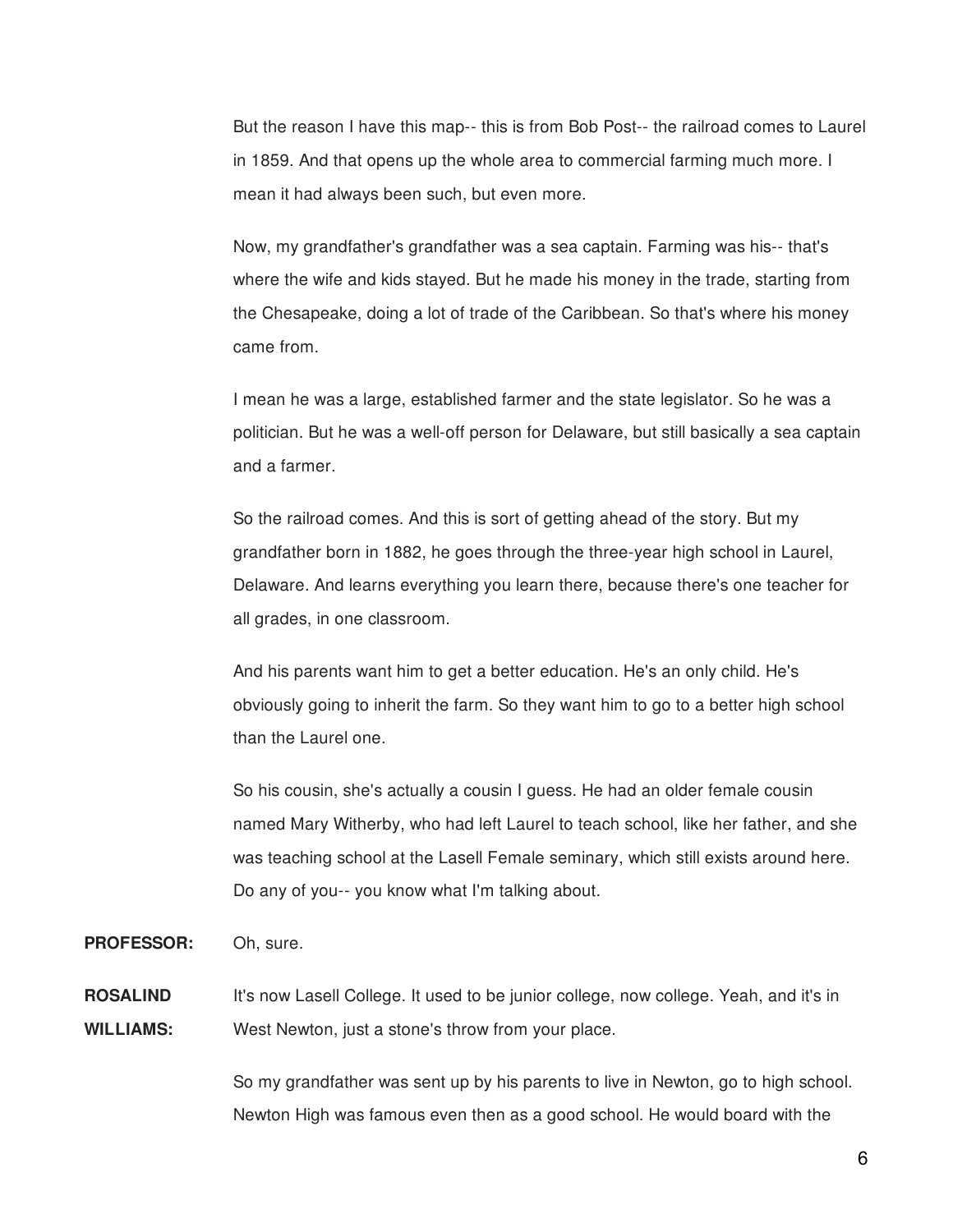family. But he had his cousin in town. And she would look after him and make sure he didn't get into too much trouble.

This house is a block away from where I live now. I go there all the time. So that's still there, one of the older houses in the neighborhood. So this is where he boarded.

Now, I happen to have his diary from his first full winter at Hunnewell Avenue in Newton. And it starts January 10, 1898 and it goes through the spring. So I'm a little mixed up about the timing, because I believe this is his second year I believe at Newton High.

His first year he came up, he got an A in arithmetic, a D in drawing, and F's in everything else. So it was not a good high school he was coming from. And he really had to catch up. By this time, I think it's the second year, he's got his feet under him and he's doing better.

So he's boarding in the winter of '98. And I just want to read a few little details that will give you a sense of what life was like, daily life was like for him at that time. This is the Second Industrial Revolution, is what we call it from up here. But down here, this is what it's like.

After school, this is high school, he says, this is January 12, I went up to Lasell and read Cicero with cousin Mary. Who's Cicero? What does this tell you? You read Cicero in Latin. You start with doing Cicero. You wind up with Cicero and Virgil.

So he's reading his Latin with his cousin. And then she gave me a supper of canned chicken, cocoa, bread, butter, crackers, and peanut butter. I had a fine time.

OK, canned chicken? I mean I don't have to rub this in. You can figure this out. This is not off the farm.

Canned chicken, cocoa, you know we're dealing with the Caribbean at least, if that's not the East Indies. Bread, butter, all right, crackers-- packaged food-- and peanut butter.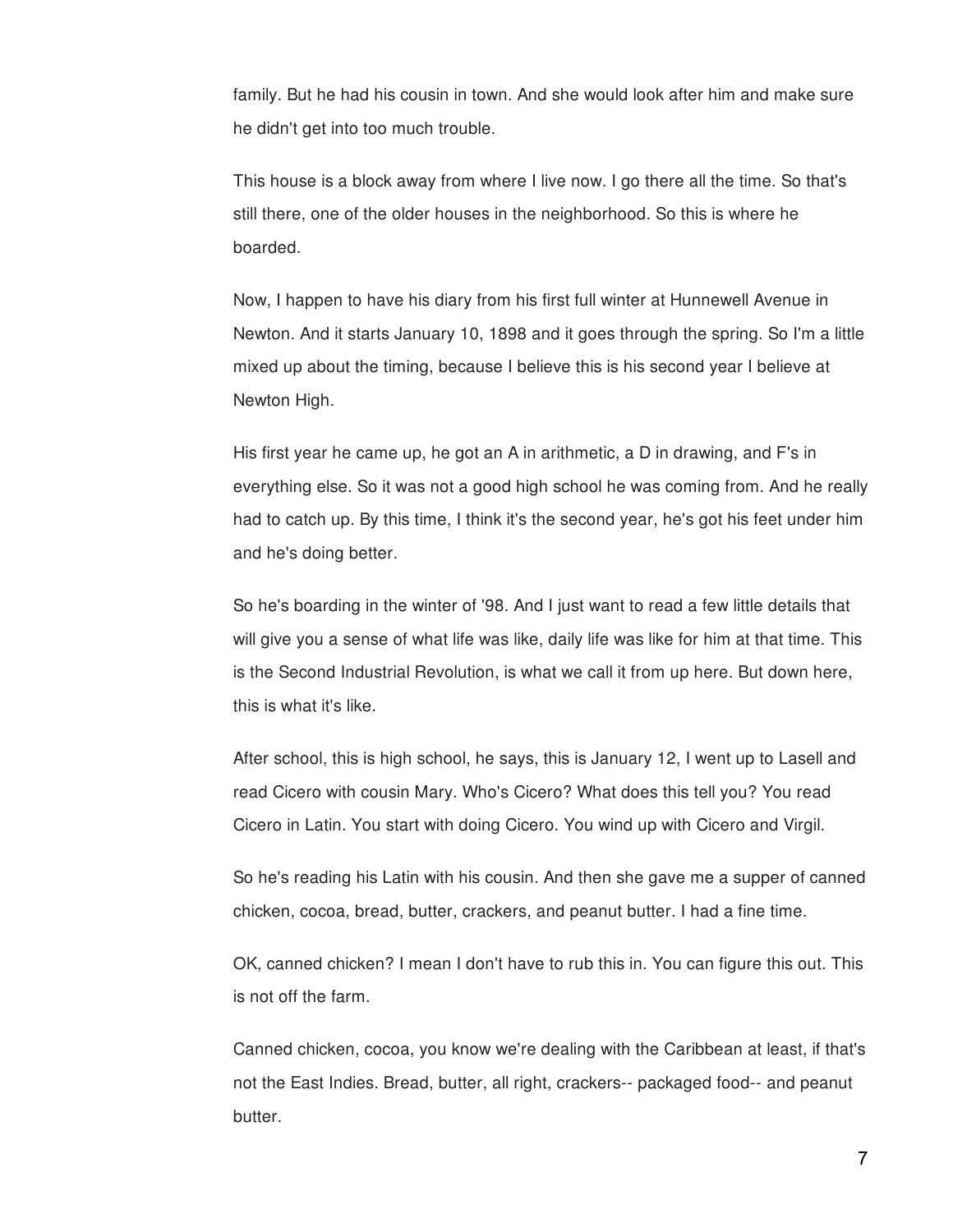OK. So he mentions that-- at home, he got a letter from home. And the letter from home says four factories were going up in Laurel and vicinity for canning. He, my father-- this is my grandfather's father, he is going to put out 10 acres of tomatoes. He has only four cows now.

So there's a lot of agricultural history there. There's a new canning factory, more tomatoes, fewer cows. So just to jump ahead, my grandfather would say that he paid for his MIT tuition when he got to MIT, with tomatoes, sold to a cannery at \$4 a ton.

**PROFESSOR:** Jesus, \$4 a ton.

**ROSALIND WILLIAMS:** \$4 a ton. Now, he had the bright idea, during his college years, of recycling. That is, using the tomato skins, which are removed in the canning process, or they tried to remove them, using those skins to feed to the cows as fodder. And they tried it. The cows ate them. But then they gave pink milk. So it didn't work.

> OK, just a few more of these from his diary. We're still back in January 1898. Today, as I was walking home from school, cousin Mary in the electrics-- so what are the electrics?

PROFESSOR: Trolleys.

**ROSALIND WILLIAMS:** Trolleys. OK, the street car suburbs-- this is a little digression. But this is showing how the electric trolley system was being extended at the time. This is the Sam Best Warner's classic study.

> And the trolley, which I remember from my childhood, near Hunewell Avenue, where he lived, is just a block away. You can just walk. In fact, now it's a bus system. But it's the same route. And you can get on where we live and go to Fenway Park in one stop.

**PROFESSOR:** No wonder you live in that neighborhood.

**ROSALIND** Of course, you got it.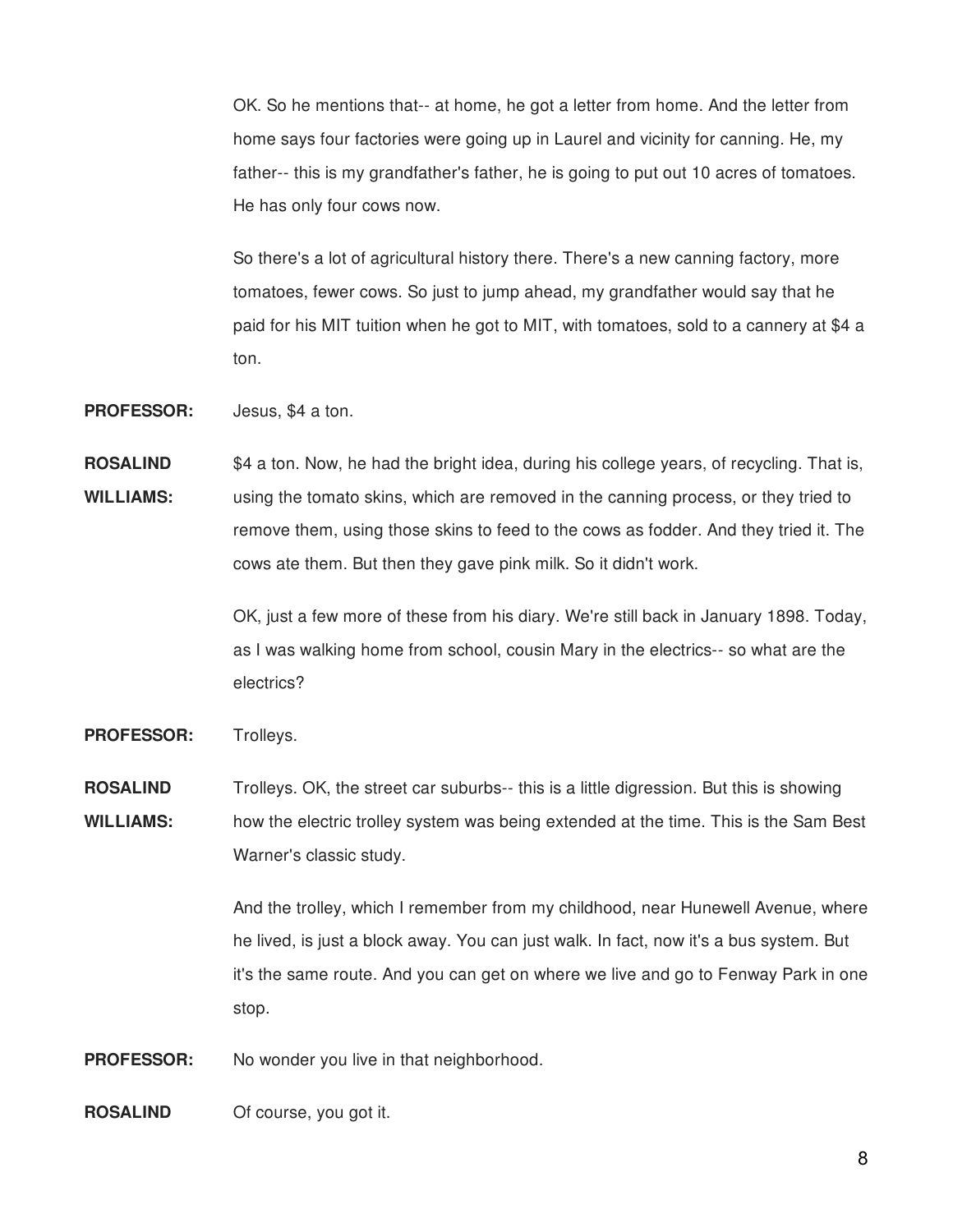### **WILLIAMS:**

Then we went into Boston. Cousin Mary in the electrics, saw me, got out and walked home with me. Then we went into Boston. Now, this would have been on the train track, which is the other side of the hill that he's looking on.

Went into Boston. And she bought two tin basins, a pie pan, a strainer, and a dozen knives and forks. She carried it in a mug strainer belonging to the coffee pot, to fit the strainer she brought to it. So she's buying a piece for her coffee pot. She's buying all this stuff, taking the electrics into Boston.

So this tells you a lot about technological systems of the day. But I think my favorite entry from this diary, this is in February. He says, I went downtown. This would be Newton Corner. I went downtown in the evening and rode, R-O-D-E, underlined. I asked a man passing, for a ride, and he consented.

It was the first time, underlined, I've ridden, underlined, on or behind a horse since last September, and I a farmer's boy. So there's cars, there's trolleys, there's trains. But he wants to ride the horse, because that's what farmers; boys did.

There's a lot. I could go on and on about what you find out from this diary. There's a lot of reading, Cicero, Shakespeare. There's a lot of magazines. He's reading magazines a lot.

He's going to church. There are church plays. There are glee club performances at Lasell.

He goes into Boston for lectures at the temple, Fremont Temple. He goes to the Museum of Fine Arts, still with us, discusses modern illustrators who are exhibited there. Then cousin Mary gives him some pictures.

But I mean it is an information age, in its own way. It's just a different kind of media. But he's very connected.

So, for example, on January 20, he says he goes into Boston to hear a lecture on imperialism by Dr. Lyman Abbott. Now why in 1898, is he going to a lecture on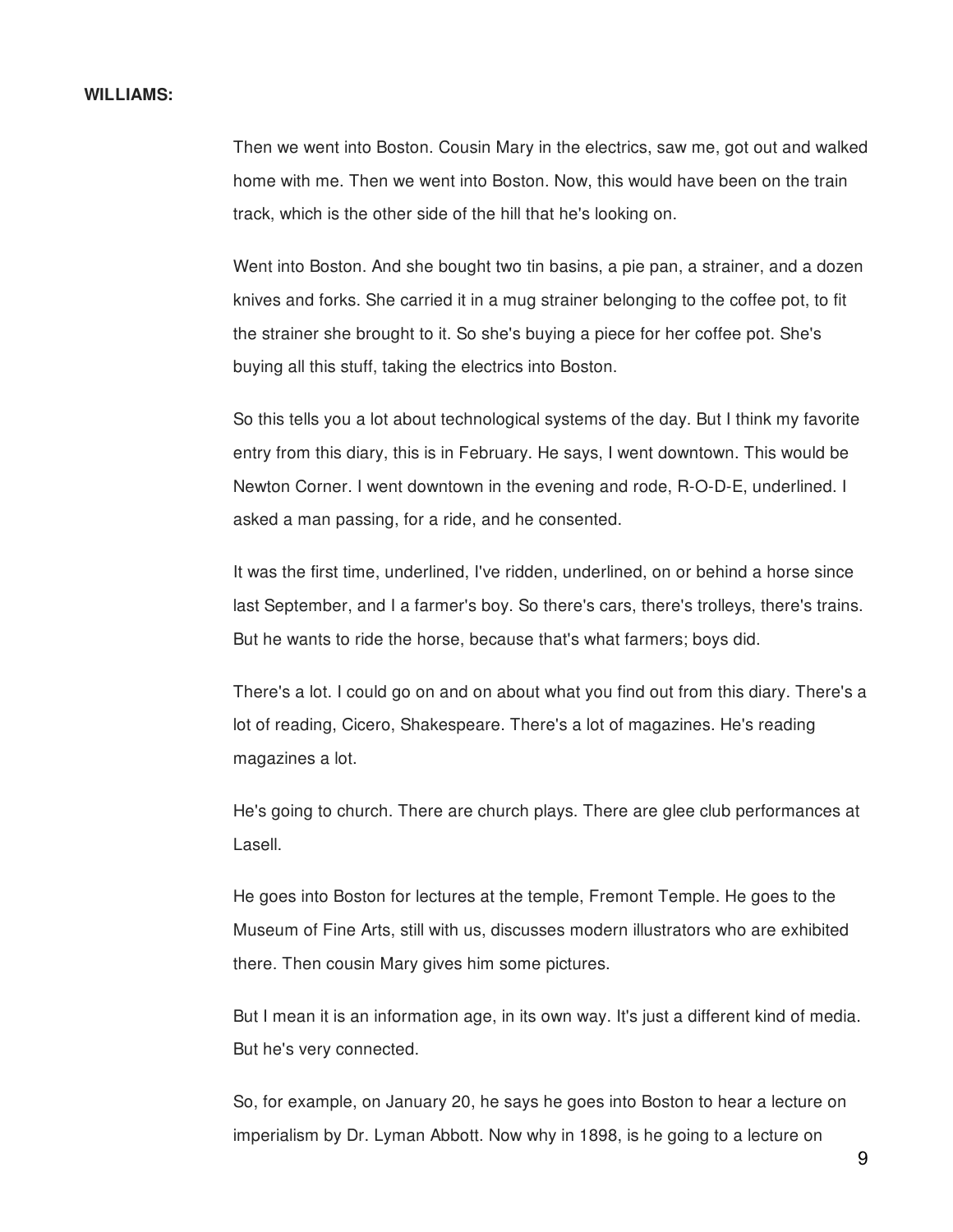imperialism? What's going on? What's the news? Anybody know?

**AUDIENCE:** Spanish-American War.

**ROSALIND** OK? Which--

**WILLIAMS:**

**PROFESSOR:** He said it.

**ROSALIND WILLIAMS:** Spanish-American War, go to the head of the class, yeah. And it's interesting. He says the lecture was a fine one in favor of staying to help them, the Filipinos in this case, learn to govern themselves.

> And then he goes to another lecture the next week, same topic, another speaker, who also make good points. But cousin Mary said some bad ones. He attacked, the second speaker, Dr. Abbott, the first speaker, saying he had made some misstatements concerning the arguments on Californian annexation and made McKinley out as having imperial power. So there's debate going on.

And then on February 7, we received our first news yesterday of the Battle of Manila. Reports of dead and wounded, the gunboats did a fearful execution. Then there's Washington's birthday soon after, the church bells ring all day.

And my grandfather writes, these are signs to me that it is the anniversary of the birth of the greatest American, underlined, ever borne. OK, anyway.

**PROFESSOR:** It wasn't Abe Lincoln.

**ROSALIND** Um, true.

**WILLIAMS:**

**PROFESSOR:** It was GW.

**ROSALIND** It was GW.

**WILLIAMS:**

How about that.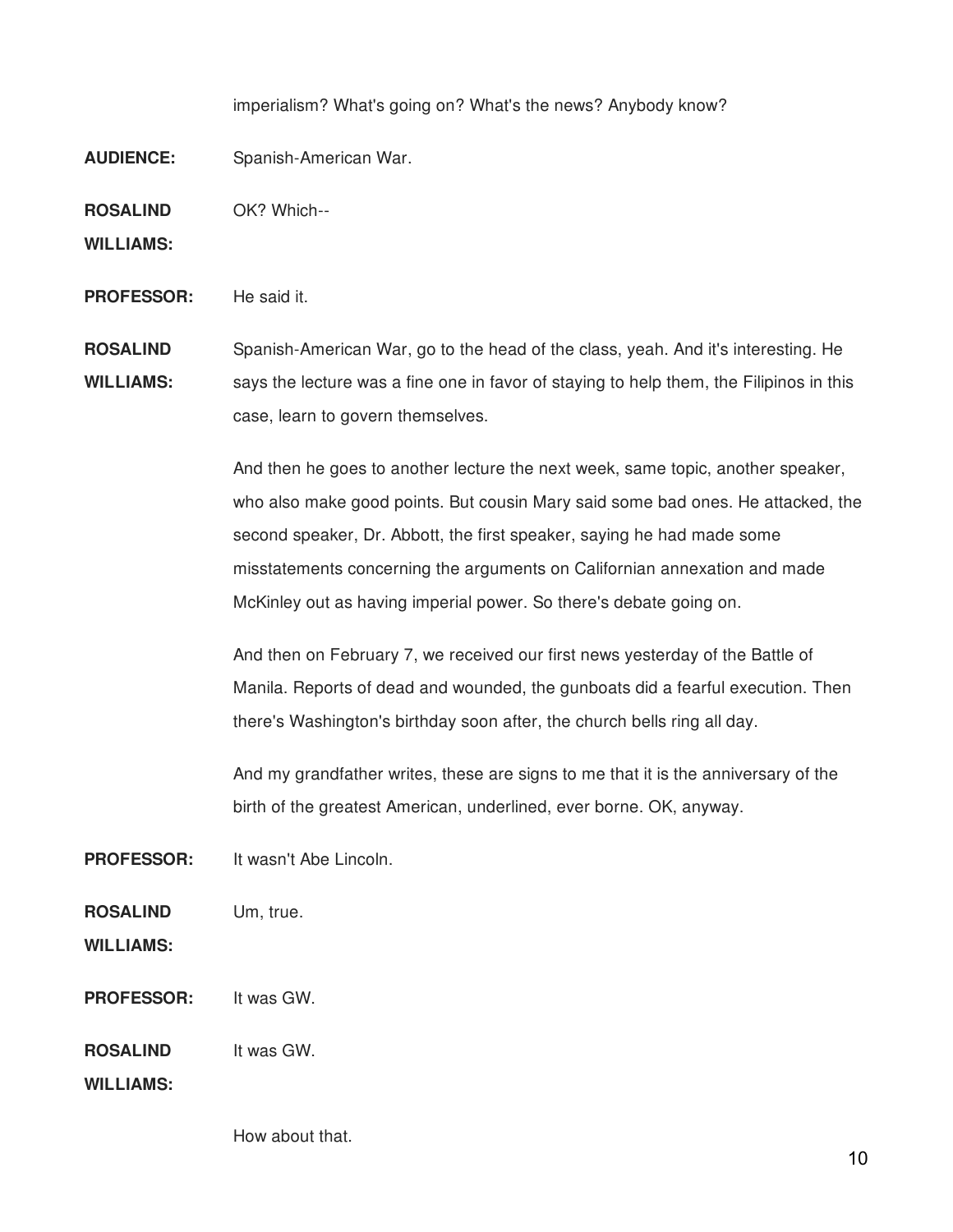- **AUDIENCE:** [INAUDIBLE].
- **ROSALIND** Yeah.

**WILLIAMS:**

- **PROFESSOR:** Well, her-- yeah, but her-- it would be your great grandfather's-- whose name is Henry Clay. Now, Henry Clay--
- **ROSALIND** That's another-- yeah.

**WILLIAMS:**

- **PROFESSOR:** But Henry Clay was Abraham Lincoln's great idol in a way.
- **ROSALIND** I mean the story of this family and slavery is just fascinating.
- **WILLIAMS:**
- **PROFESSOR:** Yeah, it's very interesting, very interesting.
- **ROSALIND WILLIAMS:** Well, I just showed you this paper of my grandmother's, my grandfather's wife, on the Negro problem in 1921. Because my grandfather, he wanted to go back to the farm and improve race relations by starting that farm up again in the right way. And that never happened. But that was the idea.

OK, instead what happens? In the spring, he asked two teachers at Newton High what they thought would be best for him to do about college? They will think it over, he writes. But the former advised either Amherst Agricultural-- what's that?

**PROFESSOR:** New Mass.

### **ROSALIND WILLIAMS:** Yeah, it's the University of Amherst now, the Ag School-- other Amherst agriculture, or as even better, tech. One of them mentioned Cornell, but tech.

Here we are. So he thinks about it. By the way, this is just a picture of downtown Boston, when they take the train in there.

I was there Friday, meeting my son and his girlfriend. It's not-- they're not people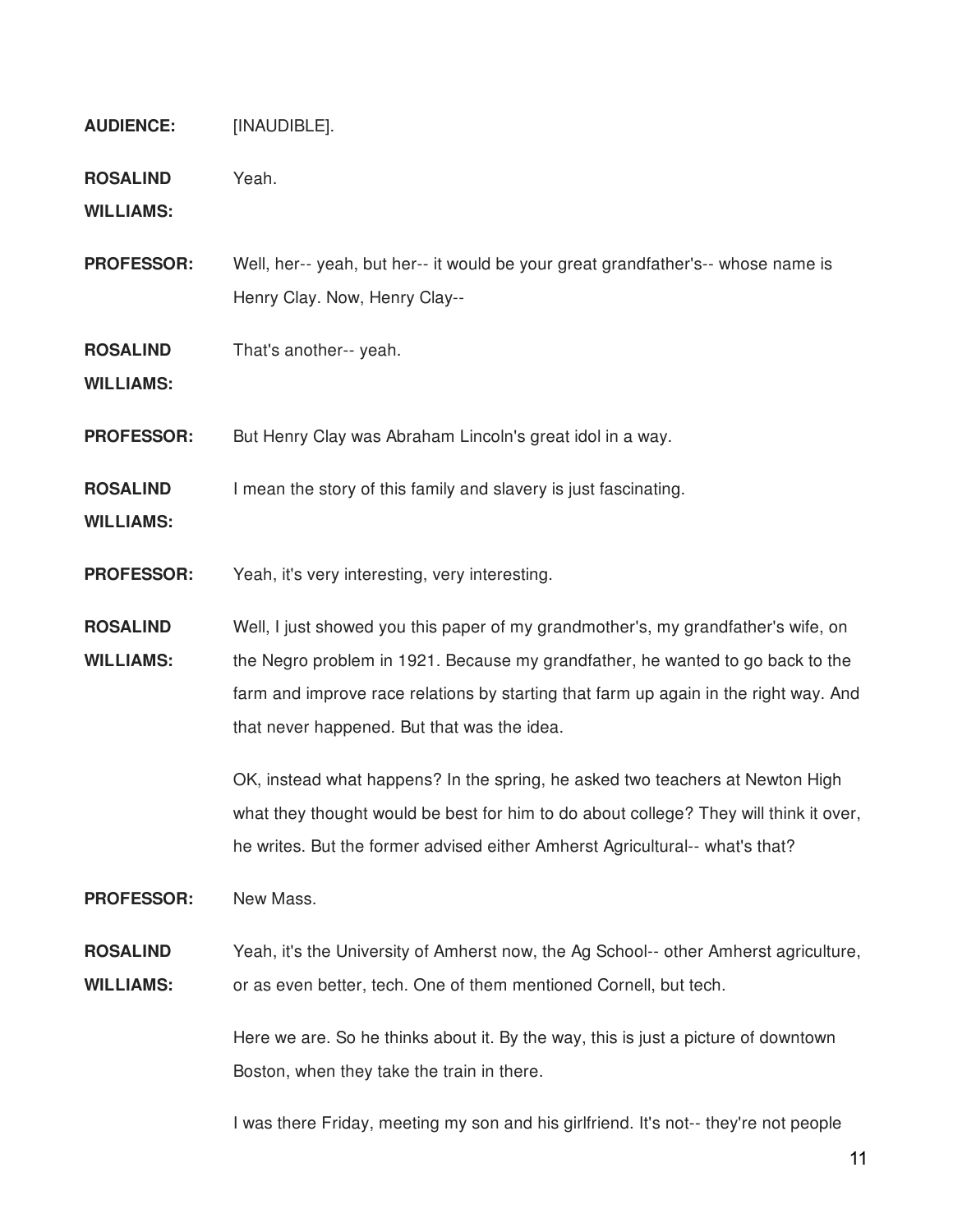like I know. And I was saying to my son, oh gee, my grandparent's would be so distressed to see this.

And he said-- he has a place in Fort Point, he said. But that's up and coming. That needs to be [INAUDIBLE]. And now, it's happening.

But let me just mention, I mean these are quick reminders that the occupation of engineering was growing very quickly at the time. And that the people who went into engineering-- my grandfather is very typical, in being off the farm and not particularly well educated. This is the way for young men, almost always young men, to have a professional or quasi-professional career, without having to consider postgraduate study, like law or divinity or medicine required.

So here's Boston Tech. You must have seen this picture somewhat, in this class. Here's Trinity Church in Copley Square. This is Boston Tech?

**PROFESSOR:** It's Boston Tech.

- **ROSALIND WILLIAMS:** Yeah. And I've seen other photos where I can't really place it. So I would love to see somebody do a sort of up to date GPS showing exactly--
- **AUDIENCE:** So that's still there.
- **ROSALIND** That's there, yeah.

**WILLIAMS:**

- **AUDIENCE:** And then across the street from that building is Brooks Brothers, on Berkeley Street, across from [INAUDIBLE].
- **ROSALIND** This is all one big building there.

**WILLIAMS:**

- **AUDIENCE:** Yeah, that's the [INAUDIBLE].
- **PROFESSOR:** There's actually a plaque on the front of that office building
- **ROSALIND** But there was another building, not the Rogers Building, but another building, like off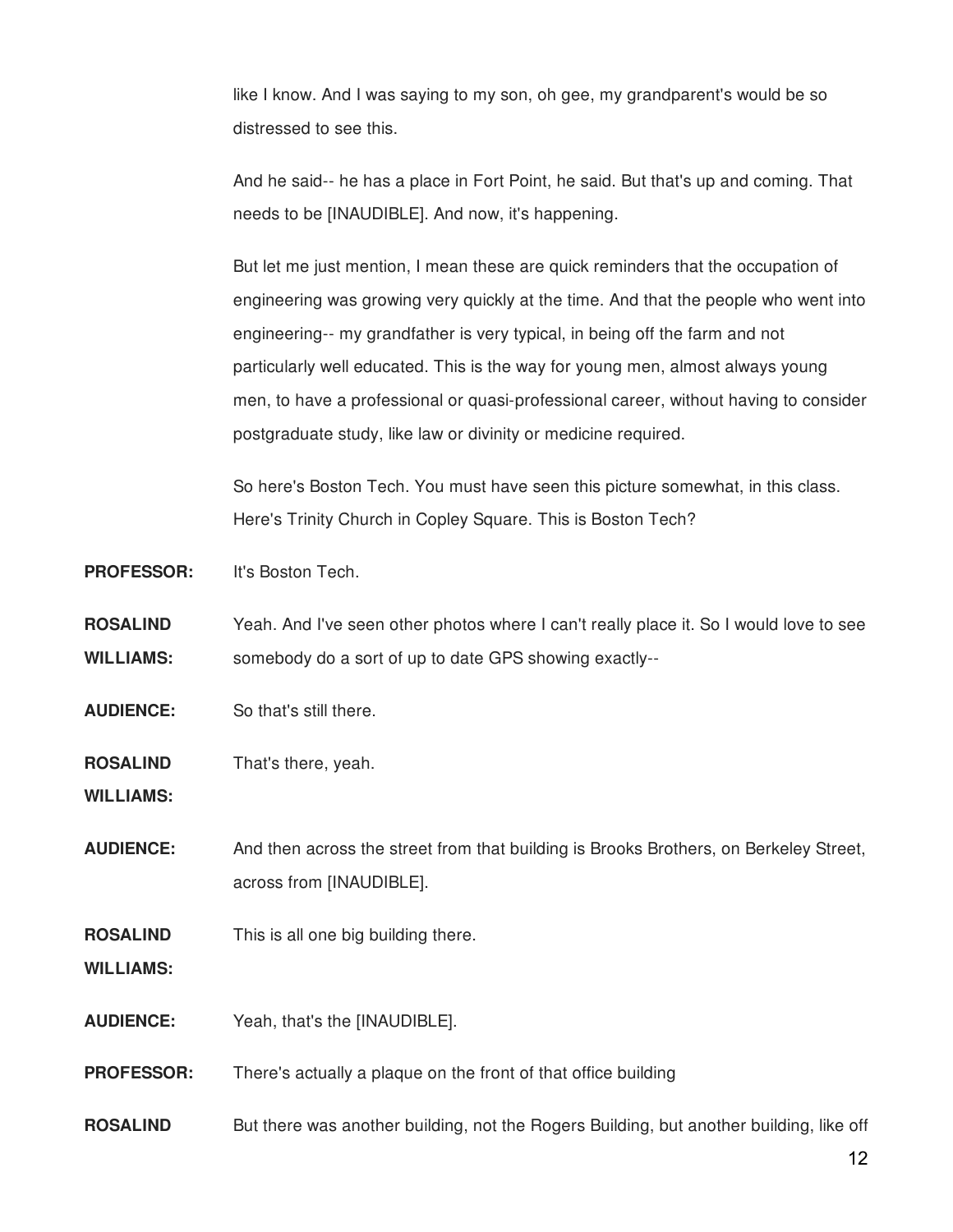# **WILLIAMS:** to the side.

- **PROFESSOR:** Yeah. It would be in that direction.
- **AUDIENCE:** There's a bunch of stuff. Mark Jarzombek showed us a map, and sort of to the right of where the photograph is. There's train tracks and stuff there.
- **ROSALIND WILLIAMS:** Now, the steep steps, was that on this building, on the Rogers Building, or the second one?
- **PROFESSOR:** I think it's right there.
- **ROSALIND** Oh, there.
- **WILLIAMS:**
- **PROFESSOR:** Right there.
- **ROSALIND WILLIAMS:** Oh, OK. OK. Because again, my grandfather had a story about a kind of a riot involving Harvard and MIT students and a fire and he was on the witness stand. And it had to do with the steps. Some things don't change.
- **AUDIENCE:** Mark talked about the difference between those two--
- **ROSALIND** These two buildings.
- **WILLIAMS:**
- **AUDIENCE:** --buildings. But they're separated by a couple of decades. But closer is a custombuilt laboratory, where you can see the fumes of the vents coming at the top there.
- **ROSALIND** Oh, that has happened here. That's fascinating.
- **WILLIAMS:**

So in the subway spot at Kimball, it says the second building MIT build was a gym, a gymnasium? Does anybody-- I just read it there the other day, thinking that's the first I knew.

So Warren K. Lewis enters MIT in 1901, planning to study chemical engineer--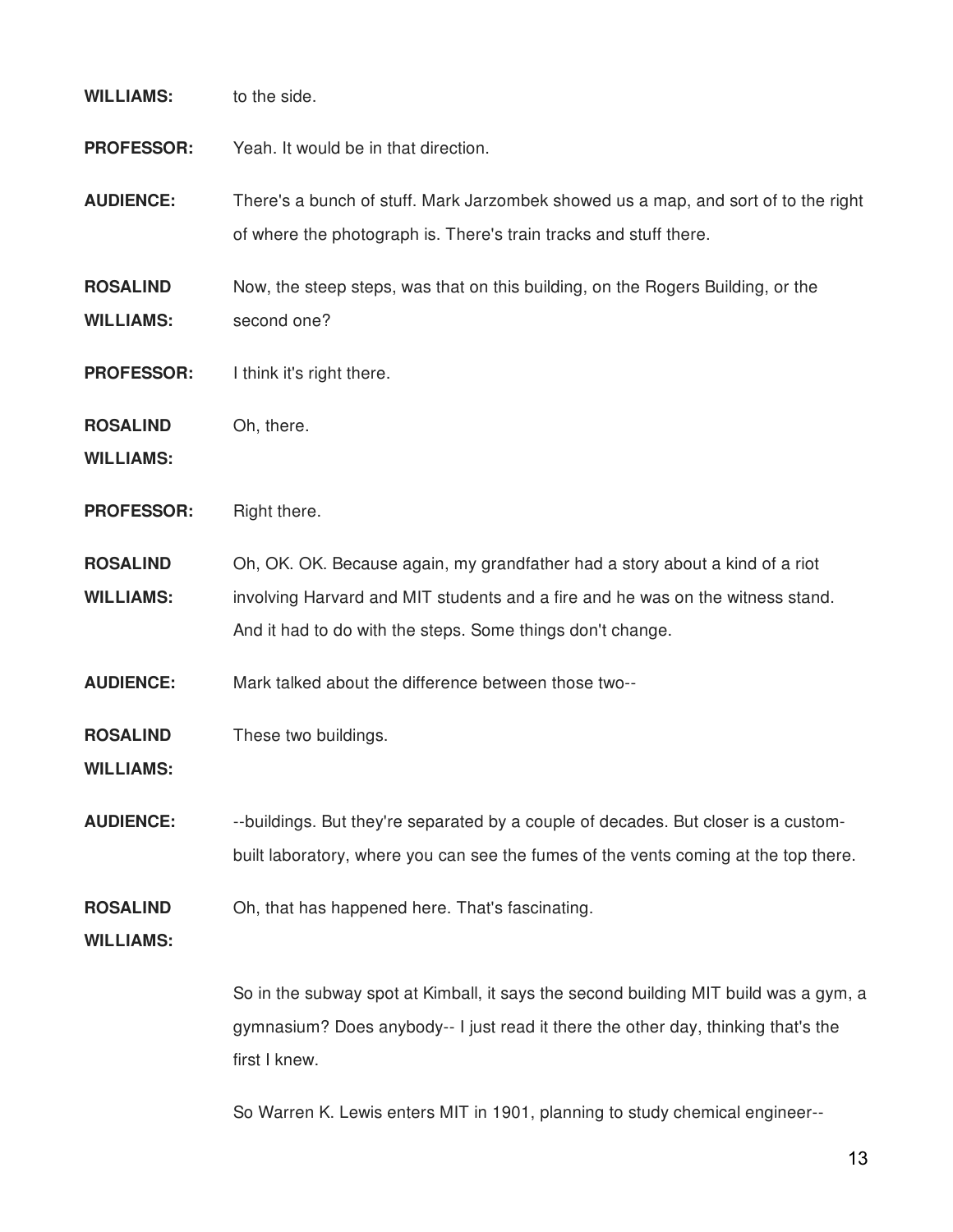excuse me, mechanical engineering, still the dominant engineering, kind of the default mode. But he had a friend, this friend that he was boarding with in Newton, whose sister he eventually married, urged him to try chemical engineering. It seemed more interesting and so on and so forth.

So as you know from your reading, something like industrial chemistry had begun. Actually, it was 1888, I think was the first offerings in industrial chemistry. And by 1893, there was a lab.

This is sort of like the first start of chemical engineering at MIT. But then because of deaths and departures, it sort of declined. But just when my grandfather's was entering, actually in 1903, this is when Walker comes back. And Noyes had been there for a couple years. So it's sort of like a false start early on. And then it kind of restarted around the turn of the century. And this is something that he wrote many years later, that I think captures the overall feeling of the time.

Lewis wrote, the stimulus of these concepts, and he's referring to unit operations and these related concepts, the stimulus of these concepts made work in chemical engineering at the Institute from 1902 to the outbreak of World War I an inspiration for both staff and student, which it is impossible to describe.

So these are happening years. I mean the tension between Noyes and Walker is a productive tension. They had each other to play off of. And they certainly did.

By the way, you know Walker, that's not Walker, Memorial Walker. Walker Memorial is named after Francis Amasa Walker, one of the early presidents. Have I got it right?

**PROFESSOR:** Yup.

**ROSALIND WILLIAMS:** And we're talking about William Walker. It's no relation. So it's important to those straight.

> So you have these two very strong personalities. This is Noyes, trained in Germany, a physical chemist. And really brought in serious chemistry to the program,

> > 14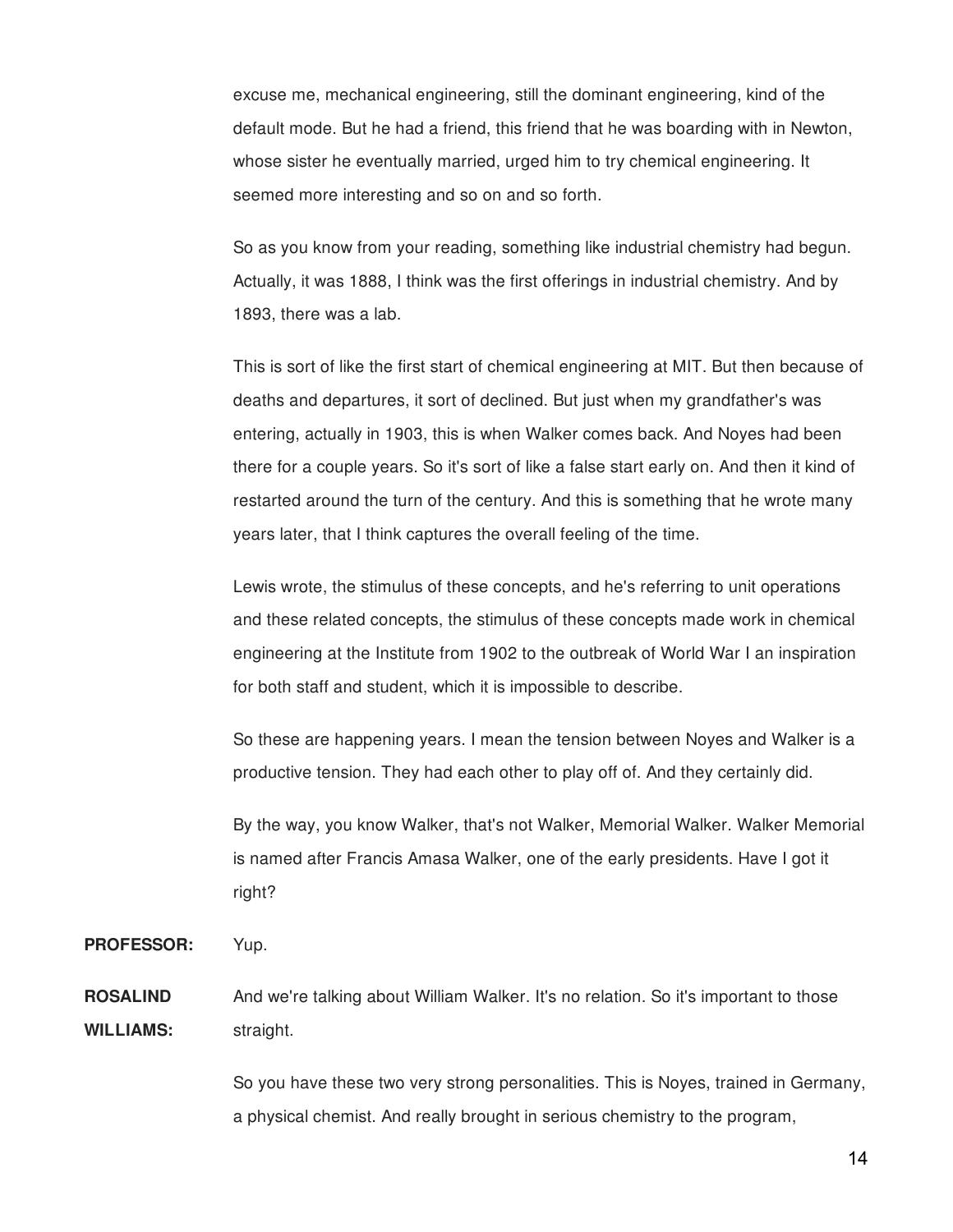beginning in 1902.

And then you have William H. Walker, who had also been educated in Germany, Penn State and Gottingen, both. And was teaching analytical chemistry, the partner of A.D. Little, which was originally Little and Walker. So he was entrusted with Course 10 in 1903. And was entrusted with building it up into a chemical engineering curriculum.

Now this, you can't read. But I will read to you, because this is Walker's statement written years later. This was after he had left MIT. This is either from the late '20s or early '30s-- well, he died in the '30s.

So this is his statement of what he was trying to do. It's a fascinating statement. So I'm going to read you what Walker wrote.

What an industry needed was not a man who had been taught what the industry already knew, but rather a man who was trained to do what the industry had not been able to do. The ideal man for the industries was one who had been given a sound knowledge of chemistry and physics. And then as a part of the curriculum, had been given systematic experience in the application of this knowledge to the solution of industrial problems. That he should not be a specialist, but a solver of problems, any kind of problem that industry might present.

And then he goes on to say, this idea met opposition, both from established courses of chemical instruction and from industry. And the industry thought it was too theoretical. But the scientists thought it was too industry oriented. So Walker is on this very nice edge between not trying to give into one or the other.

And then he goes on and says-- this at the top of the second paragraph, I love this- to prove the soundness of this idea, I returned to MIT in 1903. And after a hot fight with both the chemical and the engineering faculties, I reconstructed Course X as a general educational course without options. And without options, that turns out to be important.

So this is a feisty guy. And I'm sure that's one reason he and my grandfather got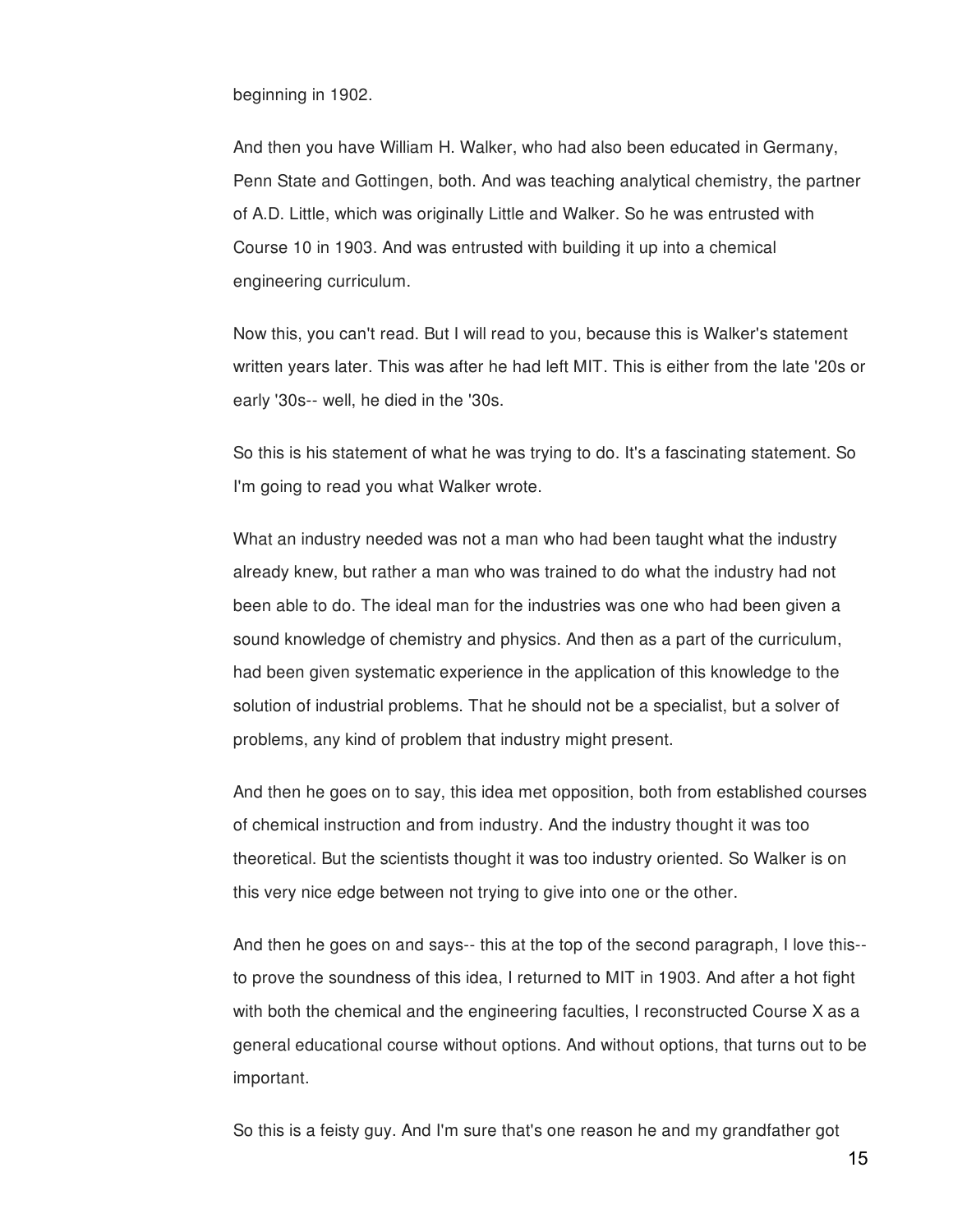along very well. They were both feisty people, very self assured. But my grandfather always would say, it is Walker who invented chemical engineering in this country. He did not claim that for himself at all.

But again, my grandfather studied. With Noyes. You know, I was just reminding you, this is particularly in Servos's article. My grandfather studied with Noyes, took P-Chem from him, and graduating in the class of '05. My grandfather's is this kind of this grim-- he looks-- kind of a grim looking guy. And you'll see another picture. I'll pass it around.

In the spring of his senior year, he expected to go back to the farm, as much as you and I expect the Sun to come up tomorrow. However, he got a job in the lab, I think with Noyes. And then that led to somebody, I don't know whether it was Noyes or Walker, one of them suggested that he apply for a traveling fellowship which was being offered. And it was \$1,000 stipend, which is that day and age was a lot of money.

A traveling fellowship, he could go anywhere for a doctorate. And so he really was not interested. But one of them basically appealed to his competitive spirit and kind of said well, if you don't get it, somebody else is going to get it. And \$1,000 sounded very nice.

He applied, got it and was on his way to Breslau, in what is now Germany, it's kind of on the Polish-German border, for graduate school the next year. Later, he found he was in fact the only applicant that year.

**PROFESSOR:** Well, it's interesting. Think about what the Harvard class of 1905, where they might have chosen to have their picture taken.

**ROSALIND** Aah.

**WILLIAMS:**

**AUDIENCE:** I'm sure it was not in the laboratory.

**ROSALIND** Yeah, yeah. I mean this is a good example, where it tells you so much. It does.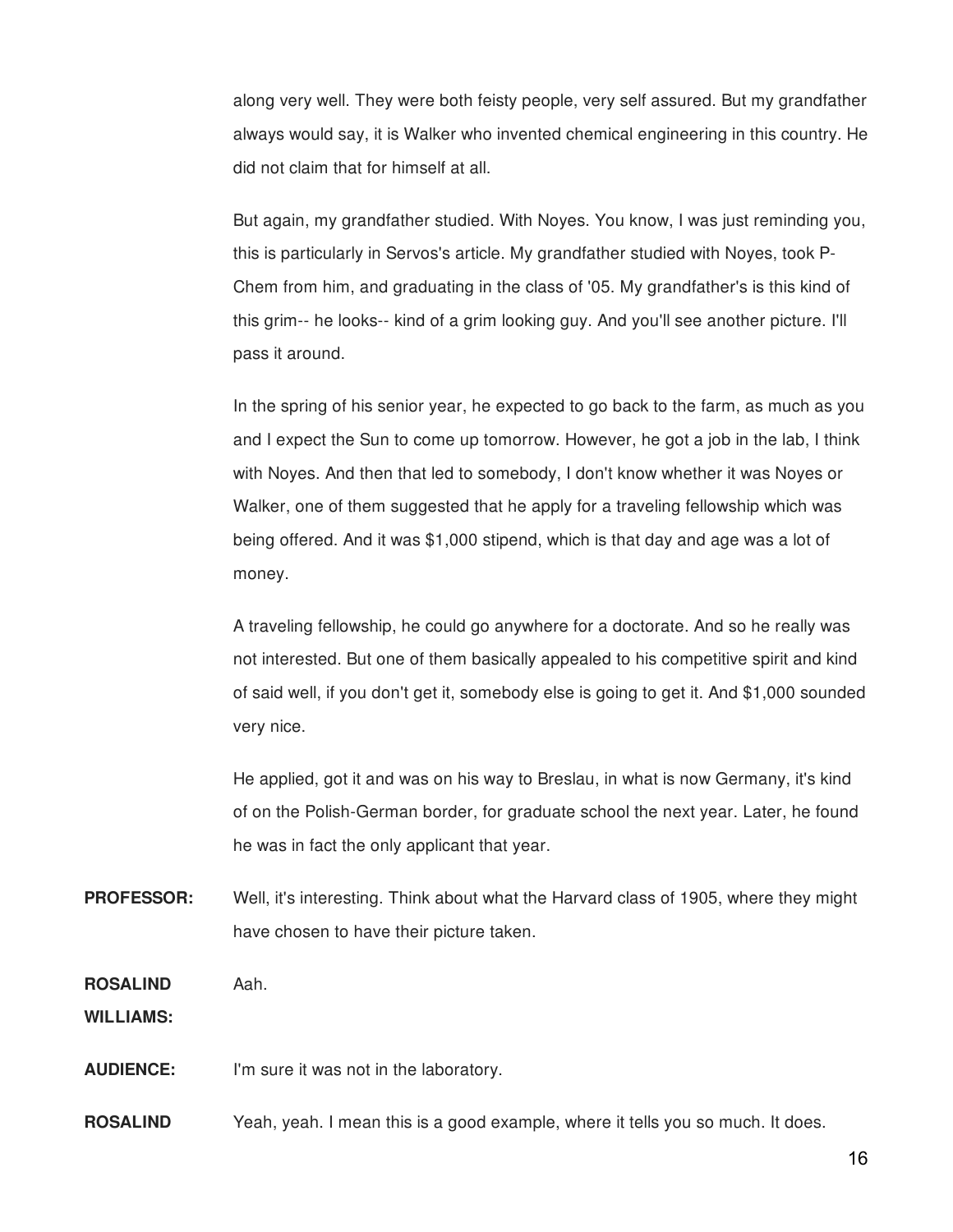| <b>WILLIAMS:</b>                    | Began with the names and faces.                                                                                                                                                                                                                                                                                                                                        |
|-------------------------------------|------------------------------------------------------------------------------------------------------------------------------------------------------------------------------------------------------------------------------------------------------------------------------------------------------------------------------------------------------------------------|
| <b>AUDIENCE:</b>                    | Books piled up in the front of them.                                                                                                                                                                                                                                                                                                                                   |
| <b>ROSALIND</b><br><b>WILLIAMS:</b> | Yeah. So--                                                                                                                                                                                                                                                                                                                                                             |
| <b>AUDIENCE:</b>                    | What's in the books on the front?                                                                                                                                                                                                                                                                                                                                      |
| <b>ROSALIND</b><br><b>WILLIAMS:</b> | Yeah. Oh yeah, that's great.                                                                                                                                                                                                                                                                                                                                           |
|                                     | So this is his dissertation in German, from Breslau, three years later. He wrote it in<br>Florence, because he thought Florence was the most beautiful city in the world, and<br>why not write your dissertation there? I recommend that highly, if any of you write<br>dissertations. But this is Germany. And just keep that in mind when we get to World<br>War II. |
| <b>PROFESSOR:</b>                   | Yeah, yeah.                                                                                                                                                                                                                                                                                                                                                            |
| <b>AUDIENCE:</b>                    | World War I.                                                                                                                                                                                                                                                                                                                                                           |
| <b>PROFESSOR:</b>                   | And he was sufficiently literate in German to be able to write a dissertation.                                                                                                                                                                                                                                                                                         |
| <b>ROSALIND</b><br><b>WILLIAMS:</b> | Yeah. Yeah. Well, he never felt his German was that great. And in fact, back to<br>Latin, a story he tells us taking the train to Italy, or maybe back from Italy. But in any<br>case, he was seated next to somebody-- maybe they were like Polish or something.<br>But German didn't work. The other person didn't know English. So they conversed<br>in Latin.      |
| <b>PROFESSOR:</b>                   | Is that right?                                                                                                                                                                                                                                                                                                                                                         |
| <b>ROSALIND</b><br><b>WILLIAMS:</b> | You never know.                                                                                                                                                                                                                                                                                                                                                        |
| <b>PROFESSOR:</b>                   | It's fascinating.                                                                                                                                                                                                                                                                                                                                                      |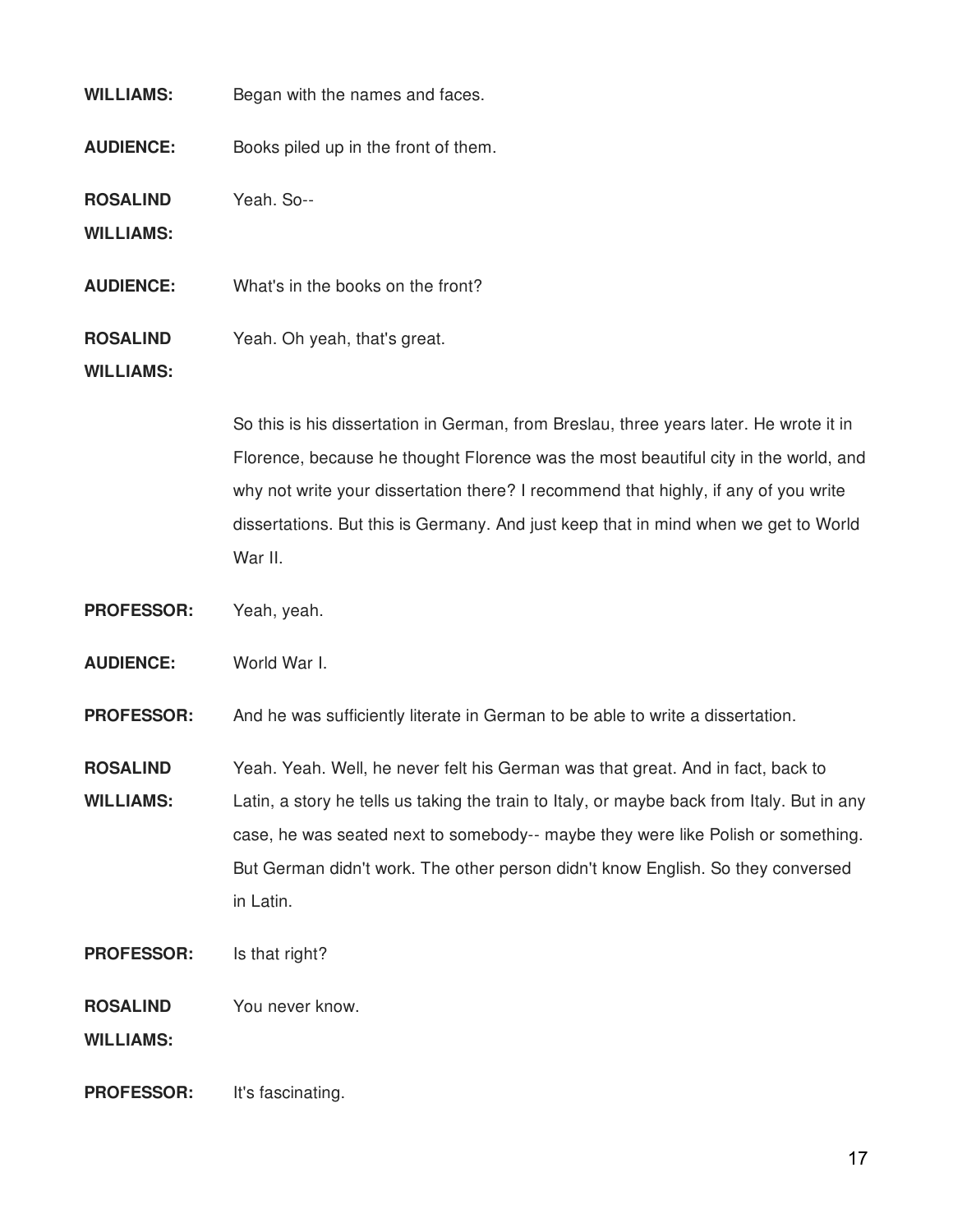**ROSALIND WILLIAMS:** It may come in handy. So then he comes back to-- well, he has a year working at a tannery in Manchester, New Hampshire. And as a result of that experience, he always said tanneries do not have to pollute. It's not necessary, if you run them right. And they don't have to smell either, that's the other thing you associate was a tannery.

> So he comes back. And you can see how chemical engineering around 1910, there's this kind of reversal of who was majoring in what. And this is before the war. Because when World War I comes, even before the US enters World War I, the Great War, in 1917, there's a tremendous demand for military equipment. And chemical engineering is connected with gas warfare, which was used right near the beginning of the war.

> It was in the spring of 1915 that chlorine was first used on the battlefield as a poison gas. Chlorine is not the most effective, by any means. It dissipates pretty quickly. But the surprise factor was such that it really did work in the initial use. And it had a tremendous psychological effect in scaring people on both sides.

So Walker, William Walker, was put in charge of the Edgewood Arsenal, once the US entered the war, to manufacture toxic gases. And my grandfather was put in charge of gas defense. So he worked on the masks.

And there's all sorts of-- I mean this is very specialized equipment. And to try to design equipment that made it possible to keep fighting and yet would protect the soldier from poison gas, not just the soldier but-- do I have some of the-- the animals too. In fact, there's a whole long story about the horses being affected by mustard gas, which is a vesicant. And it's a much nastier gas. And it would affect the animals too.

So the one story that I need to tell you about my grandfather and gas defense, this made such an impression on me. We had this conversation was I was a teenager. Let's see, he said there was not a single Allied soldier-- am I taking too much?

## PROFESSOR: No, no.

18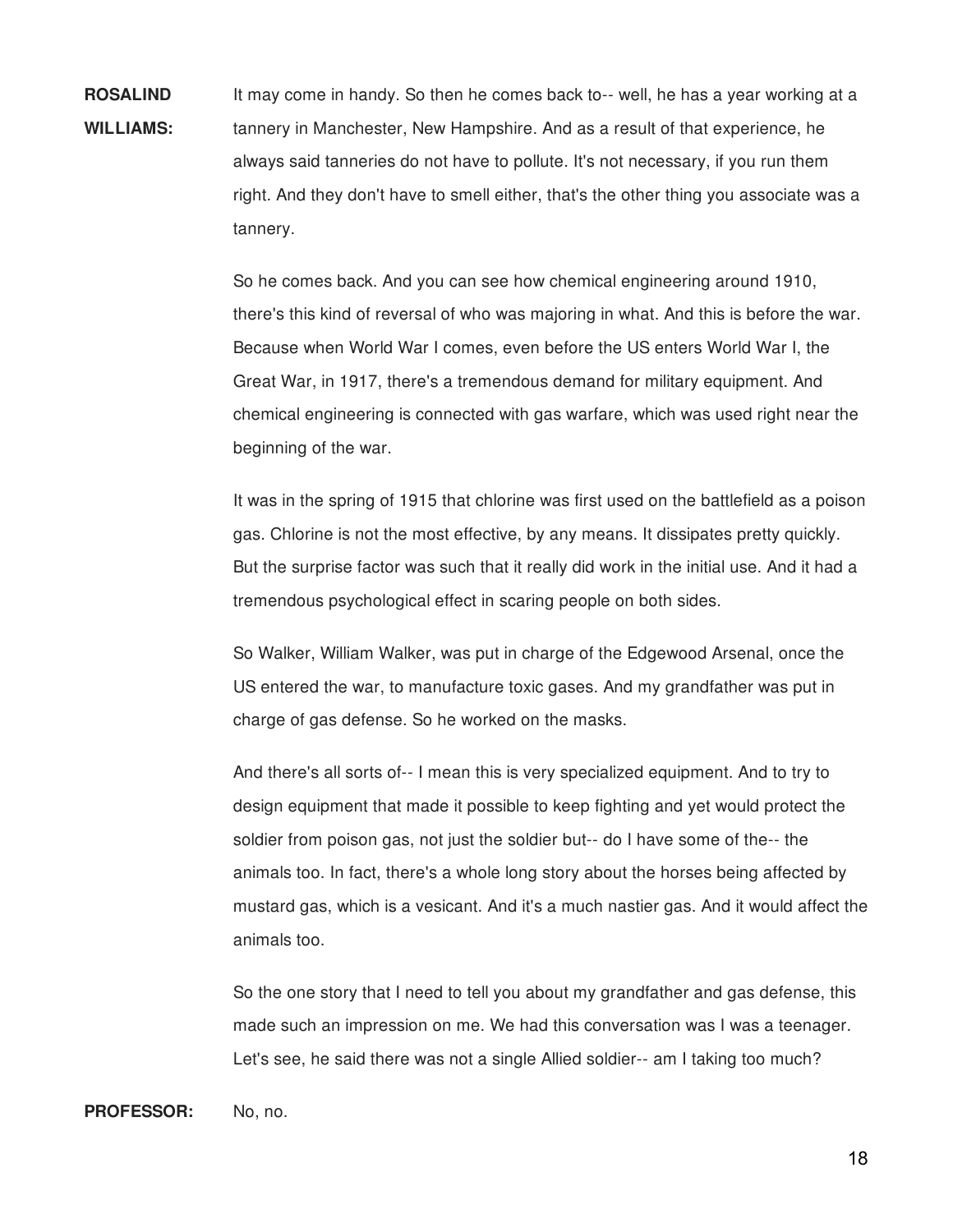**ROSALIND WILLIAMS:** It won't take much longer. There's not a single Allied soldier is World War I who died from poison gas when they had the gas mask and other equipment on. And I grandpa, you must been so proud because you designed something that was failsafe. It worked every time. And he said no, it means I over designed.

> And what he meant was the cost of putting on a mask is quite high. It's makes it hard to breathe. And it does encumber you. So in designing the gas mask, you have to make it just on the edge. Because then, soldiers are more likely to put it on in the first place. So by over designing it, it meant that he was surmising that more people had died but not putting on the mask at all. Because it was such a pain to put on.

> And for an engineer to think that way about human life, it just really took me aback. And I thought, boy, that's responsibility. After he died in 1975, you clean out the house of the person who has passed on. And down in the cellar, big basement, in the furnace room there are these shelves. And there were all these gas masks lined up on the shelves.

> And it turned out at the end of the war, the Allied troops have given him a model of each of the gas masks that had been used by the Allies in the war. So he had this collection of gas masks that were just sitting down there. And I called the Smithsonian and I called the MIT Museum, and I said I think this is really interesting. But nobody took the gas masks. So they have thrown out, because I tried. I tried.

**AUDIENCE:** You weren't tempted to just mount them on wall in your living room?

**ROSALIND WILLIAMS:** Well, they're odd. Well, I mean we'd been looking at pictures from Japan, testing children. And when you get in a haz suit, it's really scary. It's just very curious, period. So no, I was not inclined to keep them around. I was just surprised somebody didn't want them.

> Well, actually now I can go back to gas masks for a minute. You've read about the tension between Noyes and Walker, Walker finally leaving.

My grandfather finally becoming head of the chemical engineering department in 1920, known as Walker's protege. But also the real appreciation for the science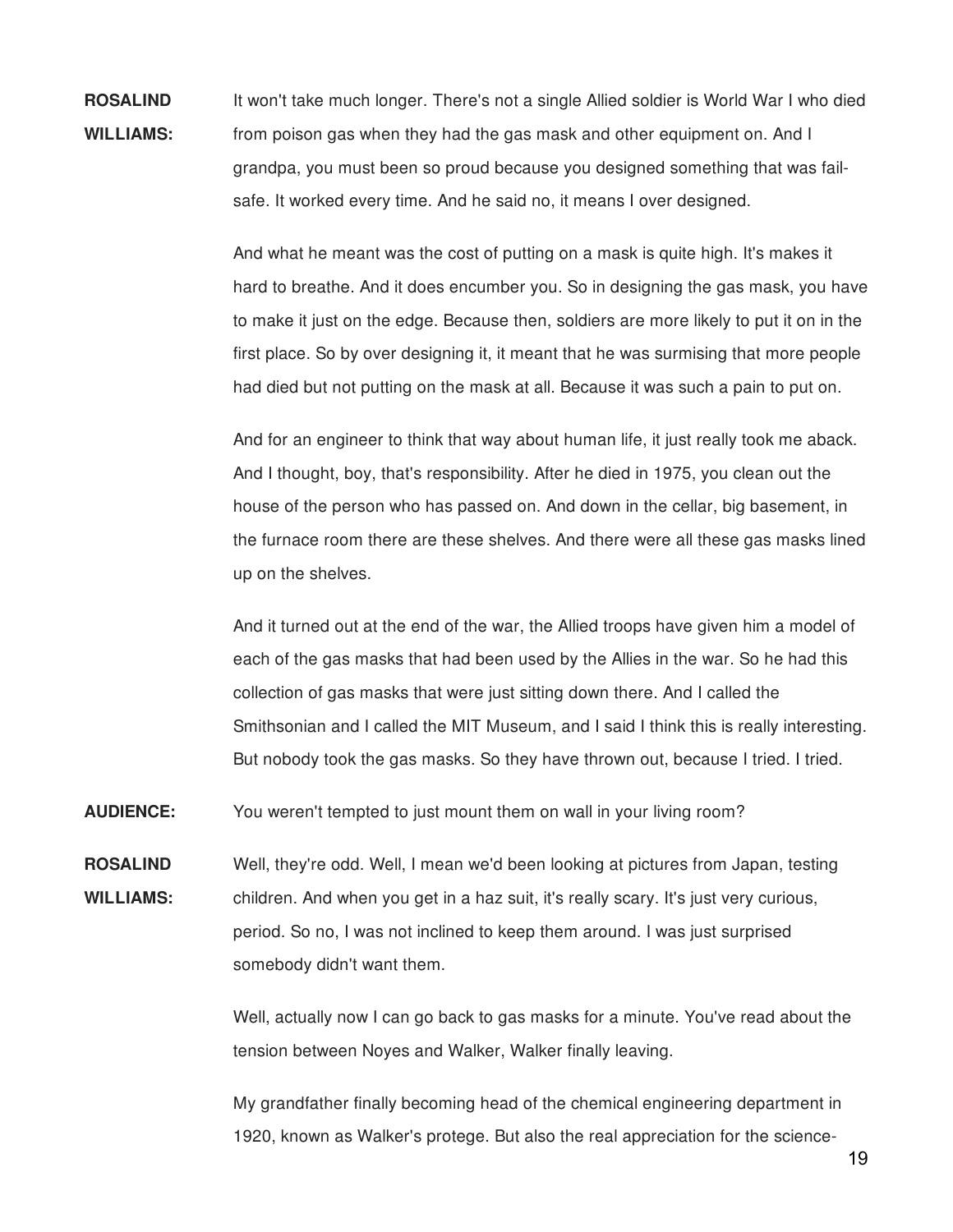based engineering. And the more I read Servos's article, the more I would love to look at his headship of Course 10 in that period. I think it's a really interesting story. I don't know it. But I'm almost sure it's there.

OK, he it comes back. Heads the department for 10 years, but that isn't what he wants to do. He's not an administrative type. He doesn't like it. He loves teaching and he's famous for his teaching. And that's where he really made his mark.

But he did a lot of consulting for what was what was then Standard Oil in New Jersey, Esso, Exxon. And one thing your articles didn't mention I think is the relationship between the university and industry through consulting work and how that fits into the picture. And he was a great believer in the value of consulting. That's how you find out what's happening in the world and it keeps you on your toes. And it's also useful for industry.

So he, to his death, he got a check every month from Exxon. I mean it wasn't a lot, but it was a retainer. And he died at what, 94. So they were very loyal to him and vice versa.

So this is a drawing of the catalytic cracking process. Let's see, have you been to the MIT Museum exhibit? You must have been.

**AUDIENCE:** I have.

**ROSALIND WILLIAMS:** OK. And you go through the whole thing. And just when you're going to leave when to go out of the exhibit in that back room, on the left, is a picture of my grandfather and a couple other gentlemen at a refinery in Venezuela where catalytic cracking has been put into production in 1939. And there's a barrel above there, an empty barrel I trust. But anyway, just to make the exhibit about catalytic cracking.

> But the timing, 1939, means that once the war broke out in 1940, the demand for aviation fuel was huge. I mean catalytic cracking began as a way to get higher octane for automobiles. And it was the automobile race that instigated it.

**AUDIENCE:** Does everybody know what catalytic cracking is?

20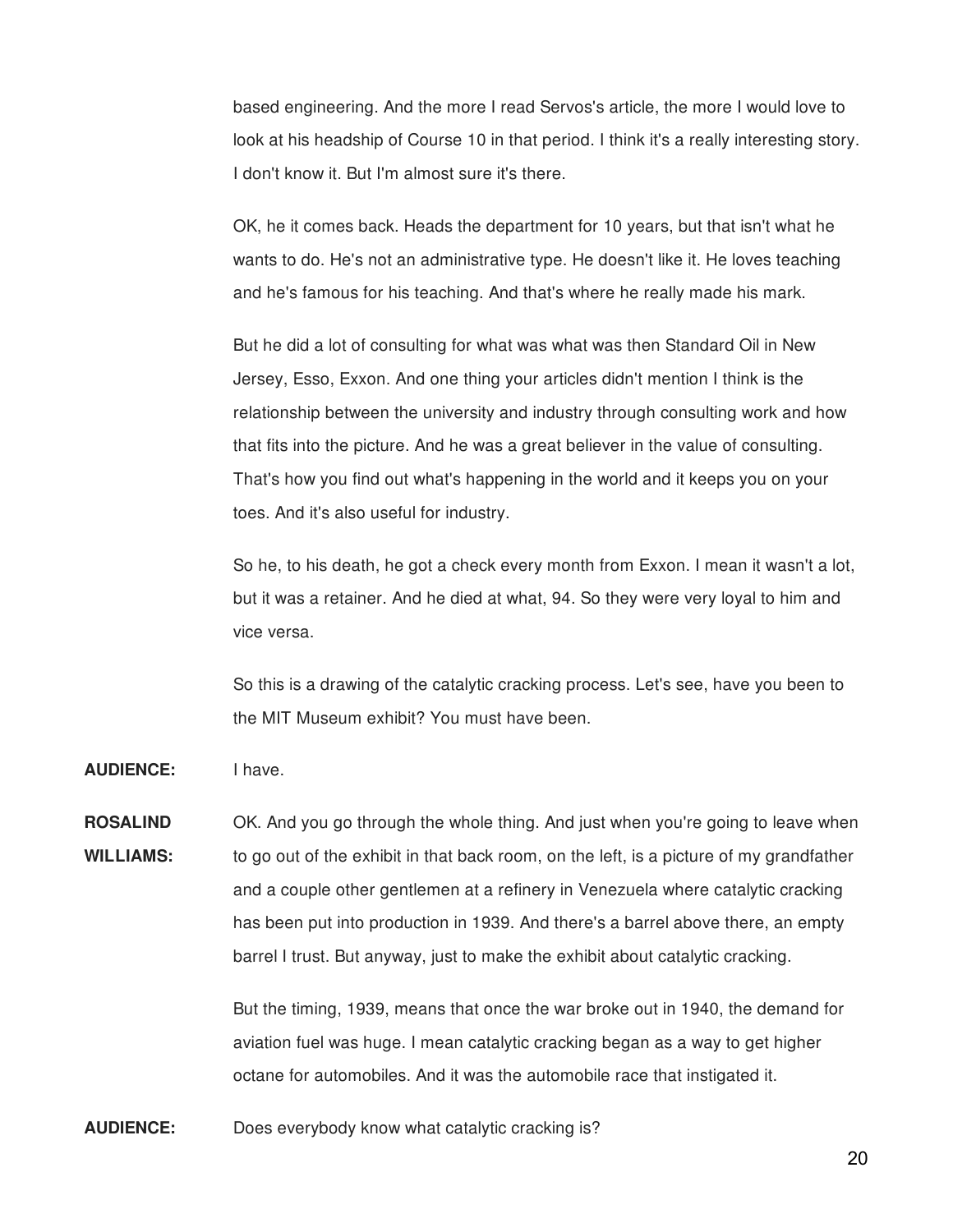**ROSALIND WILLIAMS:** So let me give my brief, nontechnical-- actually this is very interesting. He did the work in the basement of Building 12. And you need some kind of a catalytic agent to promote the cracking. It's usually a powder and its mixed in with the petroleum to get more higher octane fractions or lighter weight fractions out of a certain amount of petroleum.

> So if you have the same amount of petroleum and the cracking works efficiently, you get more usable high octane fuel than you do without it. So you have this--

**AUDIENCE:** You take crude oil, basically, and separating out all the parts.

**ROSALIND WILLIAMS:** It's part of the distillation process. And a higher octane means you can run engines faster and get more power out of them, without knocking and so forth. You know when you need higher octane, if you fill up your car and your car starts knocking. That's a sign that things are not going well. It's true in cars. It's true in airplanes.

> So they were trying to blow the catalyst through the petroleum stream. But as a pattern, it kept settling out. It didn't stay mixed in with the stream. So after months and months of work, on trying to get it to hold into the stream, my grandfather, who was famously profane, said damn it, let it settle out.

> And in other words, if you let it settle out, then you get a fluid bed at kind of the bottom of the reactor. And it mixes the fumes, the petroleum fumes with, or gases, with the catalyst, better than if you try to blow it along with the stream. So it's fluidbed catalytic cracking that he and his students are known for and brought a huge fortune to Exxon, which is one of the early adopters.

What he never imagined was that-- again, it comes on line in 1939. Within a year, the tankers are going to Venezuela to fill up with a high octane aviation fuel, going to the docks of Liverpool, and pumping the fuel into the tanks of Spitfires. They don't even put it in the holding tank. They put it right in the tanks of the airplanes. And the Spitfires go up to do battle in the Battle of Britain.

So it's a dramatic example of what you do and then how things happen to change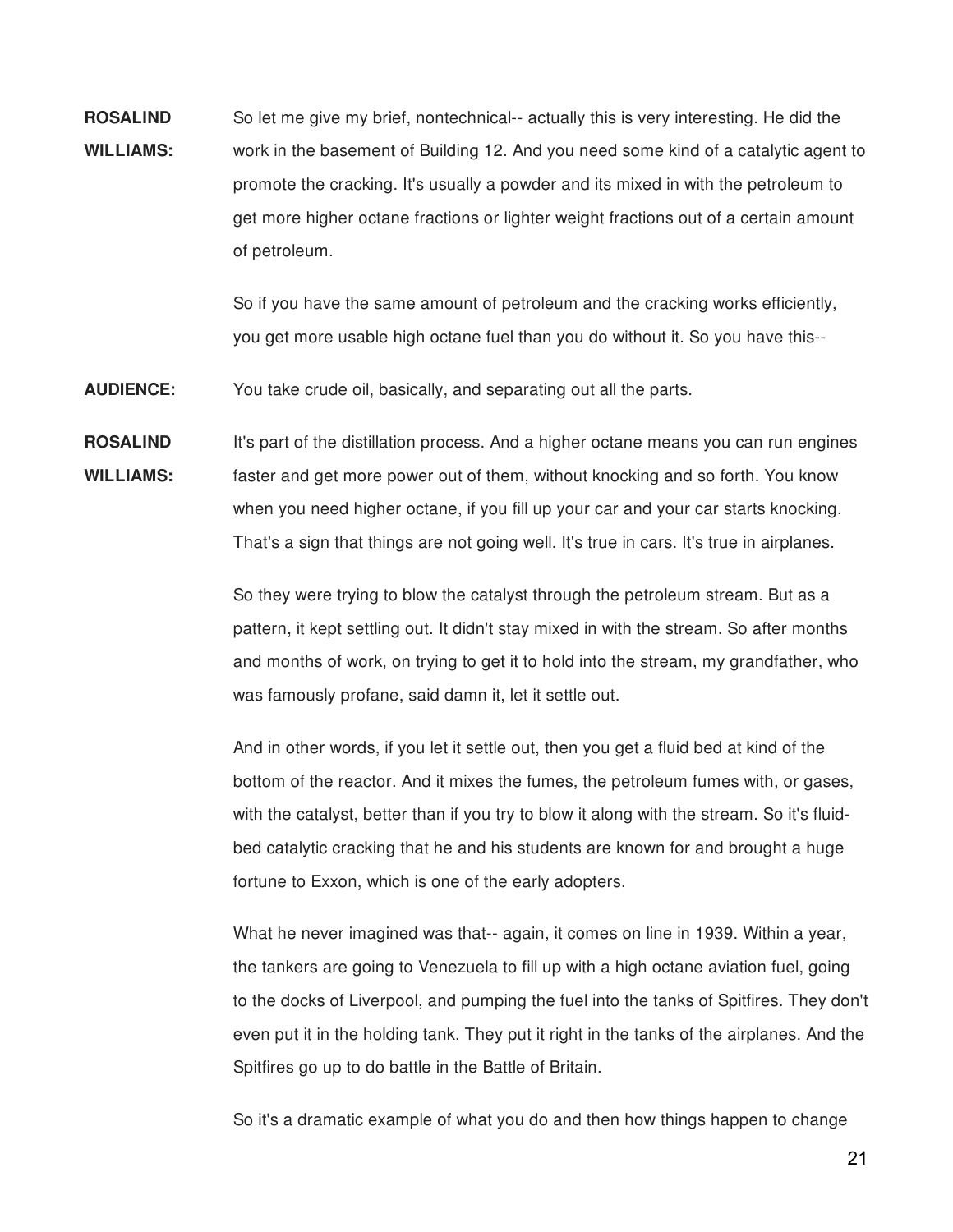the implications of what you do, that are entirely out of your control. That of course is also the story of the Manhattan Project. When the Manhattan Project got under way-- do I have any slides about this? Oh, this goes back, OK-- basically my grandfather is asked to head up the series of committees making recommendations about the extraction and refinement of fissionable material.

In other words, the chemical engineering problems of the atomic weapons, they require high grade ore, high grade uranium or plutonium. And how do you get it? That's an engineering problem. That's a chemical engineering problem.

So if you go to the MIT archives and ask for Warren K. Lewis material, a lot of it is still classified from World War II, but there is a notebook that he kept when he was going around to, trying to figure out-- I think this is 1941. When was the chain reaction started? '42, right, in Stagg Field, Chicago?

- **AUDIENCE:** Chicago?
- **ROSALIND** Chicago. Was that earlier?
- **WILLIAMS:**
- **AUDIENCE:** Earlier.
- **ROSALIND** It was earlier.
- **WILLIAMS:**
- **AUDIENCE:** Before the war I think.

**ROSALIND WILLIAMS:** In the middle of this notebook, appears that event. And he's going around to DuPont, to Oak Ridge. He's going out to Berkeley, Lawrence Lab, talking to all these people, trying to figure out how to do the refining to get the material that they would need for these weapons.

> And he served on a series of committees. Was gone all during the war, kind of overseeing the construction and the development of these vast facilities, especially at Oak Ridge, also out in Hanford.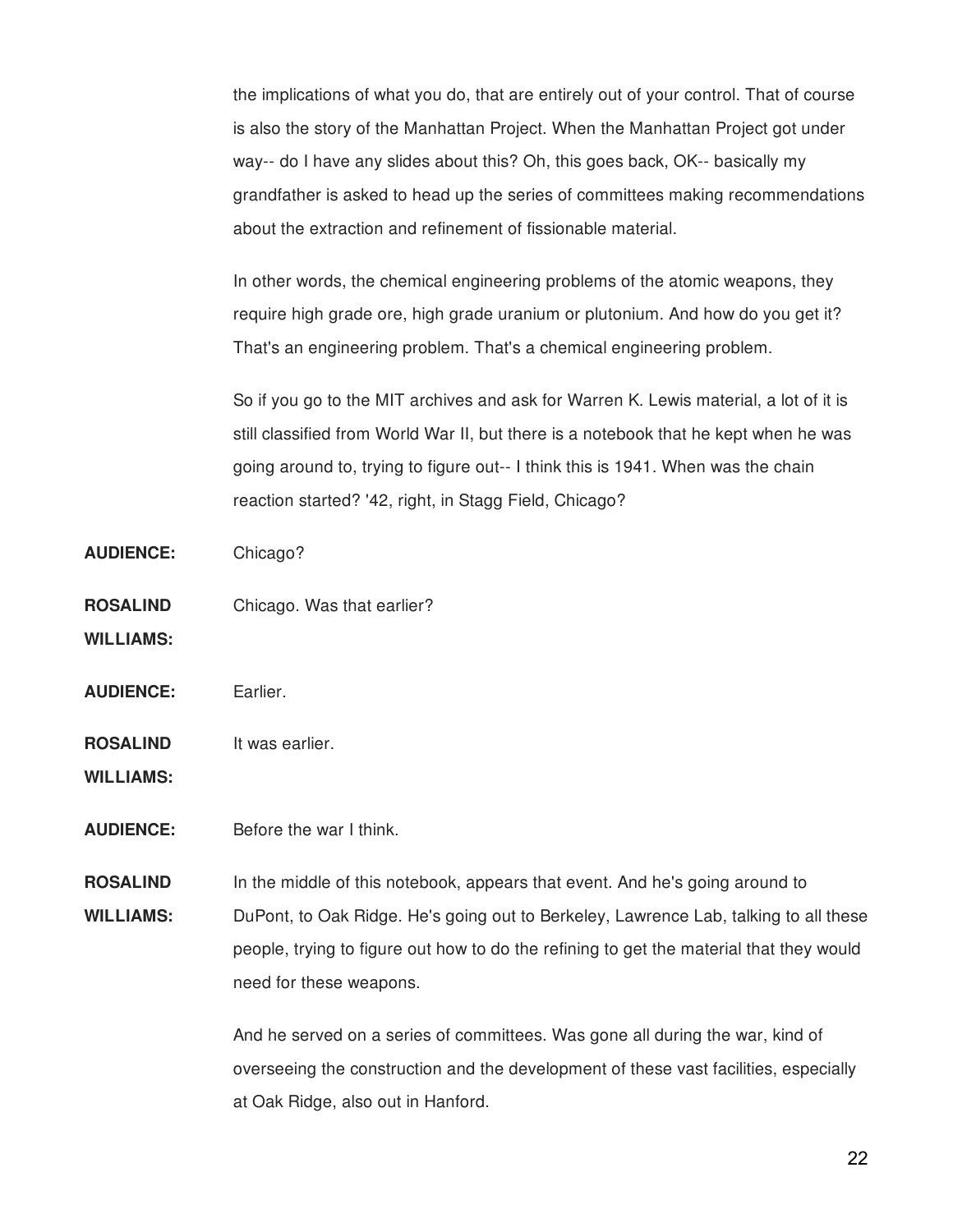- **AUDIENCE:** If you look at the Manhattan Project, which my favorite statistics would be the size of the US auto industry at the time, a huge project, less that 10% of it is concentrated at Los Alamos or [INAUDIBLE]. Brilliant physicists are-- and most of it were chemical engineering plants in Tennessee and in Washington state, huge plants making the actual material.
- **ROSALIND WILLIAMS:** So he told his wife, my grandmother, just don't ask where I am. But if you need me in an emergency, you call General Groves in Washington, and gave her the phone number. And again, I presume the students have already heard this, but my mother was married in 1940 and I was born in 1944. So this was kind of like the next generation was coming along.

And my mother tells me that when she heard the Lowell Thomas announcement of the bomb being dropped on Hiroshima, on the radio, she said now I know where pop's been, all the war. And I'm a baby. And we're back to Japan these days.

OK, I have to think he was deeply troubled by his role in the Manhattan Project because he didn't talk about it. He talked a lot about World War I and gas masks. But World War II, he just-- I mean I wish I had pressed him more, but I didn't.

My mother said that after the war-- for example, at those days if you got a watch, a wrist watch, and you wanted it to glow in the dark, they put a little radium on the dial just to make it glow in the dark. And he would scrape it off. He didn't want any of that stuff near him. Anyway, so I'm surmising.

But he chaired the Lewis committee, and you'll hear a lot more about that, kept teaching at MIT. My husband had him as a kind of senior thesis adviser in the early 1960s. And there's a lot of letters that he wrote about the role of the engineer and civilization, the profession of engineering.

And this quote from the Lewis Report I think really captures-- I mean we don't know who actually wrote it. Maybe it Morrison or somebody. But he really believes that. He said, if I could come back, it would be as a social scientist, because that's where the big problems are, the really intractable ones. I can see after World War II why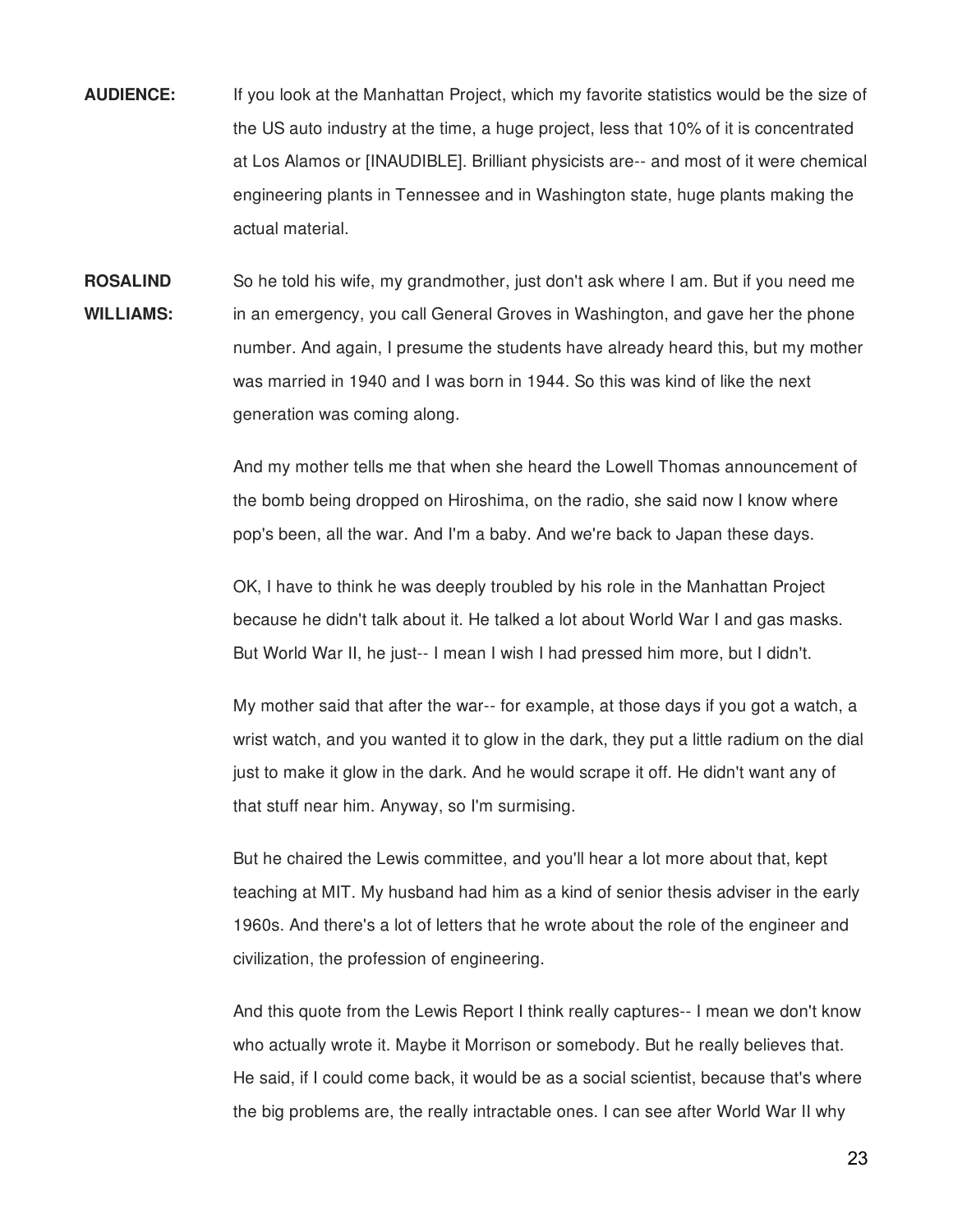you would say that.

So that's the-- yeah, the Spring Garden farm again. OK, so back to the farm. So what I did in about 15 minutes before class was just go through my box of stuff. And I'm just going to pass this around. Obviously, just collect it back there, when it gets back to you.

The point is what you learn from archives that you don't learn from reading articles or so forth. Monthly Report, Laurel City Schools, Laurel, Delaware, Report of Warren Lewis, 1895. This tells you sort of, not only what his grades are, but what they're teaching.

**PROFESSOR:** Is that the original document?

**ROSALIND** That's the document. Why do I have this stuff? I have no idea.

**WILLIAMS:**

I gave a lot of it to the archives. And they have copies of this. And I kept a few original documents. There's a lot more. I mean I am from a very literate family. I don't know how else to put it.

Now Ross Basset told you about going through MIT yearbooks and looking at where people are from?

**PROFESSOR:** A little bit.

**ROSALIND WILLIAMS:** This is my grandfather on the left. So this is what Ross was looking at, hometown and list. My grandfather's list is very brief. But again, I just thought you'd like to see.

> And Breslau, here are photographs of Breslau, where he studied, got his Ph.D. I mean it got bombed to smithereens in the war. None of this is here anymore. But this is old Germany.

**PROFESSOR:** Did you ever go back to try to visit there?

**ROSALIND** Not Breslau, no. I think it blew all to smithereens.

24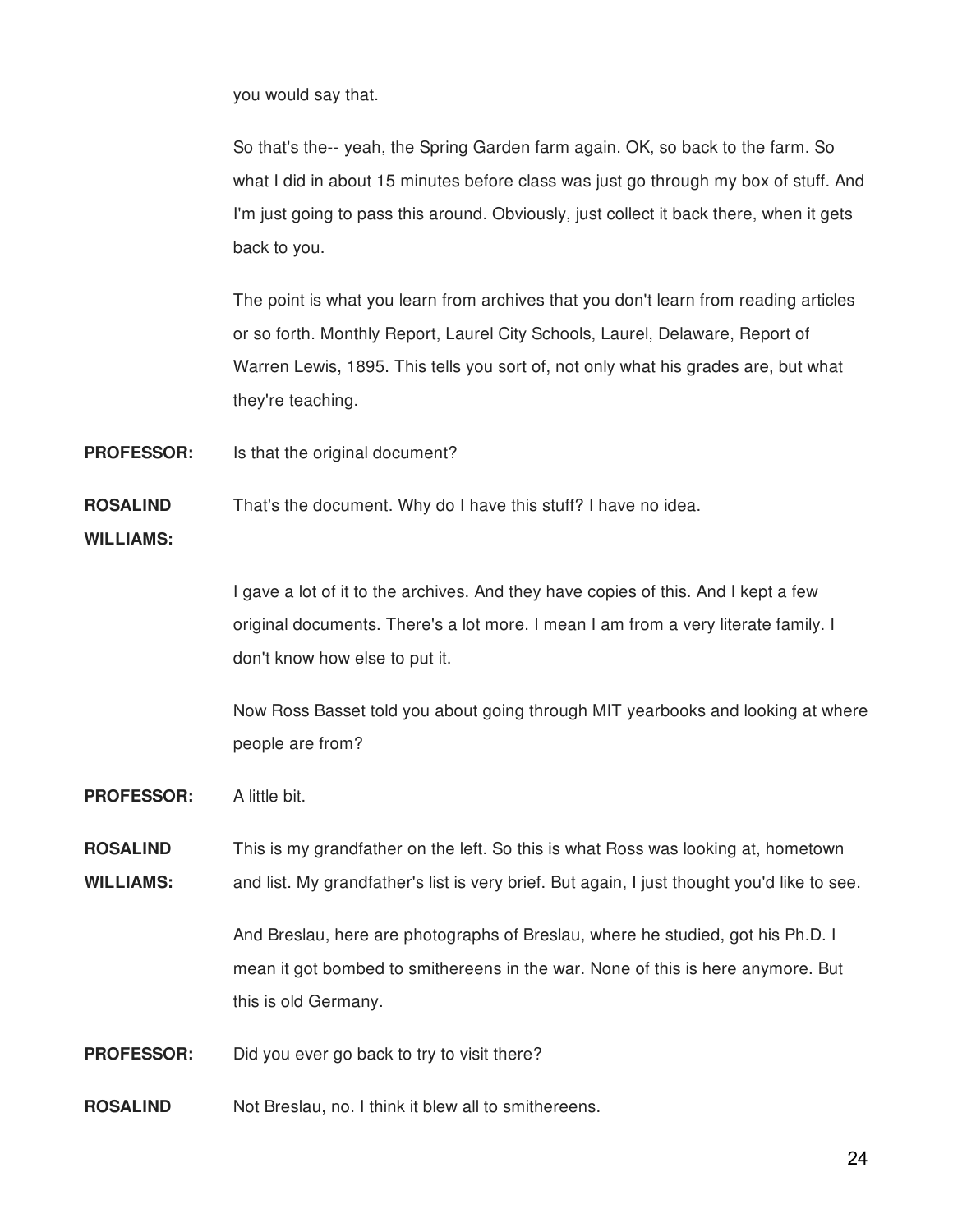# **WILLIAMS:**

**PROFESSOR:** Probably nothing to see.

**ROSALIND WILLIAMS:** And I had a couple of bigger photos, that are really beauties, that I have framed it at home. And here's his dissertation. I'm not sure, my German not being workable. But it's signed Rosalind D. Kenway, from Warren, July '05, that's my grandmother.

> *The Tech,* special chemistry and chemical engineering issue, 1910. So remember that chart showing chemistry is going down and chemical-- so this is published at that time. I have no idea why I have this, but I do. And it's so interesting. Few industries not founded on chemistry, it says.

Now, this is a Xerox. This is his father basically selling off the stock of the farm, public sale of valuable cows. And this is what his father writes in 1917, back in Laurel, Delaware.

I have sailed life's storm-swept sea for 74 years and I am now nearing port. I smell the land. It is wise that I should take in-- and I can't read it. But it must be take in the sails-- Therefore on-- He's going to sell his milk cows. This is the start of the decline of agriculture in the United States right here, the family farm.

This is the high school, now Newton North, Newton high school kind of review magazine. This is 1918. A lot of young men are going over to Europe.

But it talks about a Newton high school scientist. Of the many capable men on the defense side of chemical warfare service, perhaps none has contributed more practical ideas that Dr. Lewis. This is his high school, hall of fame, kind of. This is page 10.

My kids went to the same school.

**PROFESSOR:** Newton North?

**ROSALIND** Yeah, of course. OK, this is March 5, 1920.

**WILLIAMS:**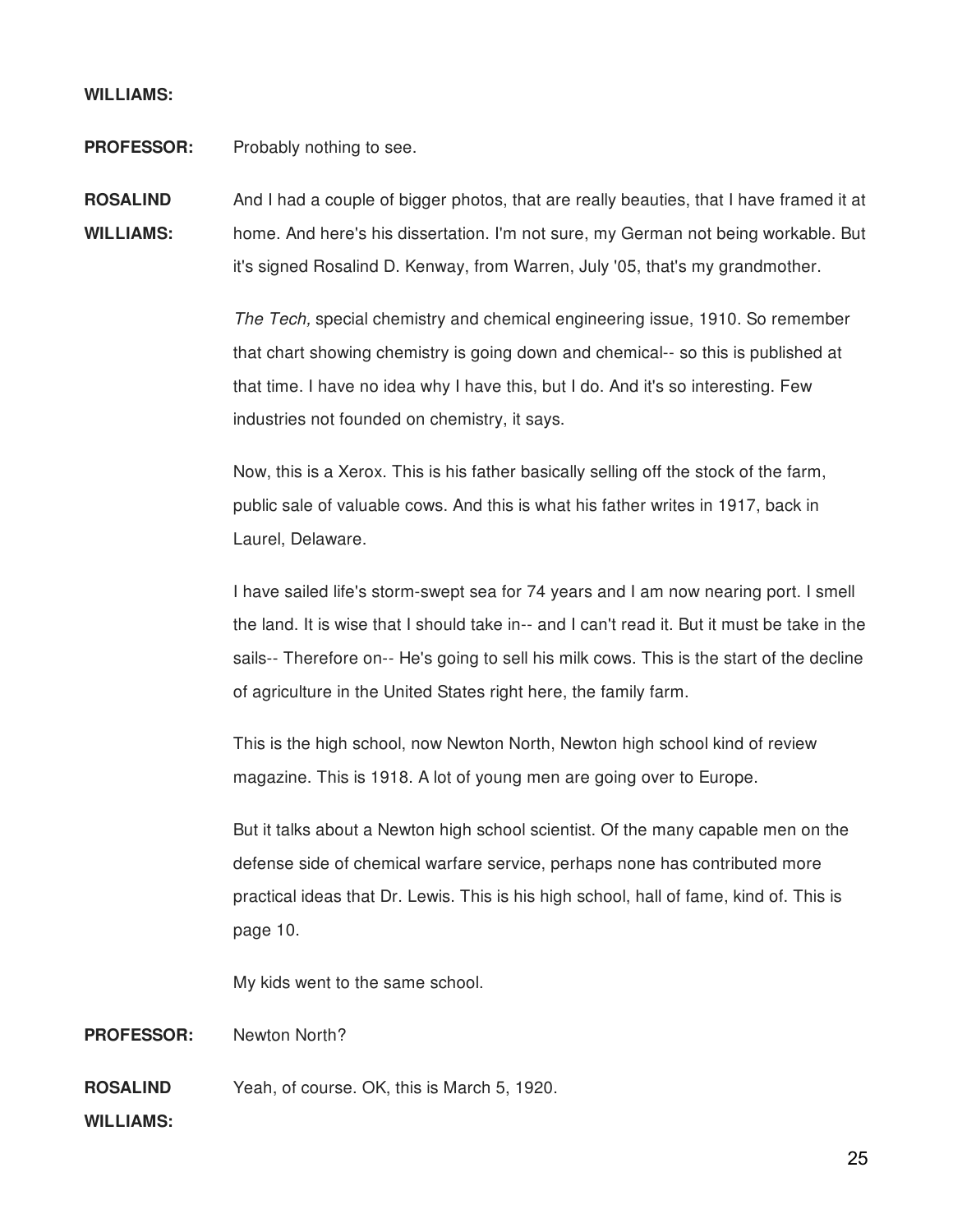# **PROFESSOR:** Of course.

**ROSALIND** You got to show spirit.

**WILLIAMS:**

**PROFESSOR:** Of course. Boy if live in Newton, there's a difference. I know that.

**ROSALIND** A different Newton. It matters whether it's north or south. OK, Debbie K. Lewis,

**WILLIAMS:** required Course 10, 1920. His time here seems very interesting.

**AUDIENCE:** [INAUDIBLE].

**ROSALIND WILLIAMS:** Well, actually I won't pass this around because he-- well, maybe I will. This is Spring Garden farm. I showed you the photo actually earlier.

> OK, here we have-- oh look, August 5, 1946. Anybody know what happened on August 5, 19-- you know what happened on August 6, 1945? It's Hiroshima. A year minus a day later, James R. Killian writes to Dr. Compton, during the summer, there have been a number of discussions of the need to promote here at the Institute, more interest in the study of educational objectives and procedures. This calls for the Lewis Commission essentially. And it's a letter saying Lewis should head it. And here's some people who should be on it, and here's the budget.

> And then a second letter, outlining in more detail what the Lewis Commission would do. It follows shortly thereafter.

Then I just have a bunch of, again my grandfather's thoughts about the history of chemical engineering; engineering as a profession; my favorite title, "The Place of Engineering in Society and Civilization." This is from *Tech Review.* And I thought you would enjoy this title, "Chemical Engineering, A New Science," a new science, 1953.

And so these are all published in one form or another. But then there are letters. And there are quite a few letters to me, to my mother, to my father, when my father's trying to figure out-- this is 1945 and my father notes that at GE, so many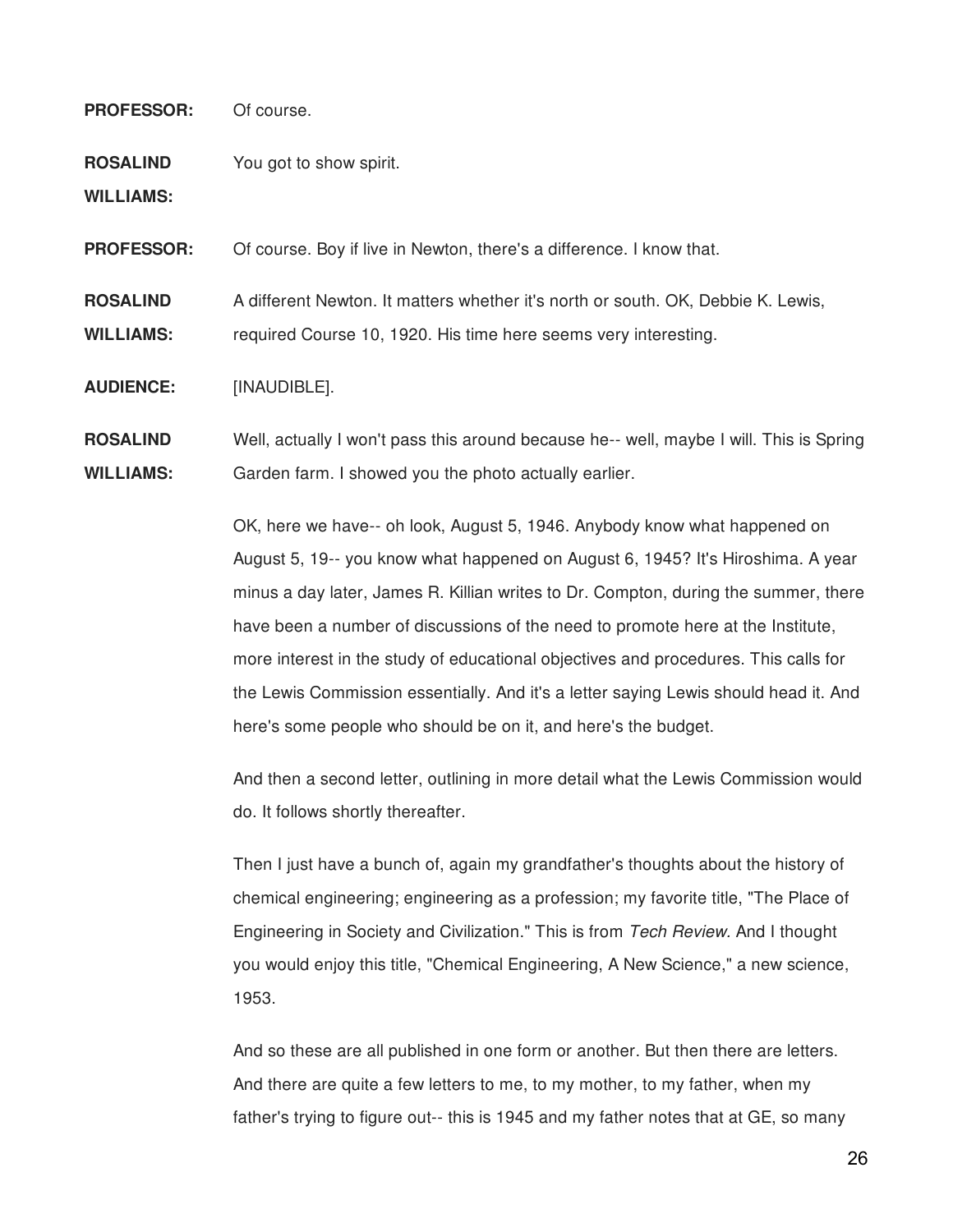younger engineers are getting offers from small companies and should be thinking about this? And my grandfather writes this long letter back, in long hand.

In 1970, somebody has asked him for conversations. He wants to discuss the fundamental differences between Greek philosophy and modern science on the purely intellectual level. And he wants me to come up and help him write something about this.

And this is very moving because he says, I am getting older and it's hard for people to understand me. You, however, have heard enough of it over the years so you know at least the direction in which my mind is working.

**PROFESSOR:** Ah, interesting. High compliment.

**ROSALIND WILLIAMS:** Yeah. It's a huge compliment. Anyway, if you don't get the personality, you're missing things.

> Thanksgiving dinner. Actually this would be 1963, the fall of 1963. So what happened in the fall of 1963?

**PROFESSOR:** Oh, Kennedy.

**ROSALIND WILLIAMS:** It was right after Kennedy's assassination. And my grandfather is saying grace. I remember this like yesterday. He had his usual grace and he gave thanks for the American family, because in such difficult times like these, that's the rock on which the country is founded, the American family.

This is my then boyfriend, between me and my mother.

**PROFESSOR:** It's not Gary.

**ROSALIND** Yeah, yeah. Have you see the actual Lewis Report?

**WILLIAMS:**

**PROFESSOR:** I have never seen that.

**ROSALIND** It's nice, nice binding job. And this is *A Dollar to a Doughnut,* which are stories about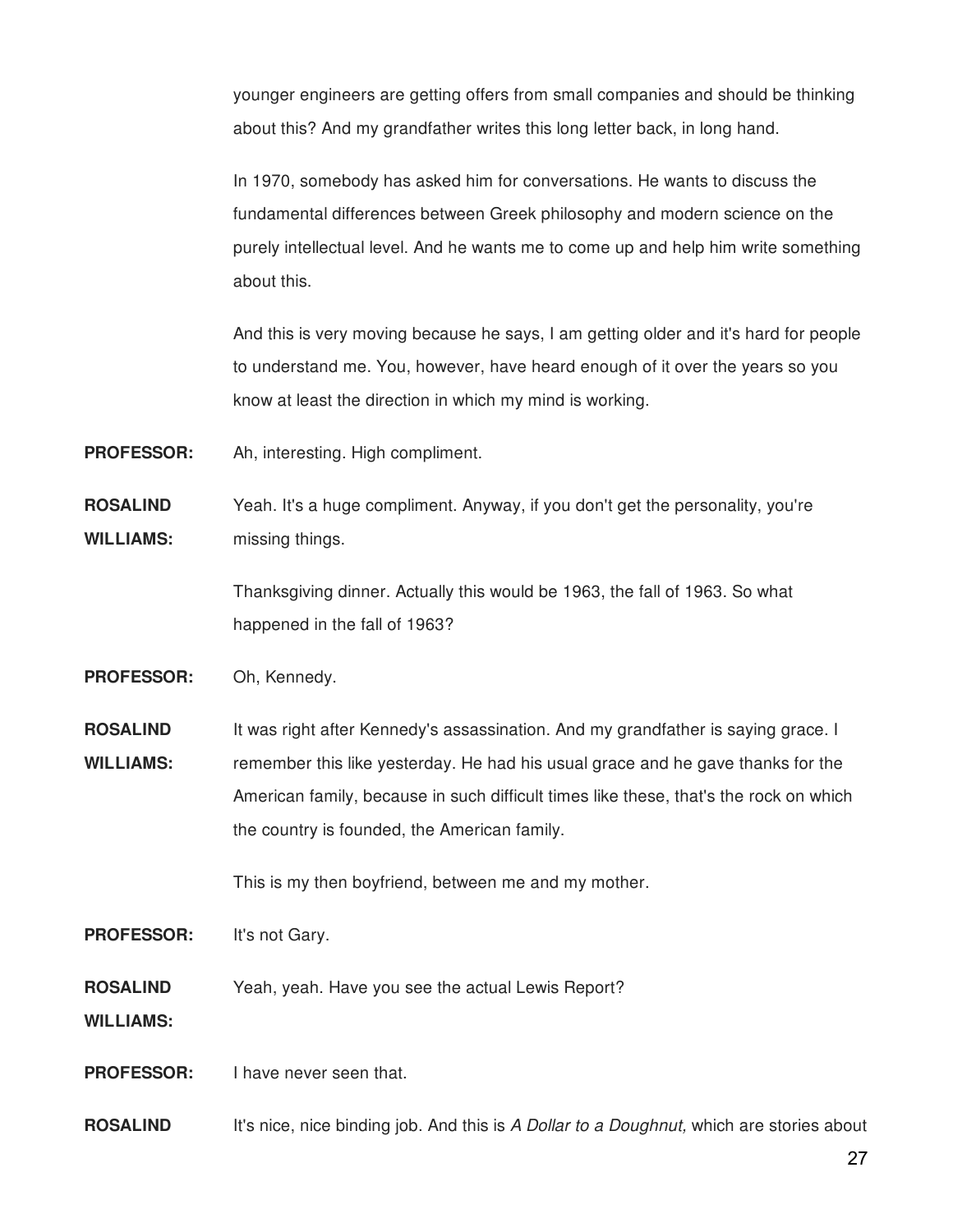**WILLIAMS:** my grandfather's teaching. And this is what the chemical engineering department put together for him when he retired as a feitschrift, because they felt the normal, staid one was not appropriate for such a character.

**PROFESSOR:** What year did he retire?

**ROSALIND WILLIAMS:** Well, this is the official retirement. So this is like 1950 or so. But as I say, he's like Leo. He just kept teaching.

> This is a CD. Just so you know, in the archives they have-- this is from tape, the original tape, now on CD. At the 50th anniversary of the Department of Chemical Engineering, so in 1970, he gave a talk about reminiscences and the fascinating history of chemical engineering in the 19th century, where he has a whole theory about the time lag between discovery and implementation, both in electrical and chemical engineering. For example, the role of batteries in running the telegraph system, which I had never thought about it as an incentive to chemical engineering.

**ROSALIND** Oh, very interesting.

**WILLIAMS:**

**AUDIENCE:** You know the great mentors of the chemical industry that got [INAUDIBLE]?

PROFESSOR: No.

**AUDIENCE:** Paper making. A lot of early involvement. [INAUDIBLE] to some degree, much less than they were a national center of paper making. A lot of the early MIT chemical engineers were with the paper industry.

**ROSALIND** I didn't know that.

**WILLIAMS:**

And this last thing, and I bring this along just in serendipity. This is an obituary in 1975. He died on March 9. This is the *Tech Talk,* when we used to have a printed MIT newspaper.

But what struck me as I was picking it up, OK, an obituary. And then I look on the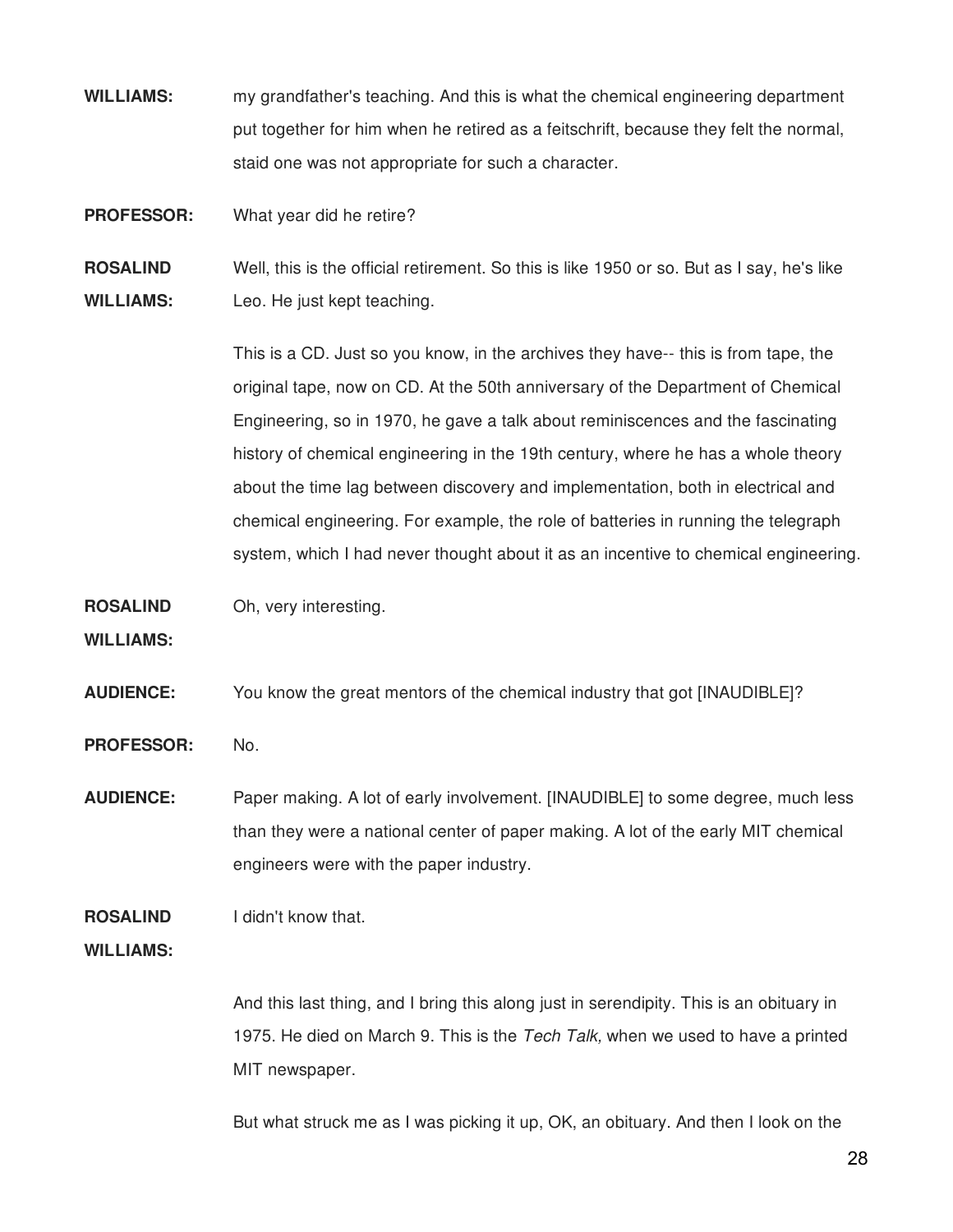back of the first page, "Response Awaited on Proposal to Train Iranian Nuclear Engineers." And it just struck me, this is why I love hard copy. Because you' come across things you don't plan to come across.

And this is a reminder of this is happening. And of course this had my attention, but on the back we were being friendly with Iran. The Shah was still around.

OK. So that's my show and tell. Do you have any questions?

- **PROFESSOR:** Yeah. Thank you for bringing all this stuff.
- **ROSALIND** Well, I just love stuff.

**WILLIAMS:**

**PROFESSOR:** It reminds me that I think historians have a special feeling for stuff like this. But I remember when I was working on my dissertation at the National Archives, I was writing about a topic that dated back to the end of the War of 1812. So it was a long time ago.

> And I was getting materials out of the archives that were still bound in the original red tape. And you'd pull those strings apart and they would disintegrate. I don't know, it's a weird feeling thinking that I'm the first one to look at the stuff in over 200 years.

**ROSALIND** It's kind of creepy, but it's also exhilarating.

**WILLIAMS:**

**PROFESSOR:** Yeah, it is.

#### **ROSALIND** Exploration, right.

**WILLIAMS:**

**PROFESSOR:** And then we had a colleague that Ros and I knew, and I think you may have known him too, David. His name was Brooke Hindle. He was the former director of the Museum of American History at the Smithsonian. But he wrote an article one time called "What is a Piece of the True Cross Worth." Do you remember that article,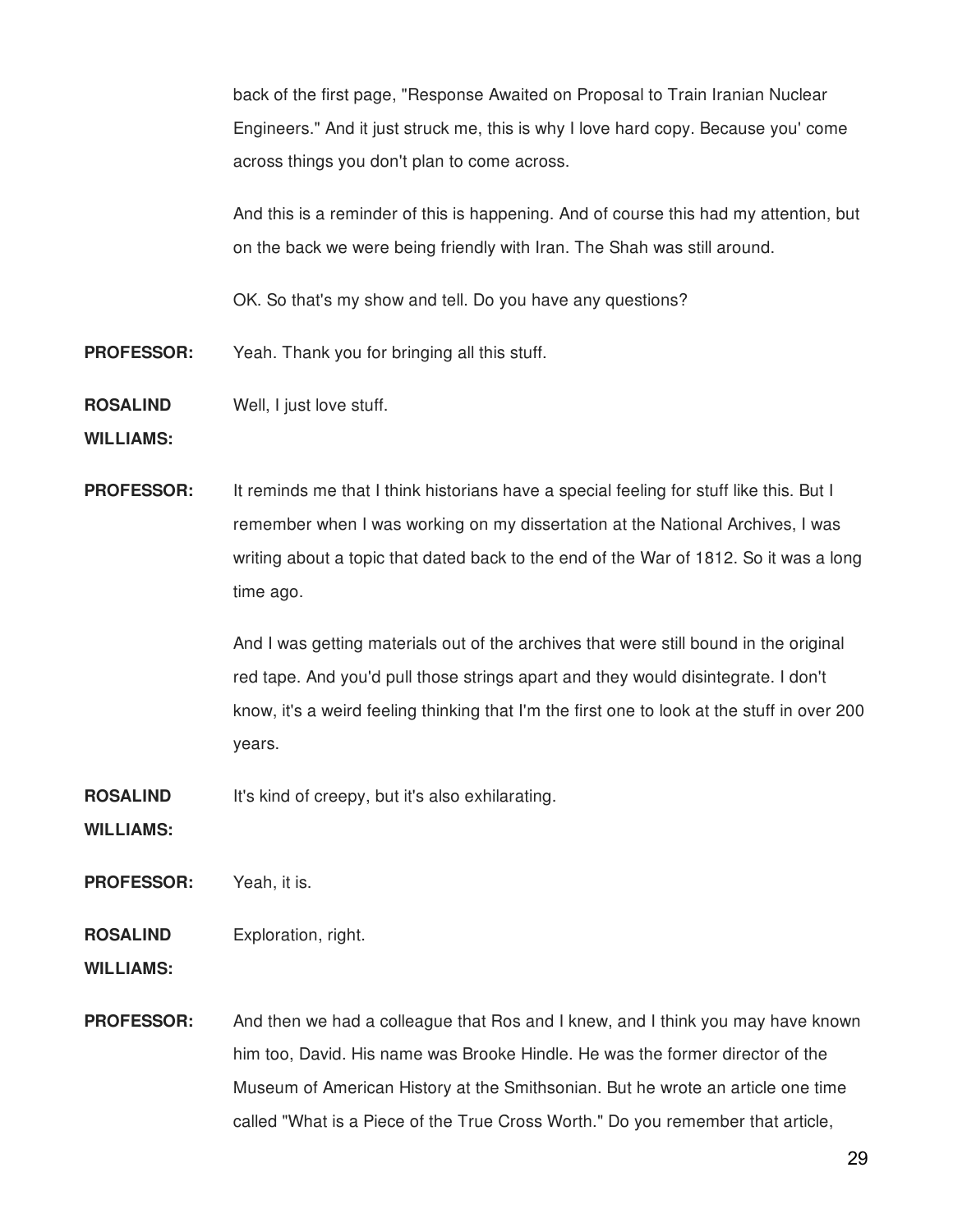about the importance of artifacts in the study of technology particularly?

**ROSALIND WILLIAMS:** The story is that they had four children, two daughters, two sons. The other daughter, besides my mother, Mary, married a guy named Cherry Emerson, who went into plastics after World War II. Plastics, and to quote Chambers, made quite a bit of money in chemical engineering. And he studied with Doc during the war.

> So he gave the money to renovate the library, naming it in honor of my grandmother, Warren K Lewis' wife. And he always claimed it was because she loved music so much. And I must say I never heard her listen or talk about music.

So I think it was more Cherry's love of music, than her's. But that doesn't matter. I think it's a great library. And I think my grandmother would particularly be happy that students can sleep on the couches there. She's a very gentle soul.

**AUDIENCE:** Does anybody here have parents who went to MIT or other relatives? So one think you do see is, any institution that lasts this long has this kind of family connection. Universities are sort of famous for keeping track of that sort of thig. And that's true among faculty, as well.

> And there's the genealogies of our blood families. And then we'll talk a bit about this, but not to much explicitly yet. We'll talk about it in the second half, the academic genealogies of so and so's teacher was so and so's student, was so and so's student, was so and so's student.

> And then our colleague, Leo Marx, who was my teacher, Who said that, how does it go? His adviser from Harvard in the '40s-- it's only two steps back to Ralph Waldo Emerson. You can trace four academic generations today from Leo Marx to Ralph Waldo Emerson.

I'm sure there are people here, some of the senior faculty who were students of your grandfather's.

**ROSALIND** If I go to Chemical Engineering, they just-- oh, Warren K--

# **WILLIAMS:**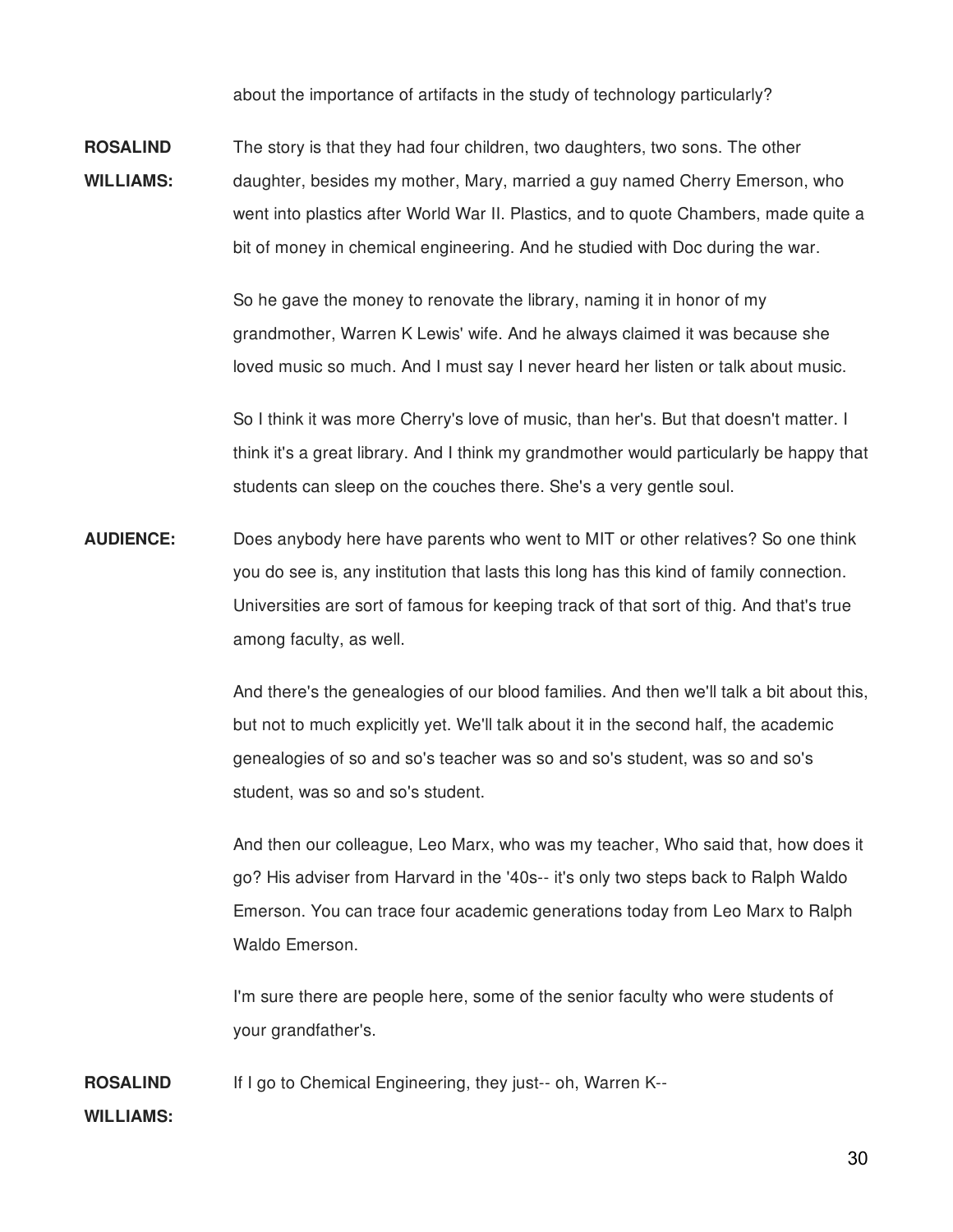- **AUDIENCE:** And that's a person who started here in 1896. And more than 100 years later, there are still that person's students around.
- **ROSALIND WILLIAMS:** That's been a great been pleasure of university life. It's a sense of continuity. I mean it would drive me crazy too.
- **PROFESSOR:** Ros, your grandfather was born in Delaware and pretty much raised there. He obviously was a religious person. What persuasion?
- **ROSALIND** I think in Delaware, he was Methodist.

**WILLIAMS:**

- **PROFESSOR:** Methodist. Yeah, that makes sense.
- **ROSALIND WILLIAMS:** And one of the most fascinating books I have is of an uncle of his who was a Methodist circuit rider in Delaware, in the 1850s, setting up black churches. They were separate,--
- PROFESSOR: Really.
- **ROSALIND** --but setting them up. Oh, it's fascinating.

## **WILLIAMS:**

And my grandfather then joined the Congregational church up here, Elliott church in Newton. Because Methodism up here is a little different from what it was in the South. But you get the point. It's a low church. It's not Episcopalian. And he taught Sunday school every Sunday, as long as he could. And his religious faith meant a lot to him.

He was not a fundamentalist, at all. He said, I take the Bible seriously, but not literally. But I mean he knew his Bible up one side and down the other. And it was really fundamental to him.

In his old age, he became good friends with John Crocker, who was the Episcopal chaplain here at MIT. And they had a lot of talks. And I mean again, I think maybe whether it was guilt about the Manhattan Project or just trying to kind of talk about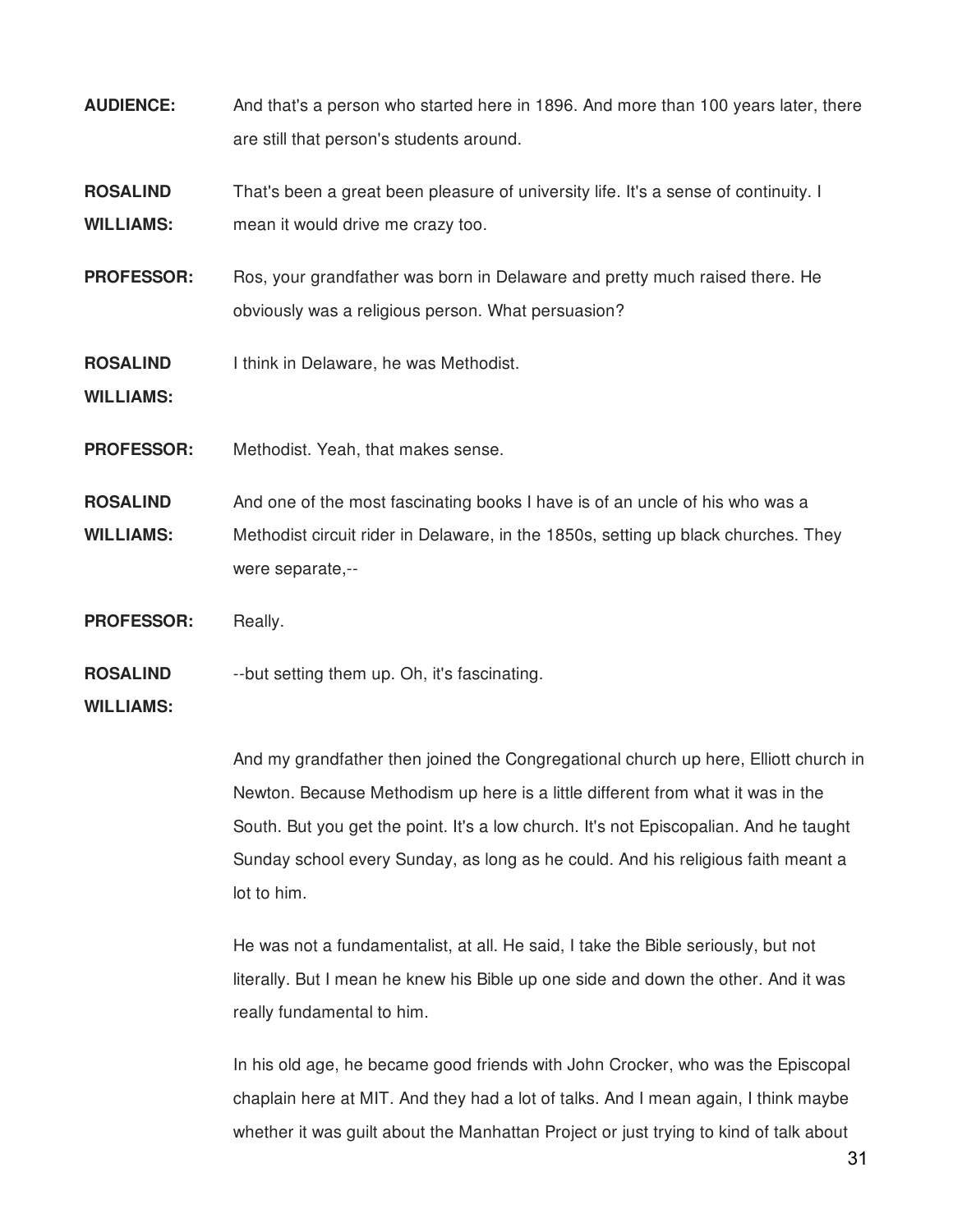matters of faith and other matters too. So Crocker led his funeral service, which I was glad that he was able to do.

So I think religion is one of the great untapped kind of untapped, unappreciated sources of motivation at MIT. And I don't think my grandfather's unusual. And it's not necessarily any particular religion. But people from outside MIT are always amazed to find how strong the religious groups are here and how many there are and how active they are. It's not their vision of MIT, but it's very true. OK.

**ROSALIND** Well, thank you very much.

**WILLIAMS:**

- **PROFESSOR:** Thank you very much.
- **PROFESSOR:** OK, I want to just talk today a little bit more about the '30s, the '20s and the '30s. And again, kind of like Ros's talk, use a specific case of a particular faculty member and a particular machine to illustrate some of the general ideas about where MIT moved between about 1925 and 1935 and why that's interesting. And you of course know from the readings, and the more you look at this, everybody says it and the more I read about it, the more you really feel like Karl Compton coming here in 1930 was a major turning point.

There was this kind of internal warfare. What was the word that Lewis used, hot fights about the relation of science and engineering. And the Corporation definitely has an opinion about it. And one thing they do-- they don't have a lot of control over the faculty, but they do decide who the president is.

And so they bring in Karl Compton. He's 42 years old-- and it probably sounds old to you. It sounds young to me-- in 1930.

And one of the young people who was already here was this guy then Vannevar Bush, who we've also heard about, and we'll hear about a bunch more, who was a young electrical engineering professor. And he was building this device called a differential analyzer.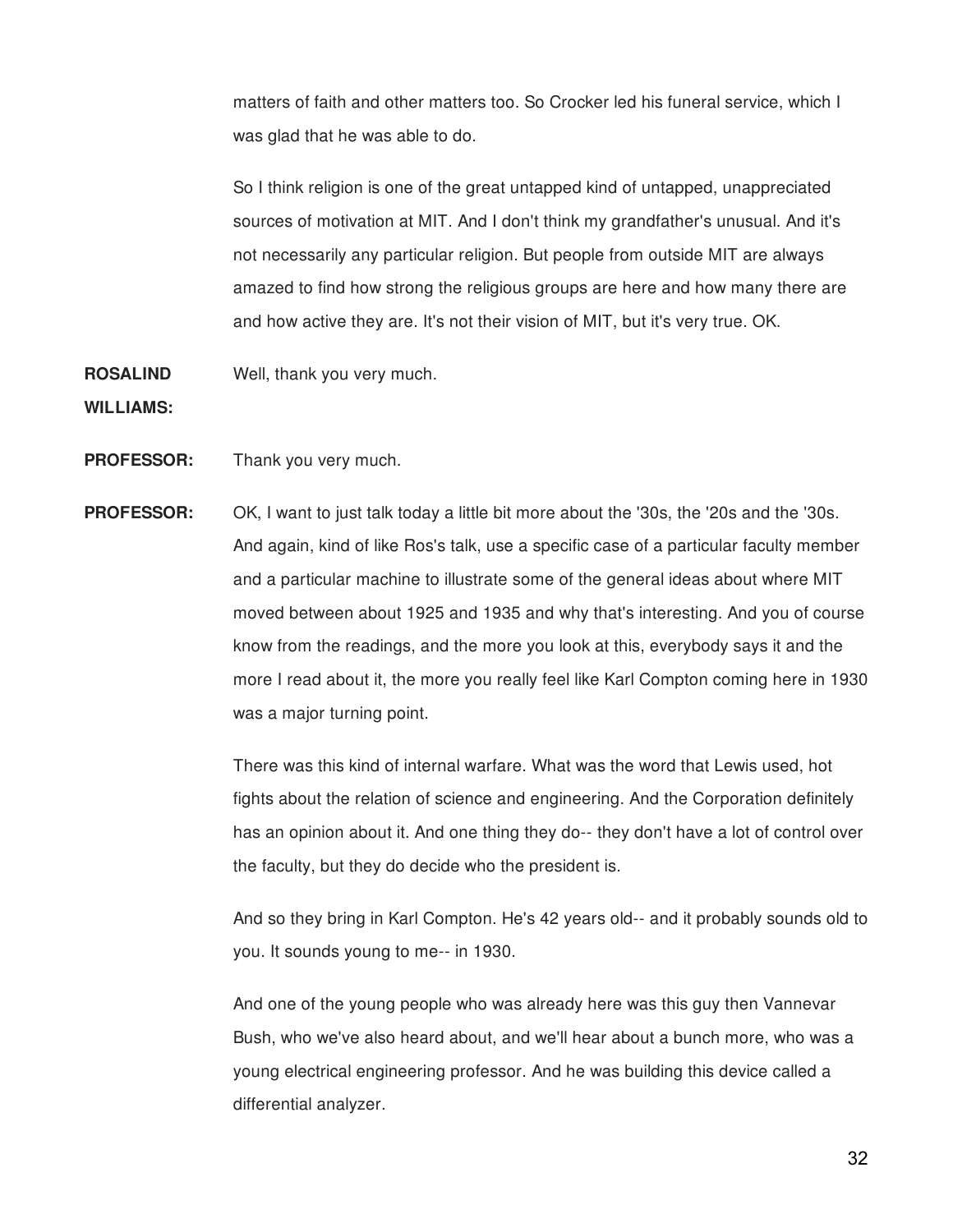And what I want to do today-- this is again, a sort of prototype for what a paper topic might be, is to look at this instrument and how this instrument was handled and how the instrument itself changed as the goals of the Institution changed, from the '20s through the '30s. So here's Bush and there's the analyzer.

And when we go to the MIT Museum, one of the 150 objects is that part of the analyzer that's in the wooden box there. I'll tell you more about what that is. But it's sitting right there on the front of the floor. And when I was first doing this research, I asked them if they had a piece of it and they didn't really know. And Debbie Douglas and I went back in the storerooms and we found that the original integrator was there.

So if you go into the 1920s, Bush is here. He's a young professor. He had gotten his Ph.D. here. And he was a student of Kennelly, who I mentioned before, who was Edison's assistant. And they were very much in the kind of technology plan world of MIT, solving problems for big industrial partners.

And what is the problem that the big industrial partners are having? Well, in the electrical world, and you've got to remember electrical engineering for a-- how people here are Core 6, in one way or another? OK, so about a third. Electrical engineering, for its first 100 years, really was electrical, without a lot of electronics or any of that solid state physics or certainly no computers and stuff.

It was building big machines to make big generators, and big generators, transmission lines, large electric motors, to drive factories and other kinds of things. And anybody ever hear of the IEEE, Institute of Electrical and Electronic Engineers?

This is a little bit of trivia. But there was the AIEE, American Institute of Electrical Engineers. Those are the big electric power people. In fact, in German universities they still divide the curriculum into big signals and a little signals. And so big signals was the AIEE. Little signals was the IRE, Institute of Radio Engineering, lots of little tiny, little small signals.

And in 1964, they merged in the IEEE. It's to electrical and electronic engineers.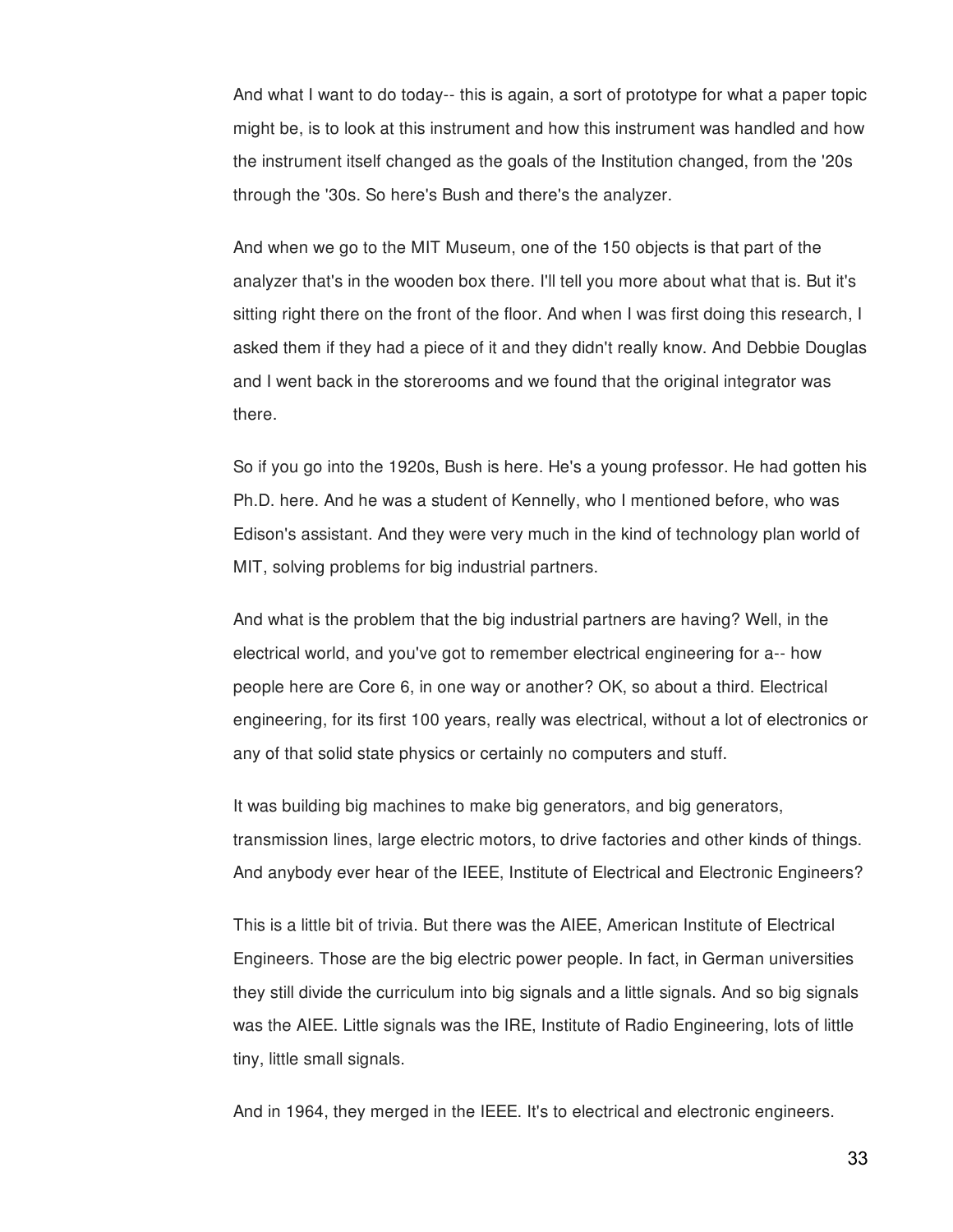Even though it's probably one of the two major professional societies for computation, but the word "computer" doesn't appear in the title at all.

And so, this is back in the days of electric power. And the problem with the electric power industry is the electric generators start out as basically local phenomena. A local entrepreneur will build a generator, either a hydro plant or steam powered, in one way or another, in a town. And they'll create lighting in the town and maybe run some motors in factories.

And it's all centralized and it was all nonuniform. Every town had a different voltage, a different frequency. Some of them were running on direct current versus alternating current. These are all big battles they were having at the time.

But over the course of the teens and the '20s, those systems are becoming standardized and they're becoming connected into what today we would call grids. So they have a big electric power grid. And they're not quite national yet, but they're very much regional.

And so in the '20s, General Electric starts to build a big grid that brings hydroelectric power from in Canada and also from Niagara Falls, through very, very long transmission lines, hundreds and hundreds of miles, down into the New York City area, which is where most of the population and most of the energy usage is from. And those lines begin to have problems.

And the problems are, if you've got either a lightning strike at one part of the line, you had a bad electrical storm, or even if you had a short circuit and part of the grid tripped off and had just to sort of save itself, you'd get these transients on the line. And the transients would travel great distances. They were just like big wave power spikes on the line and create blackouts all over the place. And there a couple of famous blackouts that happened in the early '20s that really caused a big problem.

So this was like a critical issue about how do you figure out, how do you model the performance of these systems under this kind of stress? And General Electric, and this has come up in the readings in places, had a very close relationship with MIT.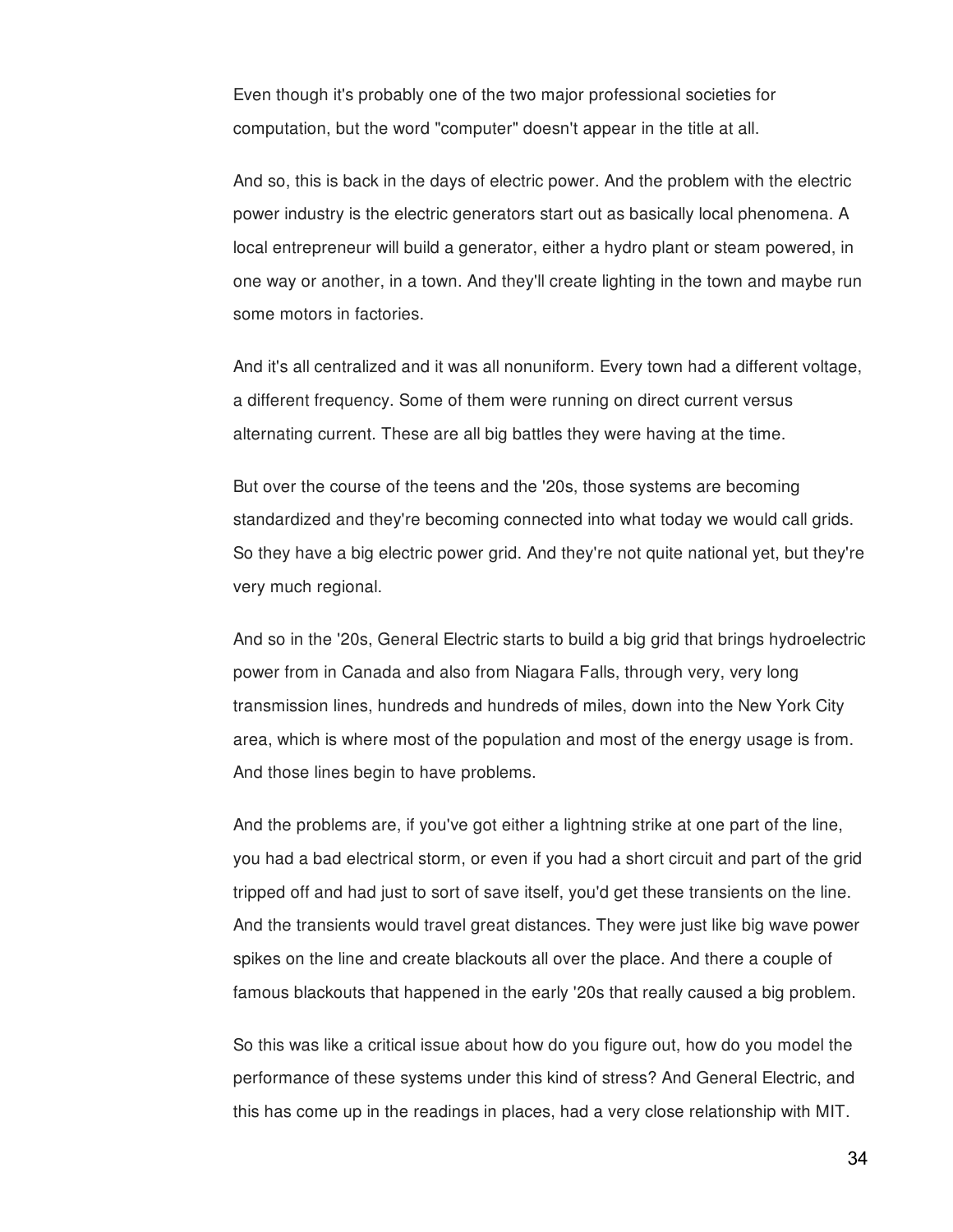There were a lot of young engineers who would go there, what they called on-test, to Schenectady. In fact, that's where Ros's father worked. I don't if she mention that, Doc Lewis's son went to Schenectady and worked for General Electric. And then they would come back to MIT sometimes, to get a master's degree. And they began looking at this problem of how do you understand these systems.

Now, Bush had done earlier work in his career, which was also based on this whole idea of modeling. I may have mentioned this before where-- how many of you have taken an engineering class where you use a spring mass damper system and model a RLC circuit with it? Ring a bell for anybody? OK, maybe a few too many times. Or, there are other analogies, different kinds of hydraulic analogies.

Well, that whole idea basically comes from the first book that Vannevar Bush wrote, which is called *Operational Circuit Analysis,* where first of all he applies a thing called Oliver Heaviside's operational calculus. Anybody ever heard of the Heaviside step function? And Heaviside was a sort of somewhat outlandish English engineer around the turn of the century, who came up with these ideas. Mathematicians didn't like them because they couldn't prove they were valid.

Heaviside just didn't care about it at all because he could show that they were useful. And they told you a lot about how transients go down lines. And Bush really took the Heaviside work and he put it on a rigorous mathematical foundation.

And said among other things, you can use these analogies and you can model a second order system in any of these different fields with a set of equations. And that can be either RLC circuit or a spring mass damper or there are also hydraulic versions of it, I'm sure any number of other ones.

And what that basic idea allows you to do is to make models of different kinds of circuits. And so what they said is here's this electric power problem. Let's look at this problem and let's build a model of it. And what this thing is, is called a network analyzer. And this picture is probably about 1927.

And all it is, is-- well, first thing they make a model of just the electric power line

35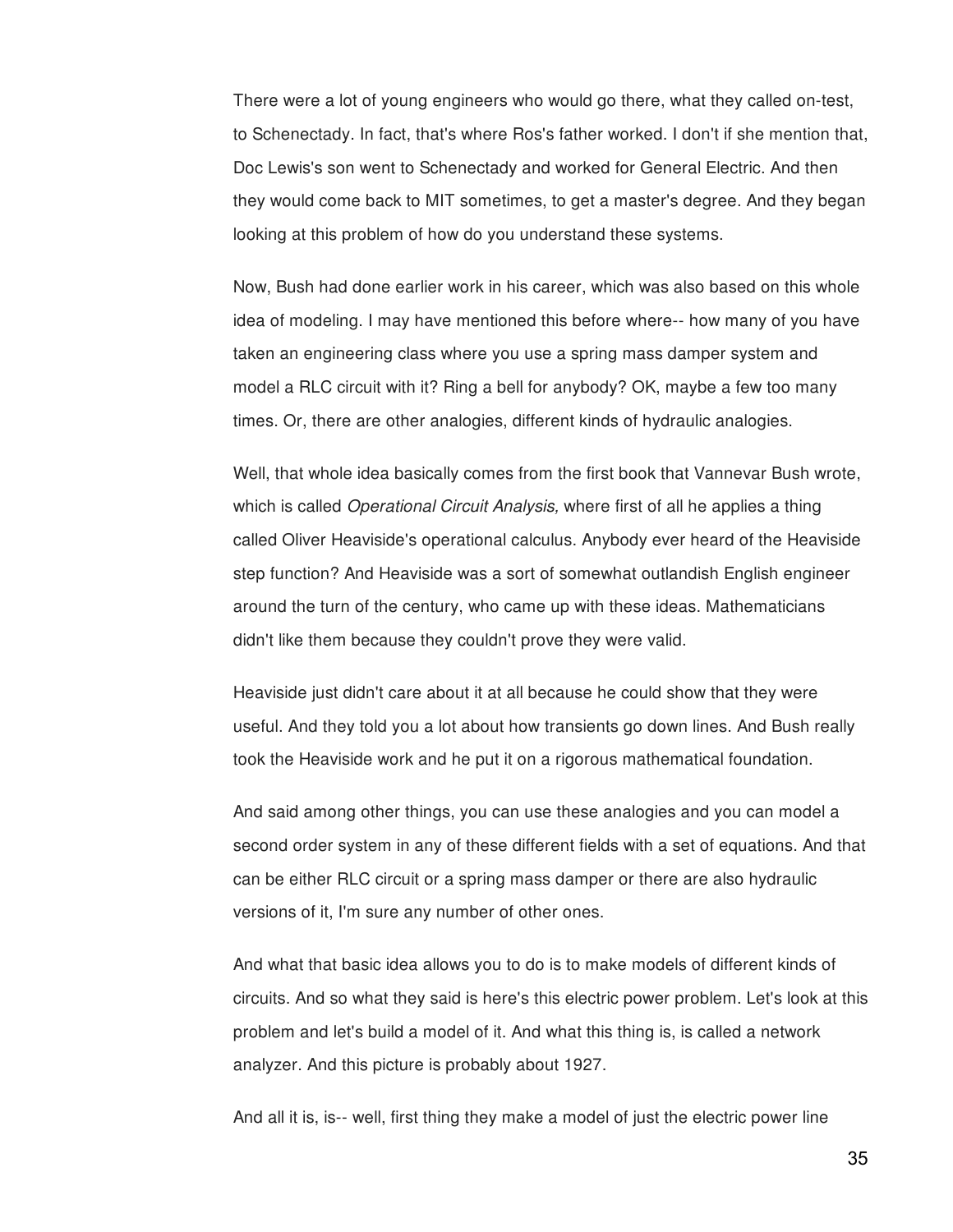between Niagara Falls and Boston. So there might be a couple of generators on the line in Niagara Falls, then there's a long transmission line, then there's a whole bunch of different users, and maybe you make one circuit that's 50,000 times smaller than the original. And you use that as a model.

And anybody know what the big problem with that was actually? The hardest thing about making these small models was measuring the output. If you go to the actual electric power system and you put a voltmeter on the line, that voltmeter is going to load the line by some amount. But it's negligible, it really has no impact.

If you make it 50,000 times smaller, you've still got the same voltmeter. And you put it on the line and it's the equivalent of like putting a whole factory on the line. And it affects the performance of it in ways that it wouldn't otherwise.

So it's one thing to make this model. And they did that rather successfully and it helped them describe. And they then reported the results to GE, this is how the thing would behave under a lightning strike. And these are some strategies you can take to make it a little more robust.

Well, once the word out about that, all these different power companies came and said, we would like you to model our system. And so what did they do? Did they constantly build a new one for everybody's power system? No. They built a little set up. Actually, I don't even have to draw it, because it's here.

Where they said OK, we're going to put a bunch of models of transmission lines and a bunch of models of generators and a bunch of models of other things. And they're actually connected together by telephone plug boards. And you bring your system here and we'll plug it together in a certain way, much like a telephone operator connects circuits. At that time, it was done manually. And we'll create this thing.

And this thing, they actually called it a network computer, which is a nice word for it, that comes up later in MIT culture, about 50 years later. And electric power companies would come here. And students would write their theses by designing this system and describing it for a particular power company. And saying here, I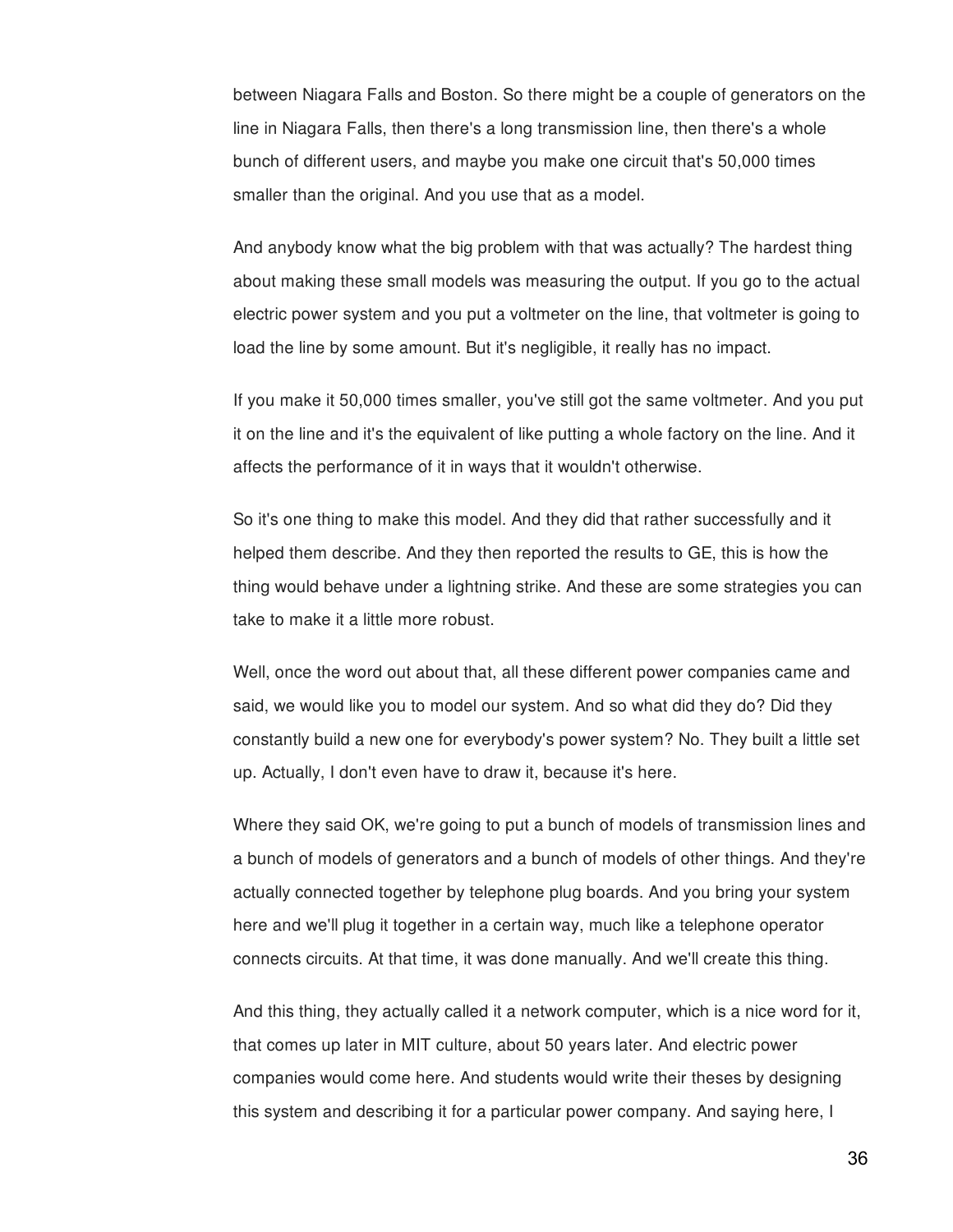modeled your circuit.

And this thing actually was around until the '50s, it turns out. We'll talk about it getting shut down when Gordon Brown shut it down. But it was again this kind of classic MIT in the 1920s, early '30s, model of close relationships with industry, solving very particular problems, almost in a literal consulting role. Tell us what your issue is? We'll model it and we'll help you solve the problem. So we read a lot about that.

Then there was another approach, which was to calculate the progress of these transients directly. And how did they do that? Well, they could do it analytically with algebra. It was extremely difficult because it was not easy to write the equations. But it was much easier to build an analog computer to model it.

And it turned out, and you probably recognize this, that the integral of the product of two functions is a critical piece. Today, you find it in all kinds of signals processing and convolution algorithms. And they said we'll build basically these machines that will model the key function of it.

And this is an early version of it, which is also a specific machine modeled to evaluate the specific integral. They called it a product intergraph. And it didn't use equations at all. It just took curves in and drew curves out. There you can see Bush.

This is actually the output device, which is a watt/hour meter. Why would they use a watt/hour meter from an electric utility? Because a watt/hour meter does the same thing, right. It evaluates the integral of the product of the current. And the voltage is the amount of power that you get billed for. So they take this thing and they just stick there.

And then there's these kind of funky mechanical linkages. And there's all these people involved. And actually they have big high-power resistors, so they use a- anybody want to guess what that thing hanging up on the top is?

**AUDIENCE:** Radiator.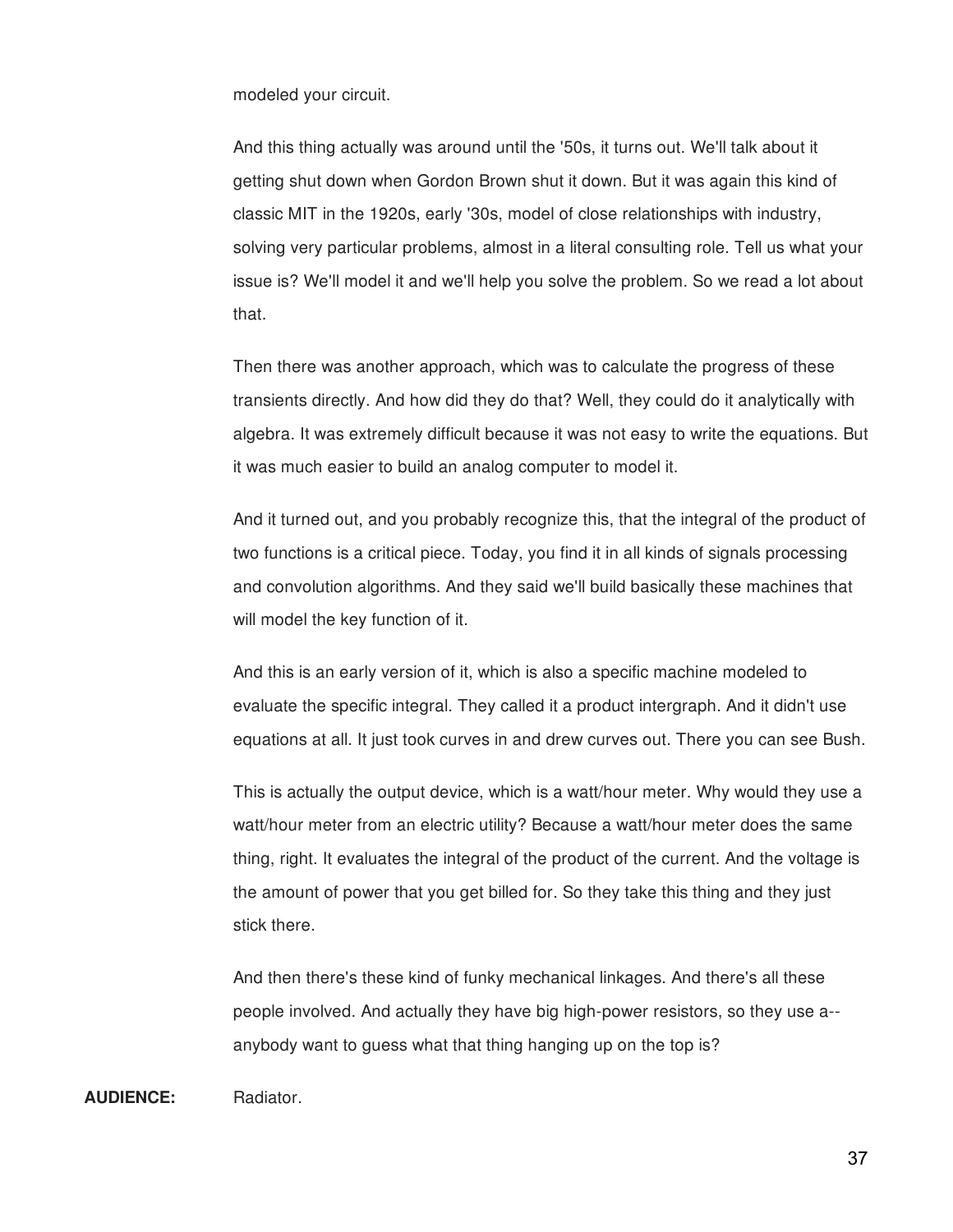# **PROFESSOR:** Close.

**AUDIENCE:** Radiator.

- **PROFESSOR:** It's a radiator, from?
- **AUDIENCE:** Model T.

**PROFESSOR:** It's a radiator from a Model T Ford, that they're using to provide cooling water to this machine, which evaluates this particular integral for this particular electric power problem.

> In fact, some of these are Bush's students. This one particularly is a guy named Harold Hazen, who we will talk about later. In fact, he's also the guy sitting in the middle there, in that picture.

Here's another picture of it. You can see the watt/hour meter, just taken right out of an electric power measurement facility. Again, you sort of work with what you have. They were working with electric companies. They had these electrical things, a whole bunch of different motor and gears and interconnections. And this was probably in Building-- somewhere in the main group. I'm forgetting exactly. Building 10, I believe was this lab.

I liked, you still have the pencil sharpener there. This is probably the one part of what was in the lab that you might still find in a laboratory today. There's a picture of Bush with it. You can see he looks pretty young.

And so there's the first product intergraph, is this device. And what it does is all those little graph chart holders basically, move under these three independent needles. And the operators just follow the first two curves and then the output plots the integral of those two curves. So it's literally a graphical user interface for an analog computer.

And then, they actually bring it up to one more level of complication. And there's a way that you can make it solve a differential equation, as well as just evaluating an integral. And so this thing is called the second product intergraph, where it's the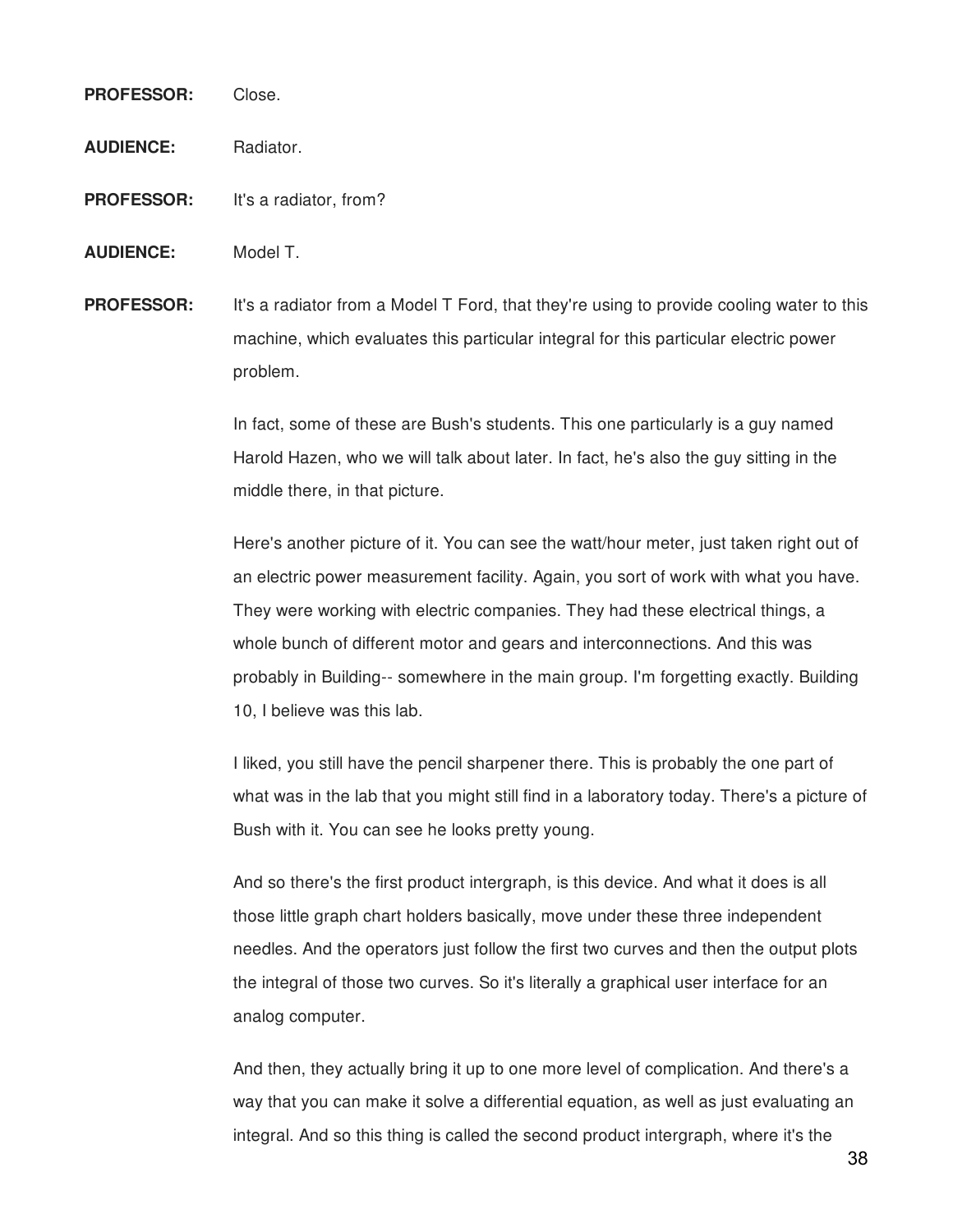same kind of thing. There's two different pieces and then you can sort of tie the output back to the input.

And this is about where things stood when Karl Compton becomes president of MIT. And Compton basically says, we're not going to do that kind of stuff anymore. It's too focused on just one problem. It's too simple.

And Bush responds in a very energetic way. And he builds this machine about 1931. And this is called the differential analyzer. Anybody ever heard of that term before? And really it's kind of nothing more than this, but made in a fully general purpose way. Or like I mentioned before, they did with the simulator, they first started building a custom one and then they built a general one.

And what you see here is, these guys here are called integrators. That's the core of the problem. Again, it's primarily an integral thing you're trying to evaluate. An integrator is nothing more than, they call it a wheel and disk integrator.

There's a disk that spins around. In a mechanical sense, that's just a transmission, but a continuously variable one. Then there's a wheel that sits on the transmission. And if the disk is spinning at a fixed rate and the wheel goes in and out, the number of turns on the upper end of wheel is the integral of the curve of the position of the wheel that pulls it off.

But it's a very simple idea mechanically, very hard to do that in a way that is mechanically robust and very accurate. And that's the piece-- actually it was so critical to make it accurate, they covered these with those wooden boxes. That's the piece that's in the MIT Museum.

And then there's all these other elements. I may have a picture of it. So there are all these other elements. You can take these integrators and then you have a multiplier, which is nothing but a gear that connects one rod to another in a ratio. And you have these rods that go through the middle. They're almost like the bus on a computer.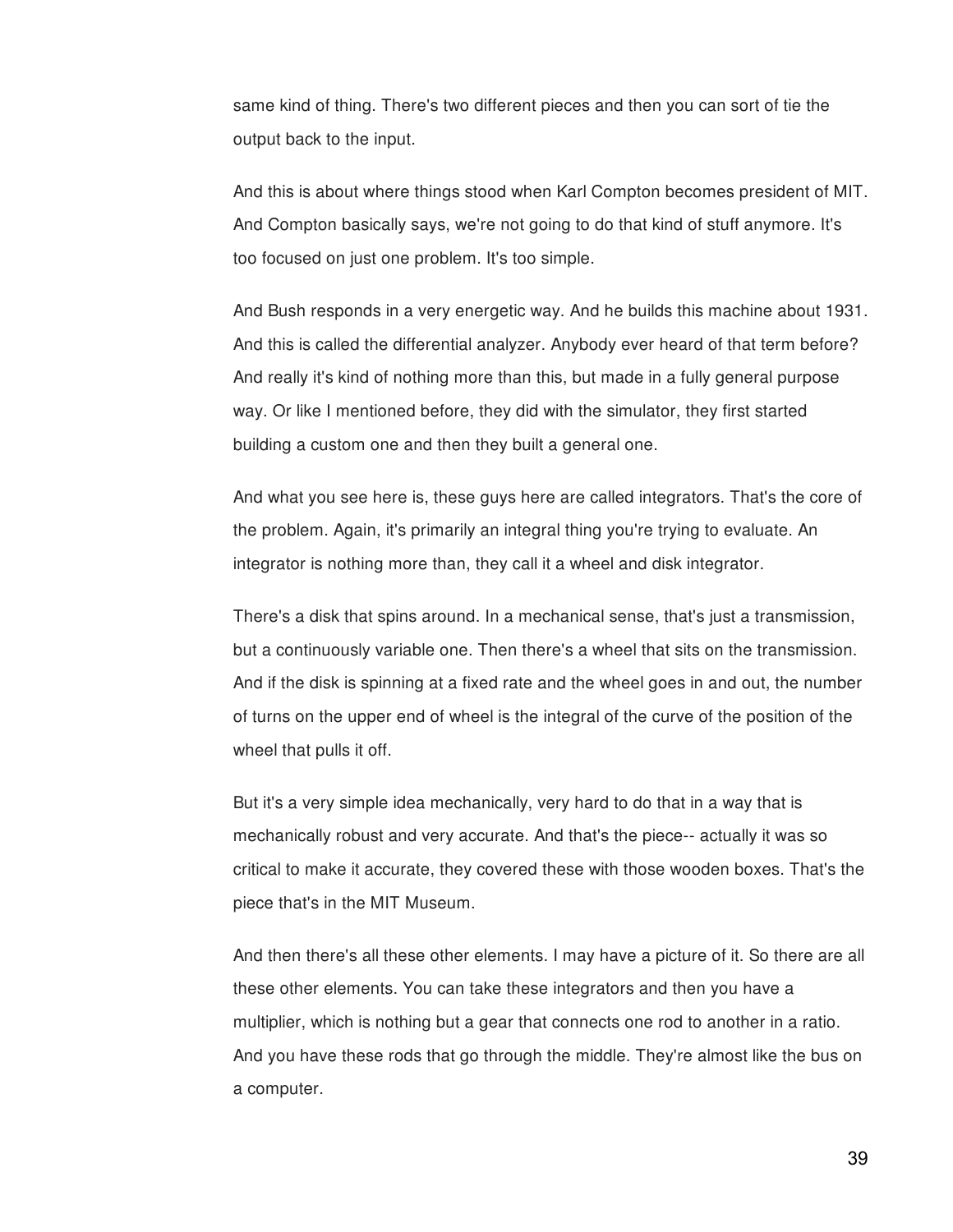And you can connect these things in all different ways to evaluate a particular equation. In this case, this is just a second order equation for a falling body problem. But you can mix and match this thing and essentially program it by rebuilding it around these connecting rods.

And so, I'll show you a couple of pictures of the-- oops. Here is another view of the integrator. Here you can see the disk and the little wheel that takes off. It actually has a real knife edge on it, to try to make it accurate. One of the real problems with those integrators is that they can't drive much of a load. If they slip at all, they lose a lot of accuracy.

So here they have put these things called torque amplifiers, which are these very clunky, exotic, kind of cached in like devices that amplify the torque. And then they connect them in. And where you might have in an electrical analog computer, there's a voltage that gets pushed around, in a mechanical analogue computer it's just the rotation of these shafts that carry the data from one place to another.

And they do that by going into this matrix of mechanical rods that you see over there on the left. And each time they wanted, they could kind of reprogram the whole thing. And here's another shot. So here's a gear ratio that would perform the multiplication. You can see that this stuff is beautifully machined, very interesting and carefully done. Yeah?

- **AUDIENCE:** And they were doing this in the electrical department.
- **PROFESSOR:** This is in electrical engineering department, right.
- **AUDIENCE:** It seems very much like a mechanical project.

**PROFESSOR:** It does seem like a mechanical project. That's a very good point.

And Bush actually said, he was very clear, he said, I want my engineers to be able to design mathematical equations the way they design circuits. And he tried to make a circuit design-type language, visual language-- I redrew this picture. But I redrew it from one of their papers. It's the same terminology-- that you could actually design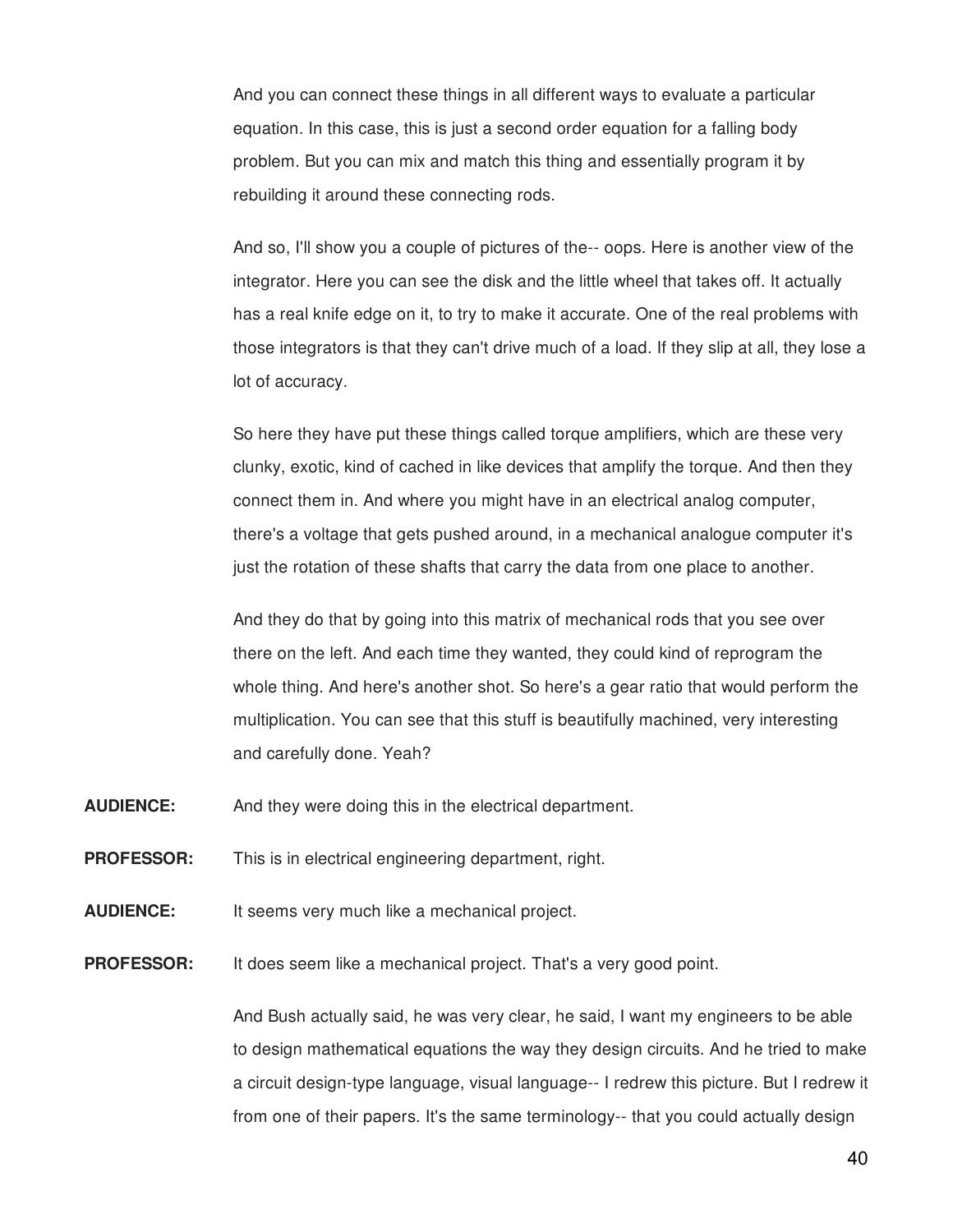these equations and make these big kind of systems.

And already you're beginning to see a move toward generality. So he says, this is not a device to evaluate integrals for studying transience in the electric power industry. This is a research device for a general purpose calculating machine. And it's interesting, he goes to the Rockefeller-- well, I'll cover that in a minute.

So already you're beginning to see this guy beginning to think in a more general, kind of fundamental terms, as opposed to in these specific terms. And this is within just a couple of years of Compton coming here to MIT.

Here's the output of the device. You can see it's basically creating a family of curves. And they were very into the fact that they didn't need any algebra. They didn't need any equations.

They said the world is basically analog. They didn't use that term. And said, the world is continuous. Our integrator is continuous and produces continuous outputs.

And again, you can see this kind of graphical user interface. There's a little magnifying glass there. And he's kind of following these curves, which was a kind of manual input. Bush is kind of looking over the shoulder there. And they would evaluate all these different kinds of curves.

Here's another view, where they're all connected by an electrical audio system. And there's one guy in the center, telling everybody OK, follow your curves now. And here, he's not doing it by hand so much anymore. He's turning a little crank to trace all the curves. And you can begin to see by the curves, they can do some pretty complicated things.

And there's a whole kind of science of analog computing that comes up in the '30s around these machines, where they measure the number of integrators the way you would measure the number of megahertz of processor that you have in your computer. Because the integrator was the expensive thing that kind of described what order equation you could possibly model with these things.

41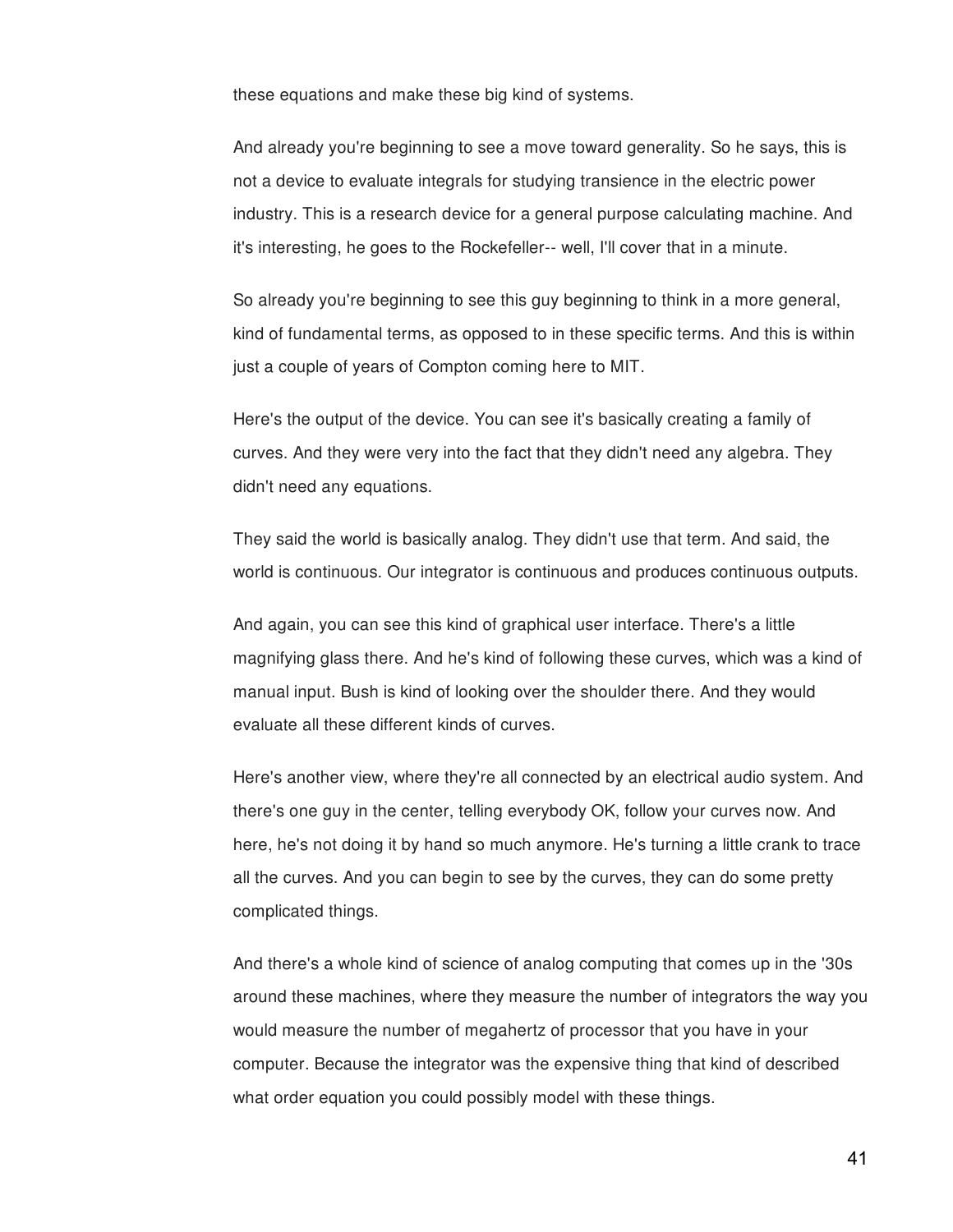And people start to use them to model electron orbits in atomic physics. They used them particularly for ballistics. The Army gets really interested. And they have to calculate ballistic equations for all different kinds of guns and shells. And this makes it a lot more convenient. And so you begin to see the move away from, even with the same research group, the same people literally, from this kind of specific industry oriented work toward more general work in what they think of as a general purpose computing.

This is kind of the most famous picture of the device. And you can see there three integrators inside their glass cases. Those integrated became so precise that you had to have them covered, free of dust, and really very well protected. And it turns out there was a integrator that was developed secretly by the Navy for controlling the big guns on battleships, that was better than this one, that they weren't really aware yet.

And has nobody ever see a tubal integrator? It's a whole other kind of mechanism that you can use to do mechanical integration.

So then this project spurs a whole bunch of different other kinds of projects. One is called the cinema intergraph, where the idea is instead of integrating with these kind of problematic mechanical integrators, you integrate using this exotic new technology. Anybody want to guess what that is over on the left? It's a photo cell. And they would actually plot the mathematical curves as images on this 35 millimeter film. And then shine a light through it and plot the area under the curves by integrating the charge that came through the photo cell.

And this is the guy who made it. As he said, it was mostly a machine for producing dissertations. It had essentially no practical output. But it was important in that, this guy is named Gordon Brown, who is a student of Harold Hazen, and becomes the dean of engineering right at the end of the Second World War. And is the guy who closes down all that old-fashioned electrical machinery.

We read about him a little bit. I think it was in the [? Laquier ?] article. And kind of is the dean of engineering when they kind of formalized a lot of things after the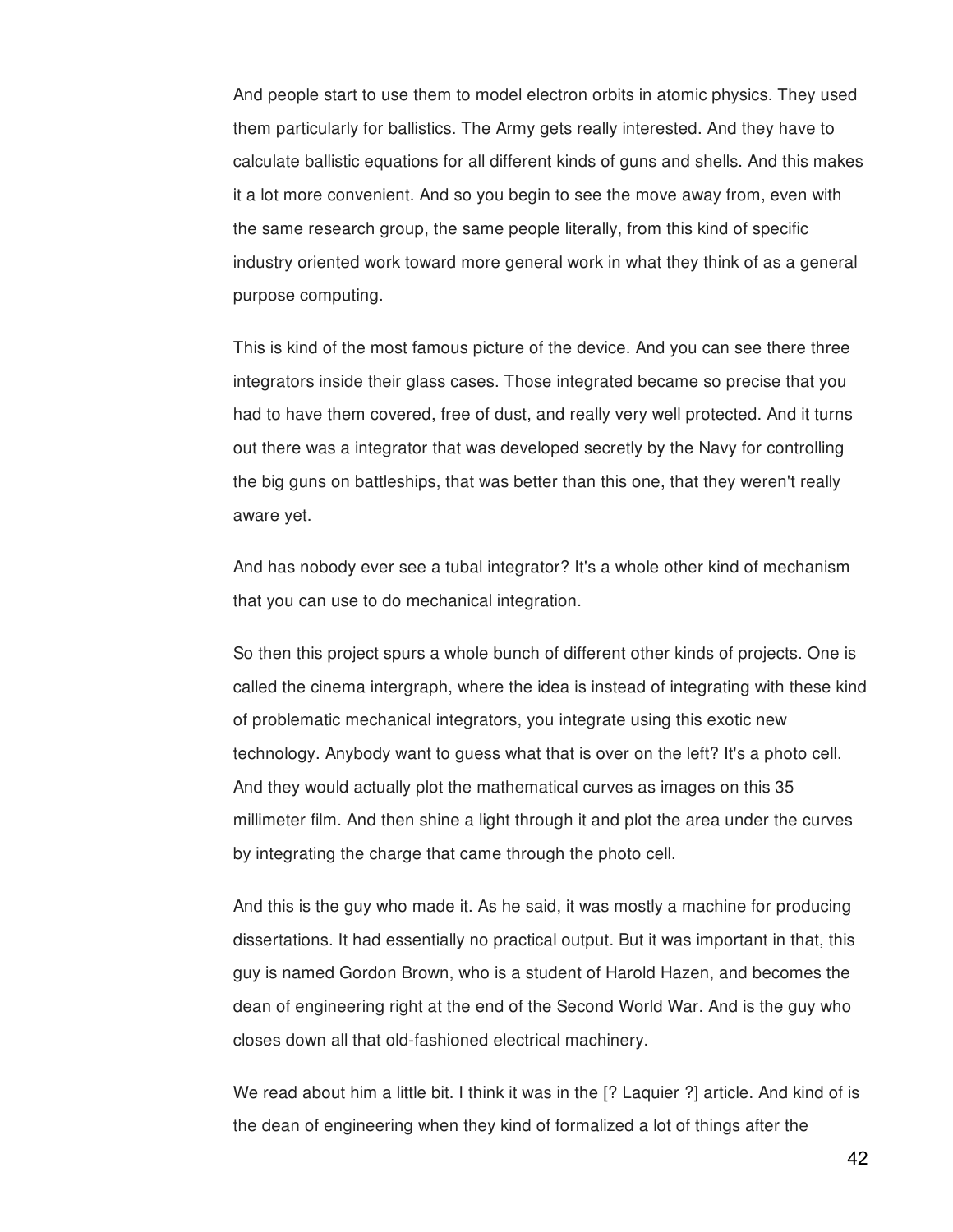Second World War.

And there's another picture of the cinema intergraph. Also one of his advisers on there was Norbert Wiener, who was also very closely related to Bush's work. And a lot of his earlier ideas of cybernetics also came out of this work.

This is Harold Hazen again. It's called an automatic curve follower. And his idea is, gee, maybe I could make these photo cells just follow these curves automatically. And today, you can go to the Science Museum and buy a little robot kit with a robot that follows a line across the floor. This is the first one of those.

But what's much more interesting and important than that about this, was that in order to do this and order to make the differential analyzer work, it's the amount of friction that builds up in the mechanisms. And it gets to a point where you basically just can't turn the crank anymore. And you start to lose a lot of accuracy.

You don't lose it in the gears. Eventually you would, because they would break. But you lose it in all these other systems, particularly the integrator. So what they do is they put what they call followers or servomechanisms between the stages, where they can kind of renew the signal and add energy to the system.

Because with a mechanical system, if you don't have any energy, it's just going to eventually-- the energy is all dissipated. But if you can carry the data from one point to another and just add energy and make it constantly stronger, you can build them as big as you want.

And it's between that problem and this problem that Hazen actually writes the first paper ever on what he calls the theory of servomechanisms, which you now what know as feedback control theory. And anybody take a course on that, or probably in every engineering course you're taking something in feedback control theory. And he became interested in these basic problems.

Until that point, people had governors on steam engines. They had different kinds of regulators in this electric power network they were working on. But nobody had thought of, let's write about the theory of how this feedback mechanism works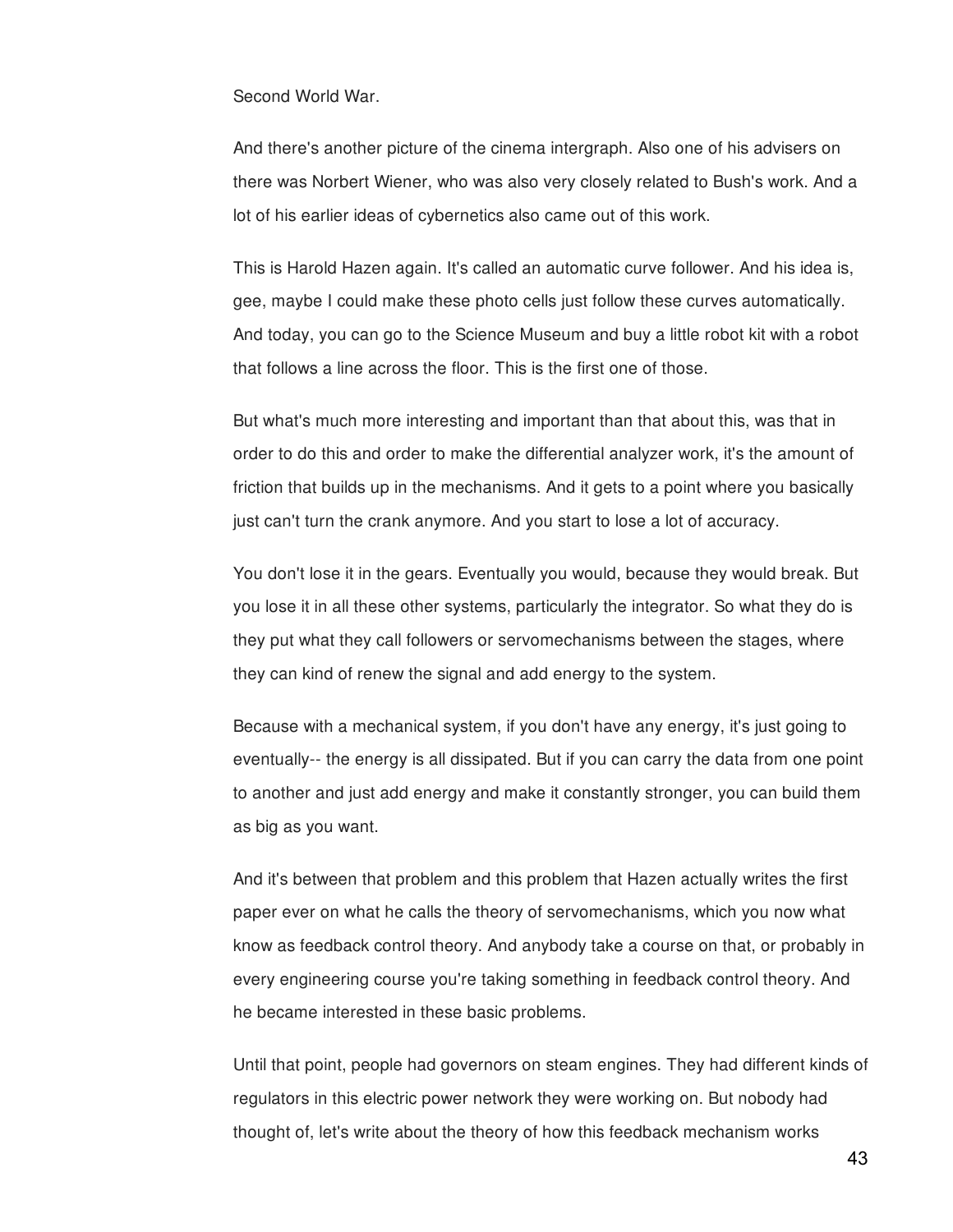## overall.

And there again, there's another one of these, a little more detailed example of an intellectual way that Compton's move was not just administrative, he didn't just say let's stop working with industry and think about science. He actually influenced these people in their labs very quickly, within a couple years, to start thinking about fundamental problems as opposed to just these kind of immediate problems.

Hazen also becomes dean of engineering at MIT during the Second World War and head of the electrical engineering department. Here's his model of servomechanisms.

Also in that group, looking at again this electric power problem, and saw something literally in the electrical power problem that was bigger than simply the immediate problem. Anybody want to get who this is? Let me describe what he's doing and maybe then you'll guess?

So you can actually see in this picture, he says, I'm going to look at these generators. And the problem is when they have these transients of these-- they fall out of step, so that in an A/C system, everything has to be running in perfect synchrony. And if it's not running synchronized, you get all kinds of issues.

And he says, I'm going to tape cardboard N and S. So that I'm going to tape them to each of the poles on the generator and then let the generator spin really fast. And then I'm going to shine a light on it and I'm going to pulse the light at exactly the same frequency as the generator is supposed to be spinning.

And that will freeze the N and S in your eye when you look at it. And then if there's a phasing problem, you'll see the N and the S moving back and forth. Now, anybody want to quess who this is?

**AUDIENCE:** Edgerton.

**PROFESSOR:** This is Edgerton, right? And this is the first application he have of this stroboscope. And very soon, he says hey, you know what, this stroboscope thing is really

44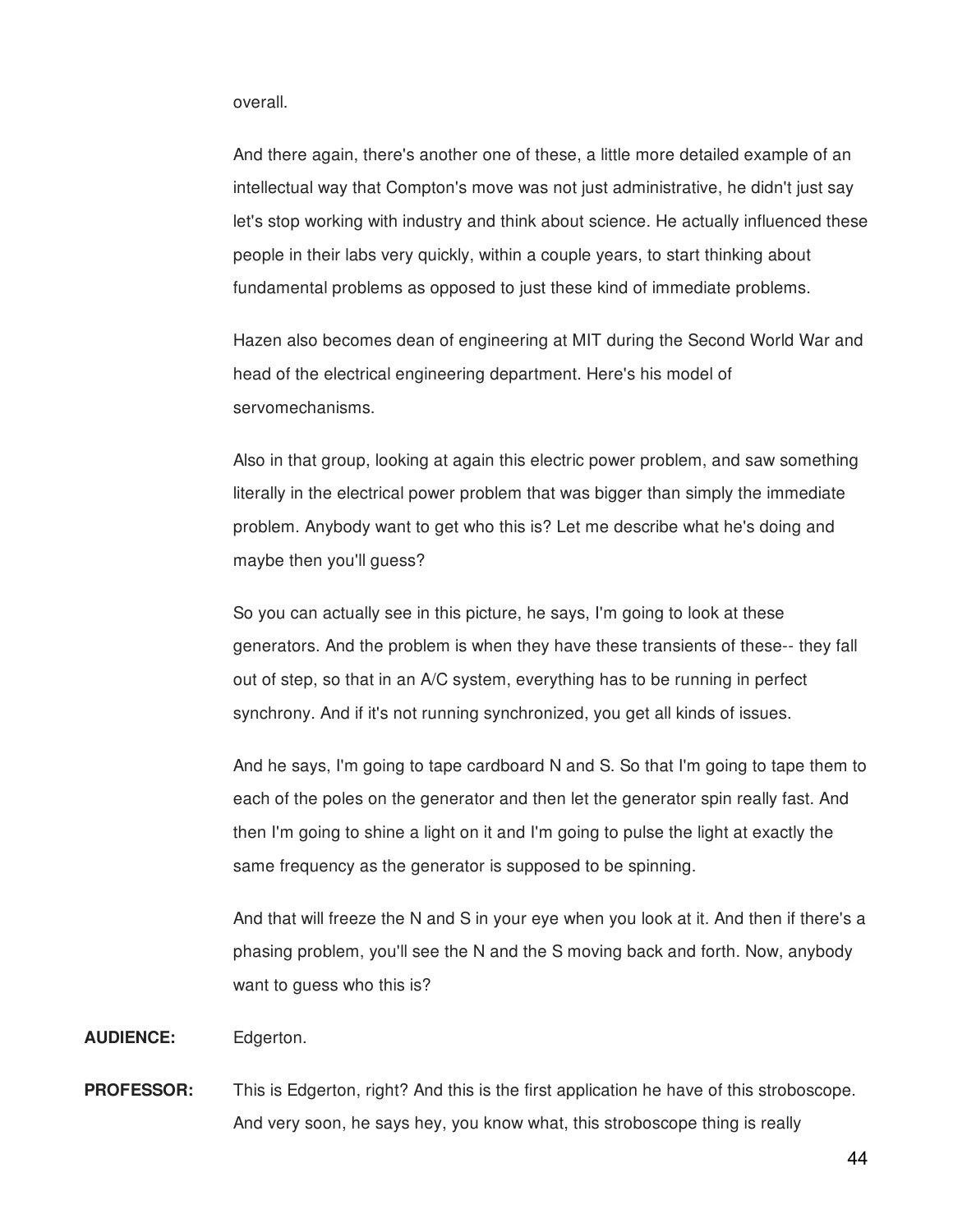interesting. I can make some innovations there. Forget about electric power stuff. I'm interested in high-speed photography and generally high-speed electrical discharge.

**AUDIENCE:** It's like the first timing light for a car.

**PROFESSOR:** Yeah. It's exactly the same as the timing light for a car. Most of which are made by EG&G, which was Edgerton's company.

> And so there again, he gets interested in a bunch of different things. But all of them have in common this idea of like how even most of the flashes-- you don't see it so much in your digital camera, with the little teeny ones. But if you ever have a big flash, it fires and then you hear it charging up.

> And then it fires all again. And Edgerton really became an expert at very rapid discharge of electrical energy. I work a lot at the Undersea World, where Edgerton did a lot of work with sonar. But the particular kind of sonar he built was very much like the flash bulb, in that it was a sonar that flashed the sound. It's called side-scan sonar, rather than continuous wave sonar, would just gave it all the time.

> So for the plutonium bomb in particular, the one during World War II, and I think they still are spherical, and you had to implode this device. And a guy at Harvard, Kistiakowsky, made these explosive lenses. And you had to trigger them all around this sphere at exactly the same moment. Otherwise, you were going to get a lopsided shock wave and you weren't going to implode the thing perfectly. And it was Edgerton's company that designed the triggering mechanisms for that atomic bomb.

> They also did high-speed photography of the actual mushroom clouds. And it's amazing, sort of frightening imagery that they've collected all through the Cold War about that.

And that was EG&G. It was founded by Edgerton, Germeshausen, and Grier, two of his colleagues. And the-- let's see, what is it-- Building 37 is the building they gave. And there's a Grier room and the Germeshausen room. And I forget which the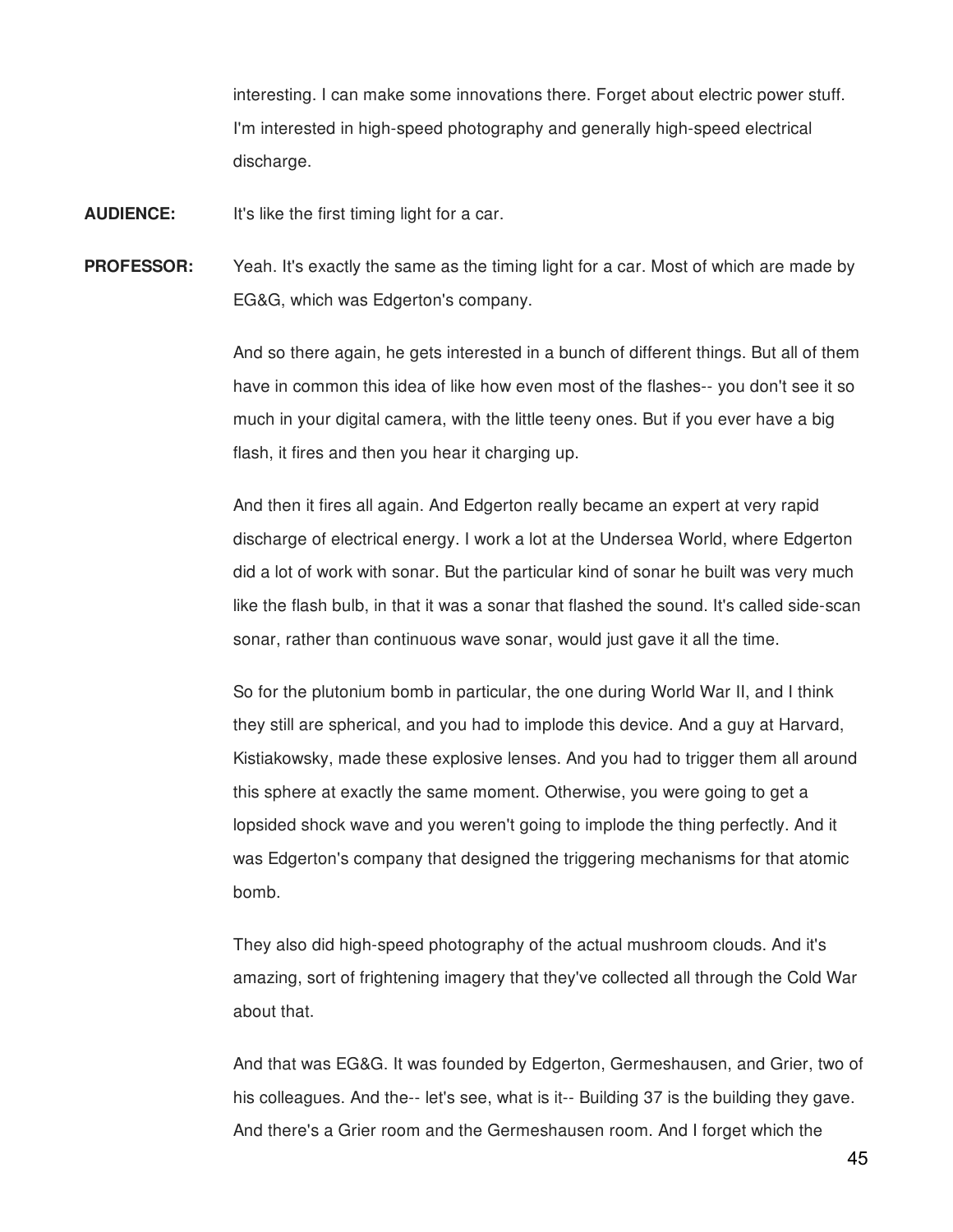auditorium is called.

But that work started here. And then Edgerton developed that. And interestingly, one of the students, a guy named Marty Klein, who is the sort of the father of that side-scan sonar, is a good friend of mine. And he always says, Edgerton was a time domain man. He never thought in the frequency domain. For those of you who are EEs, you'll know what that refers to.

And that really came out this legacy from Bush's lab of thinking about transience on these lines. There's nothing to say about electric power systems in the frequency domain, because it's all 60 Hertz. It's all exactly the same frequency, unlike radio which is all about frequency domain.

He thought in the time domain. And everything about the electronics-- anybody work in the Edgerton lab these days or take a class there? All that stuff is time domain stuff, kind of epitomized by the high-speed photography.

Here's an image again of the Army getting interested at the Aberdeen Proving Ground, down in Maryland, which did a lot of the measurement for ballistics. They bought five or six of these or they hired people and they made their own copies of them. Within a few years, during the '30s, they were all over the place, not just in electric power. Yeah?

- **AUDIENCE:** When do you begin to see military funding of this work? Does it start with Bush's differential? No, OK.
- **PROFESSOR:** Really not until the war. So I'll come to the funding issue in a second, because it's pretty interesting.

They also, with Bush's consulting, built the control system for the Palomar telescope, which at the time was the biggest telescope ever built. It didn't even become operational until after the Second World War. Anybody ever been there? It's in California, outside of San Diego.

And you have this enormous, three-story high telescope. And you've got to point it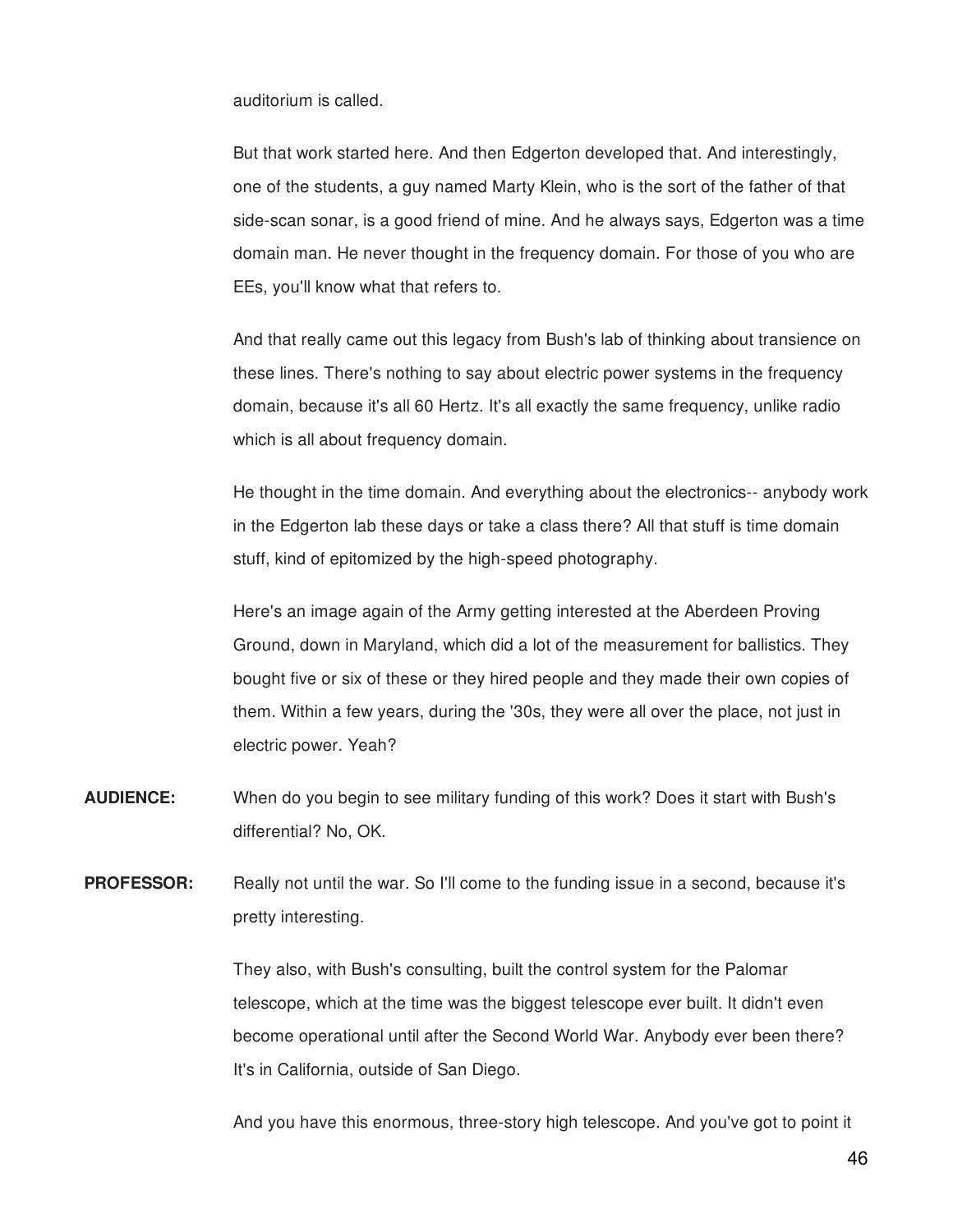with great accuracy. And it actually had a lot of similarities to the problems they were working on there.

So there's also a funding story here. Warren Weaver is also mentioned in the-- I'm forgetting if it was the Servos or the [? Laquier ?] article from the Rockefeller Foundation. And they talk about it.

It was [? Laquier. ?] He said, as soon as Compton came in, he went to the Rockefeller Foundation and said, I need \$175,000 for this new initiative. And if you guys back me on this-- at the time, there was no National Science Foundation. There was no public money other than from the military, available for research. But the Rockefeller Foundation was basically the equivalent of the NSF today, a private foundation handing out these checks.

And Bush went to Weaver. And he went to Weaver with this early version of the differential analyzer. And it was about 1931.

And Weaver says, not interested. That engineering stuff is best handled by industrial funding. We don't support anything that looks like engineering research. We only support fundamental research. Why don't you go find an electric power company or somebody to give it to you?

Two years later, Bush goes back to Weaver and says oh, this is not a machine for electric power research. This is a machine for fundamental research in computing. And Weaver says, oh, well if you're going to put it that way, here's \$100,000.

At the depths of the Depression, that a lot of money for a research program, far beyond what anybody-- in fact, I think there's a statistic in there that before the war, the entire federal funding for all of MIT was only \$40,000 a year. And they gave Bush, not just \$100,000, but about \$250,000 in the middle of the '30s, to build the next version, which became known as the Rockefeller differential analyzer.

And here you see, it looks a little bit more sophisticated. Instead of those earlier tables, they called them input tables, here you have a rotating drum. There's still a person required to sit there and turn the handle. But the basic model was a lot more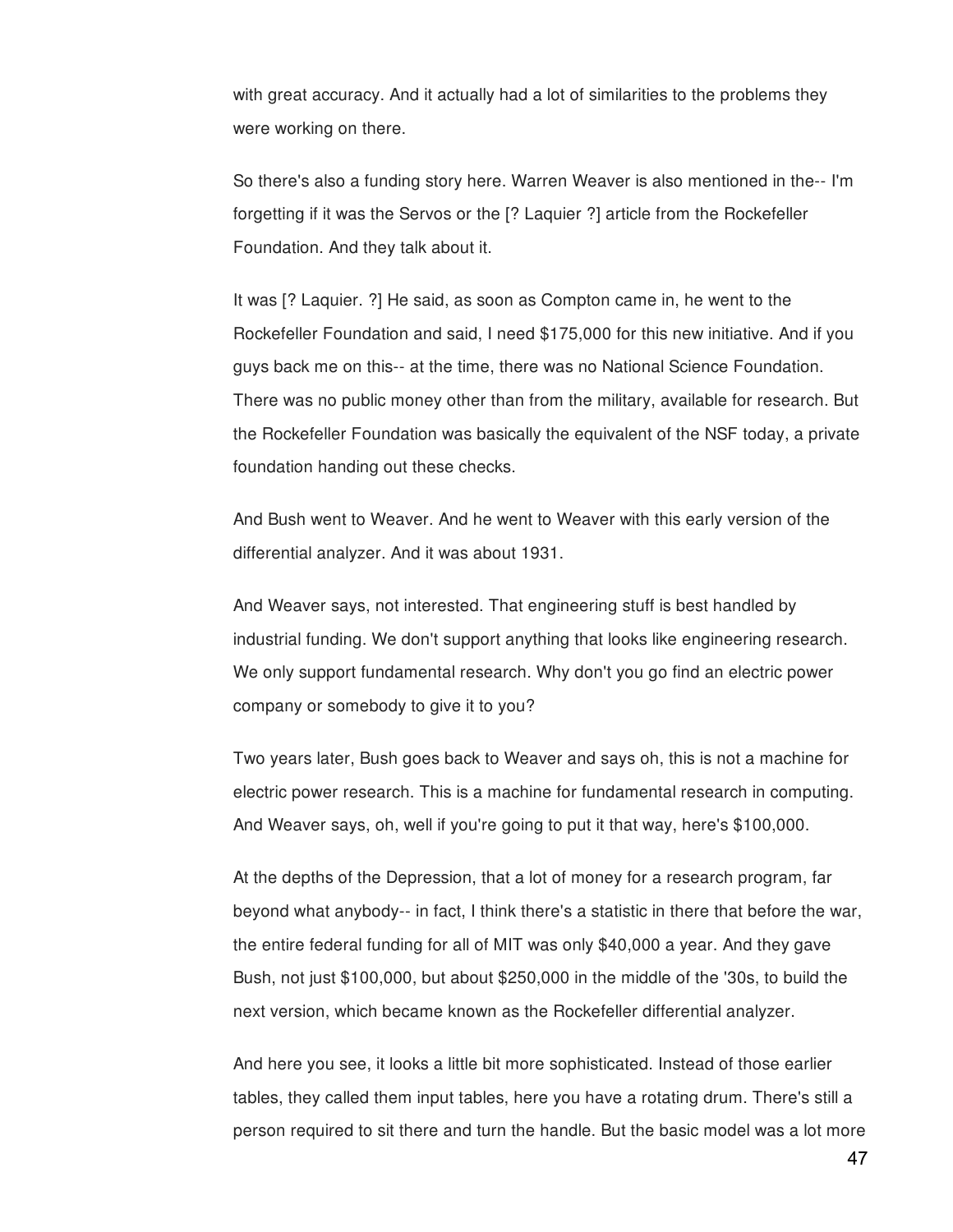# electrical.

And also interestingly, the operators of these machines changed from men to women. So they're no longer graduate students operating them. They're much more what they called human computers at the time, operating them.

But you can see there, a similar idea. There are curves on this drum. The person looks at the curves and is providing the input to the machine by matching the pointer to the curve.

And the way this machine worked, is also really interesting. A lot like the other one, but instead of that matrix of circular rods in the middle, it's a crossbar switch. Anybody know what industry a crossbar switch comes from? It's a telephone switch.

And its electrical switch that basically says, I got all these inputs across the top and all these inputs across the bottom. I can connect anyone to anyone, in fact in this case using a punched paper tape. And so they get the prototype crossbar switch from Bell Labs. It was a pretty big revolution in telephone switching at the time.

They had built this crossbar and donated it to MIT. And what they did was they said, we're just going to adapt each of these mechanical elements-- in fact, the integrators were still mechanical-- but we're going to give them electrical outputs. Instead of the quantities being represented by the rotation angle of the rod, it's now represented by a voltage.

We'll feed all the voltages into the crossbar switch. And then you configure the crossbar switch by reading a paper tape into it. And so you can basically model any equation by some set of switch closings on the crossbar switch and you program those by a paper tape.

And now, you're beginning to see the beginning of digital switching coming into - there wasn't even a word for "digital" at the time-- coming into this idea of analogue computing. And so then the problem for the programmer becomes, they have this continuous analog equation across the top. I need to translate it into these paper tapes.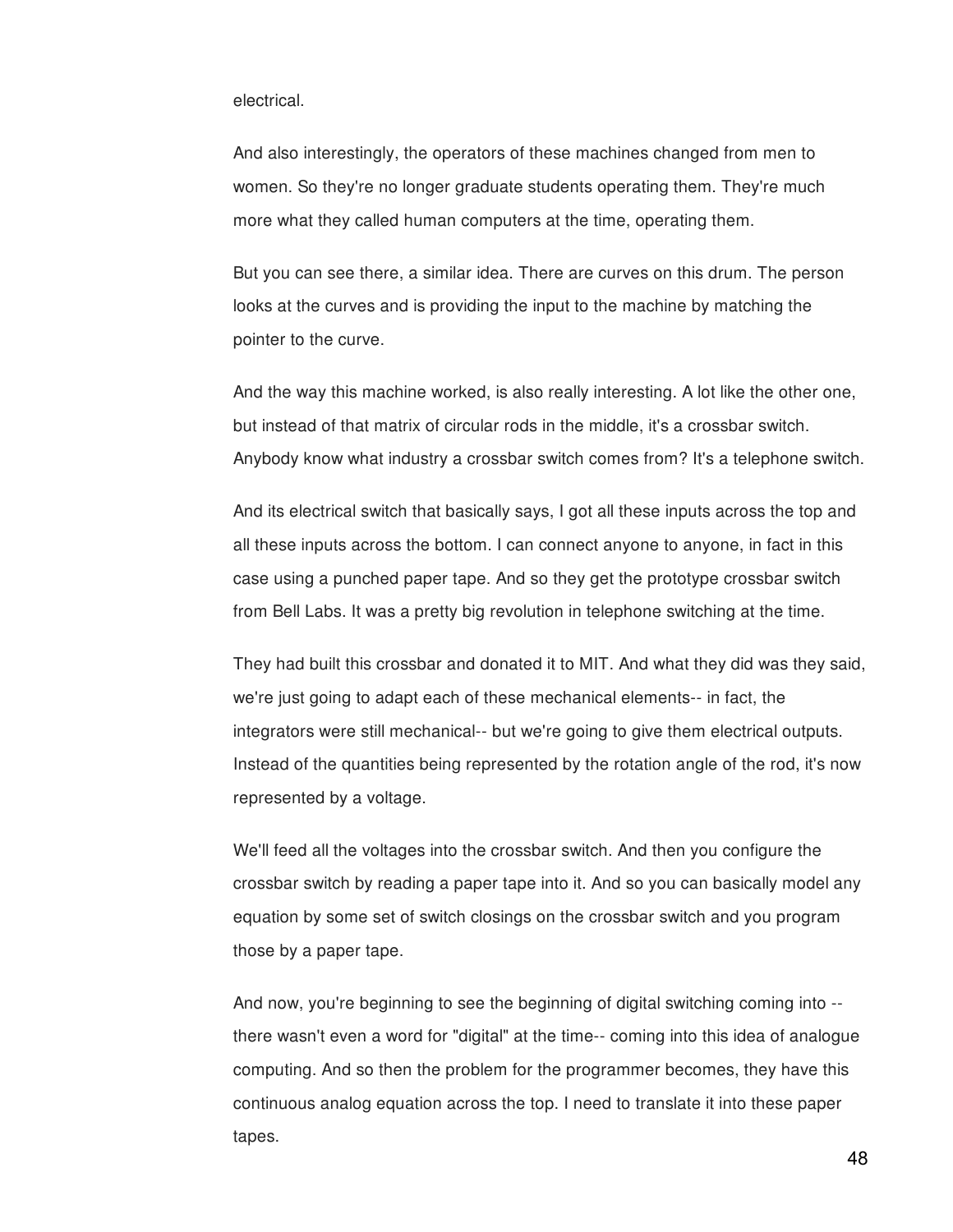And that's kind of an interesting problem, how do I think about the transformation from a set of equations into a set of switch closures? And this young master student looks at it and he says well, I can actually make this kind of-- he calls it a relay algebra. And I'm going to design a little kind of mechanical notation that will allow me to design these circuits.

And you know that totally useless stuff that I studied in mathematics they called Boolean algebra, from the 19th century, is actually kind of useful here. And I'm going to call a closed switch, a 1 and an open switch, a 0. And that allows you to manipulate the whole thing mathematically.

Anybody know who this is? You maybe the name flash by.

**AUDIENCE:** You mean Claude Shannon?

**PROFESSOR:** Yeah, it's actually Claude Shannon, writes his master's thesis on exactly this problem. And many people call this the most significant master's thesis ever written in electrical engineering. The master's thesis basically lays down the entire groundwork for the design of digital systems in 1936 and based on the problems that are raised by designing this computational machine.

> And he immediately gets hired by Bell Labs and starts to go work there and think about how to design switching circuits. And the kind of counterpart at Bell Labs right at that moment reads this thesis and says, I'm going to call this kind of electronics digital. And actually invents the word "digital" to describe that kind of electronics.

> So here's a case of-- again, 1936, Karl Compton has only been at MIT for six years. But he's already pushed this particular laboratory and this particular set of students to start thinking about their work in a different way. Much less specific to one industry specific to solving particular applications, and more generally thinking about the fundamentals, the mathematics, with applications to lots and lots of other areas.

> So that's just one case there, I thought I would show you. And then, all those people are also then people who get very involved in the early digital computing. Once the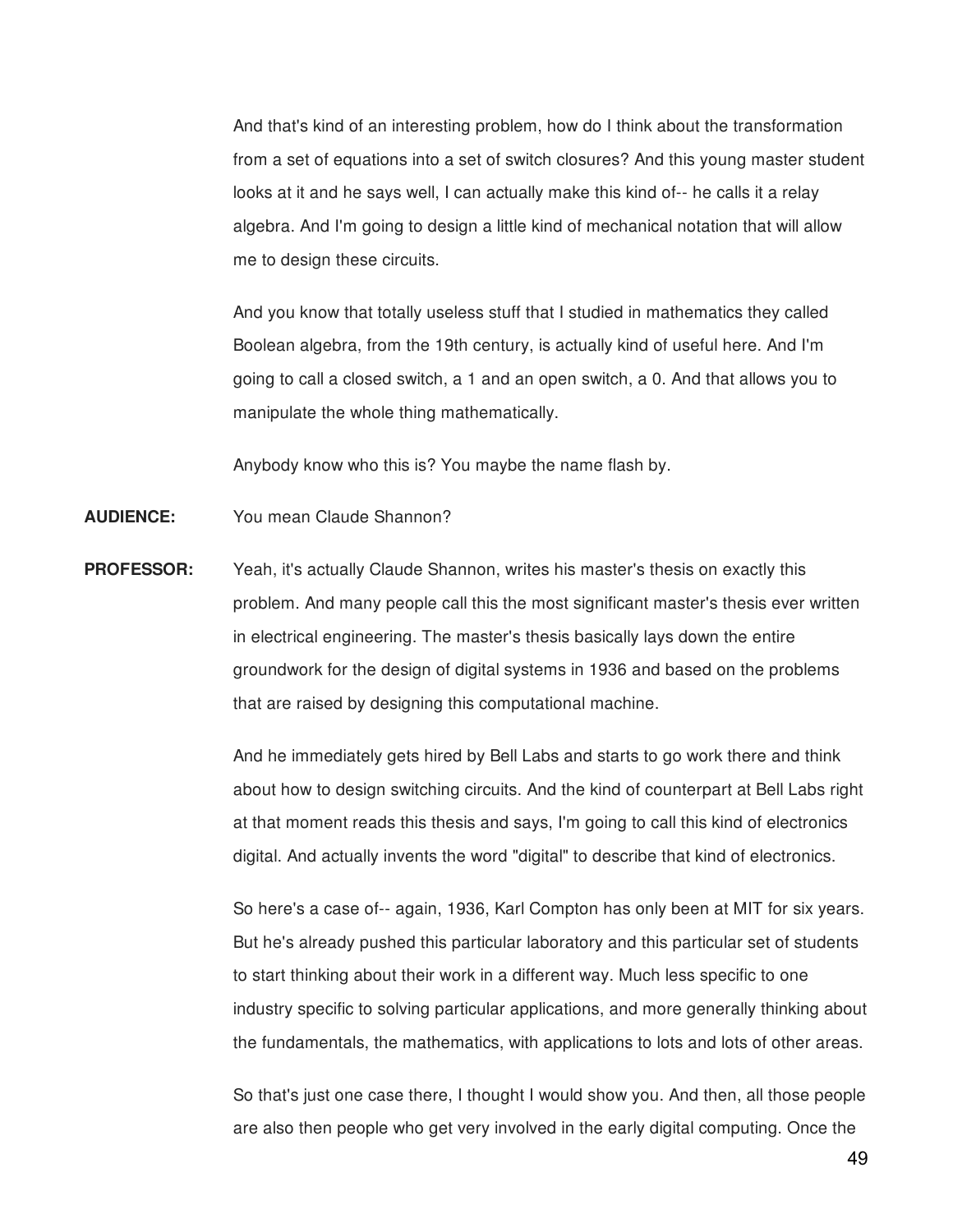war starts, basically they all go to Washington with Bush.

Some of them stay here and get very involved. But we'll cover that in the next time we actually meet.

Questions, comments about that?

**AUDIENCE:** Is that the same servomechanism laboratory that goes and creates the Whirlwind?

**PROFESSOR:** Yeah. The earlier question, it's exactly that laboratory. So Gordon Brown starts the Servomechanism Laboratory in 1940. He the first course ever on feedback control theory at MIT in 1939. And he writes this one paper. In fact, it's called "Transient Analysis of Servomechanisms." So it still carries that transient idea from the early electric power work.

> And Warren Weaver shows up in his lab and says, guess what? I work for the government now. I don't work for the Rockefeller Foundation anymore. That paper that you just wrote, that you're about to publish, it's classified. You're not allowed to publish it anymore. And here's \$500,000 to start your lab.

> And Brown sort of takes it in. And if it happens for an historian, very valuable that they classified that paper. Because then, anyone who got a copy of it, had to sign it out. So he writes this fundamental paper. And then you can actually trace week by week, out in the community, who's reading the paper and see how they are changing their work.

And they begin to have this idea, again if you look at feedback control, there's governors on steam engines. There's regulators on arc lights. There's automatic pilots in airplanes. And is even feedback amplifiers in electrical engineering. But there's nobody who says, hey, you know what, all that stuff is really the same.

And now, we take for granted as that's what you study in control theory. You don't study any one of those areas. You study the basic phenomenon. And that was the beginning of what Brown was doing.

And it was really a coincidence that right about that moment, it goes underground